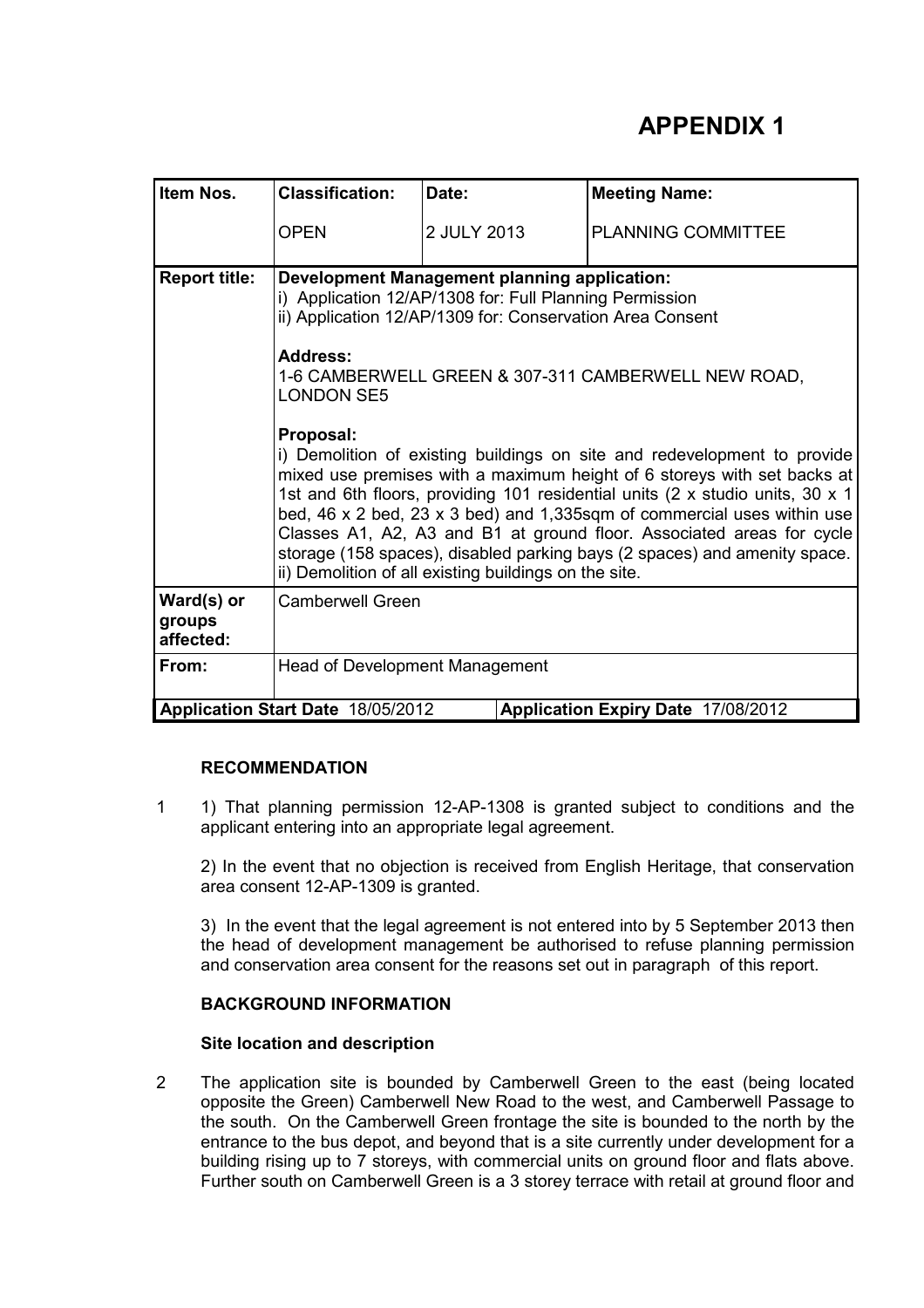flats above. On the Camberwell New Road frontage, the site is bounded to the north by St Marys Greek Orthodox Church and TfL's bus depot with associated hard surface, and to the south by a vacant Snooker hall which has planning permission, and an outstanding appeal, for redevelopment for a 4/5 storey building.

- 3 The site is located within the Camberwell Green Conservation Area, and is in close proximity to the listed buildings at 15 Camberwell Green, the former London County Bank on the corner of Camberwell Green and Camberwell New Road, and 323 Camberwell New Road.
- 4 The site is currently occupied by a three storey building fronting Camberwell Green, containing a vacant Job Centre on the ground floor with solicitors offices above. On the Camberwell New Road frontage there is the premises and yard of a tool hire shop, now vacant.
- 5 The site is within Camberwell Town Centre. The core of the town centre, focussed around the main road junction at Denmark Hill, is to the south of the site. Around the site, building heights generally range from three to six storeys, with the Listed former London County Bank building (now a doctors surgery) being the prominent local landmark. The aspect across the mature trees and space of Camberwell Green gives a sense of openness to this part of the town centre.

## **Details of proposal**

- 6 The proposal includes the demolition of the existing building on the site, made up of the former HSS Hire Warehouse and Job Centre (which requires Conservation Area Consent), and the construction of a new building up to 6 storeys in height. The proposed building would accommodate 1,335 sqm of flexible commercial floorspace at ground floor and 101 residential units above.
- 7 At ground floor the development would create up to 8 new commercial units, some capable to being combined to form larger commercial spaces. A flexible permission was requested for these units, allowing each unit the possibility of being used for either Class A1 (retail), A2 (financial and professional), A3 (cafe / restaurant) or B1 (office) use. However, the applicant has accepted that the two largest units which front onto Camberwell Green should be limited to uses within Classes A1 to A3, to reflect their location within the protected shopping frontage. The remaining 3/5 units facing onto Camberwell Passage and 1 onto Camberwell New Road would be flexible. Also at ground floor there are waste stores for the commercial and residential uses, cycle storage, 2 disabled parking bays and entrances to the residential cores. The residential building above includes a large garden area at first floor level overlooking the Passage. There is also an undercroft servicing area proposed within the site accessed from Camberwell New Road. Below is a schedule of the residential accommodation being proposed.

| Tenure    | <b>Studio</b> | 1 bed | 2 bed | 3 bed | <b>Total</b> | <b>Habitable</b><br><b>Rooms</b> |
|-----------|---------------|-------|-------|-------|--------------|----------------------------------|
| Private   | 2             | 30    | 40    | 13    | 85           | 234                              |
|           |               |       |       |       |              | (80%)                            |
| Shared    |               |       | 6     | 10    | 16           | 58 (20%)                         |
| Ownership |               |       |       |       |              |                                  |
| Total     | 2             | 30    | 46    | 23    | 101          | 292                              |
|           |               |       |       |       |              |                                  |

8 Table 1: Schedule of Proposed Residential Accommodation by Tenure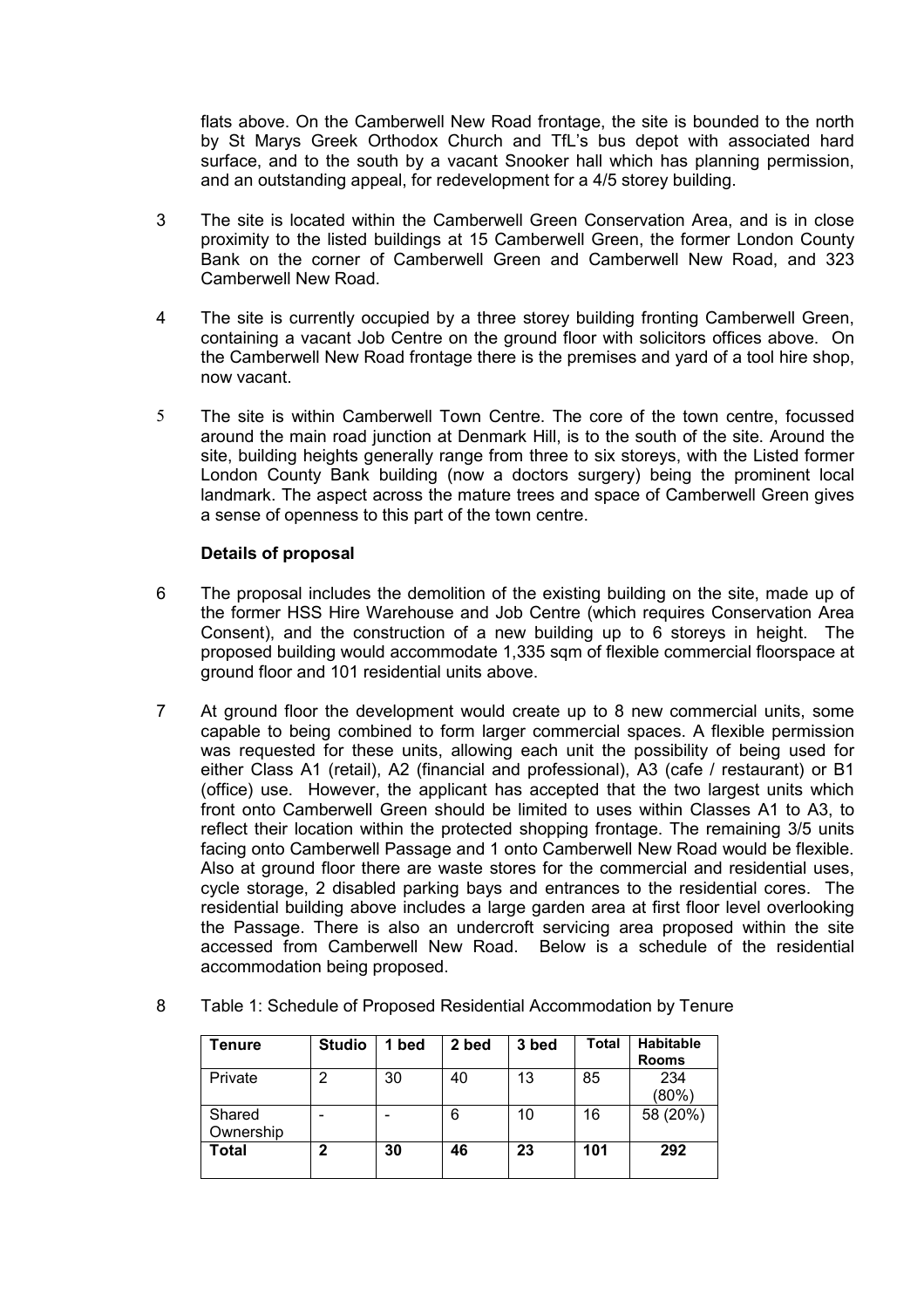The proposed development would rise to 6 storeys with the massing set back behind a communal terrace on the Camberwell Passage frontage. An additional smaller roof terrace area is provided at 5th floor level fronting Camberwell Green. On Camberwell New Road, the building does not extend across the full width of the site, but retains an open area used to access the servicing and disabled parking area.

10 The entrances to the three residential cores are from Camberwell Passage, with the commercial entrances on all three frontages.

## **Planning history**

- 11 09-AP-2896 & 10-AP-0096 Planning permission and conservation area consent **REFUSED** for demolition of existing buildings on site, and redevelopment to provide a mixed use premises with a maximum height of 8 storeys (29m AOD), with set backs at 1st and 5th-7th floors, providing 129 residential units ( 51x 1 bed, 46x 2 bed, 29x 3 bed, 3x 4 bed) and 1619.46sqm of flexible commercial uses within Use Classes A1, A2, A3, B1, D1 or D2 at ground floor. Associated areas for cycle storage (158 spaces), disabled parking bays (2 spaces) and amenity space. (20 April 2010)
- 12 Planning Appeal of decision 09-AP-2896 & 10-AP-0096 **DISMISSED** (26 April 2011) Summary of Inspectors conclusions: The proposed development would fail to preserve or enhance the character of appearance of the conservation area and would fail to respond positively to the local context. It is also the case that, in a number of respects, the development would not provide the exemplary standard of design and excellent living environment which the local plan requires for a development of the proposed density. The development would also result in some harm to the setting of a listed building and it is likely that there would be some post construction conflict with the protected London Plane tree.
- 13 The development would, however, provide 129 units of accommodation, including affordable housing, and would result in a number of improvements to the public realm. It would also provide employment opportunities, both during and after construction. These benefits would all be secured in a seriously deprived area and must weigh heavily in favour of the development.
- 14 The Government's support for economic growth and the development is clear. However, it is also recognised that such growth and development must be sustainable. The proposed development would conflict with the key sustainability principles in PPS1 and the benefits of the development would not be sufficient to outweigh the identified harm.

## **Planning history of adjoining sites**

#### 15 315-317 Camberwell New Road (Snooker Club)

09-AP-1096 – Planning permission **REFUSED** for the erection of building of four storeys above basement, in connection with development to provide a snooker club (use class D2) and retail floorspace (retail – use class A1, and drinking establishment within use class A4) and 27 residential units (7x one-bedroom, 16x two-bedroom, and 4x three-bedroom), together with works of hard and soft landscaping, disabled car parking and other associated enabling works.

16 10-AP-2600 - Planning permission **GRANTED** for erection of building of four storeys above basement, in connection with development to provide a snooker club (use class D2) and commercial floorspace (drinking establishment within use class A4) and 27

9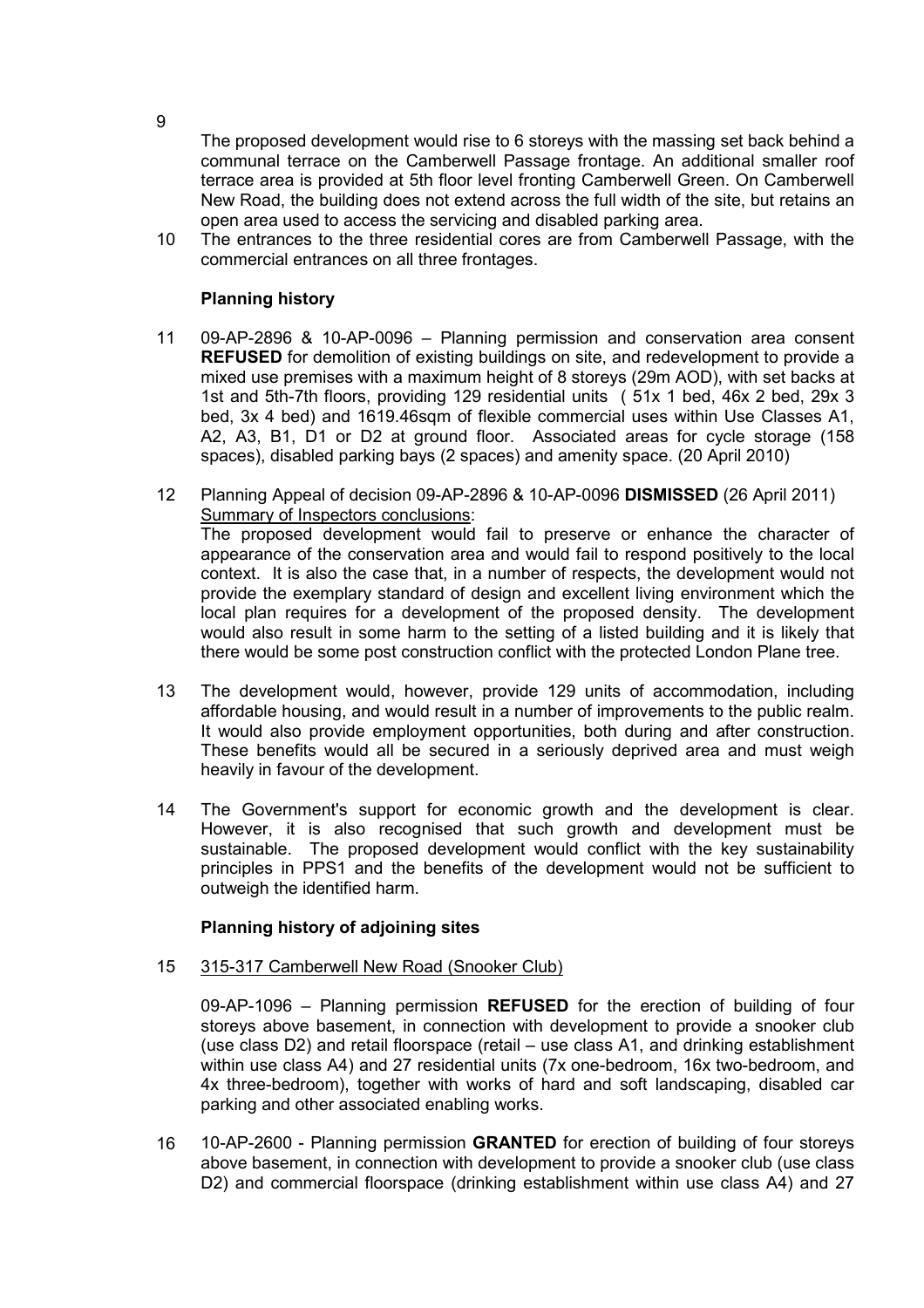residential units (8 x one-bedroom, 15 x two-bed, and 4 x three bed), together with works of hard and soft landscaping, disabled car parking and other associated enabling works. (6 December 2010).

17 12-AP-2449 - Planning permission **REFUSED** for demolition of existing building and erection of building of five storeys above basement, in connection with development to provide a snooker club of 627 sqm (use class D2) at basement, retail use at ground floor of 360 sqm (Use class A1), and 36 residential units (10 x 1 bed, 18 x 2 bed and 8 x 3 bed), together with works of hard and soft landscaping, associated private and communal open space, 2 no. disabled parking spaces, cycle storage and other associated infrastructure works. (13 November 2012). An appeal has been lodged against this refusal of permission and a Hearing took place on 18 and 19 June 2013.

### 18 272-274 & 294-304 Camberwell Road

06-AP-0774 – Planning permission **GRANTED** for redevelopment of sites to provide two mixed-use buildings (at No's. 272-274, a 4 storey building; at No's. 294-304, a part 4 and part 7 storey building) comprising a total of 800sqm of commercial floorspace and 60 apartments with associated car and cycle parking.

19 12-AP-2444 - Planning permission **GRANTED** for demolition of existing buildings and erection of two buildings, one at 286-304 Camberwell Road (blocks A & B) ranging in height from four to seven storeys comprising 616 sqm of commercial floorspace (Use Classes A1 shops, A2 financial/professional services, B1 business and/or D1 nonresidential institutions) and 57 residential units (26 x 1 bed, 26 x 2 bed and 5 x 3 bed) plus 5 disabled car parking spaces, the other at 272-274 Camberwell Road and Medlar Street (blocks C & D) ranging in height from three to four storeys and comprising 62 sqm of commercial floorspace (Use Classes A1, A2, B1 and/or D1) and nine residential units  $(3 \times 3 \text{ bed}$  and  $6 \times 4 \text{ bed})$ , and with balconies, terraces, gardens and / or communal amenity space and roof garden, bicycle spaces, refuse/recycling storage and access. (Total 678sqm of commercial floorspace (Use Classes A1, A2, B1 and/or D1) and 66 residential units (26 x 1 bed, 26 x 2 bed, 8 x 3 bed and 6 x 4 bed)) (28 November 2012). This permission is now under construction.

## **KEY ISSUES FOR CONSIDERATION**

## **Summary of main issues**

20 The main issues to be considered in respect of this application are:

a) the principle of the development in terms of land use and conformity with strategic policies.

b] design issues including layout, heights, massing and elevations

c] impact of development on heritage assets, including Conservation Area and setting of Listed Buildings;

- d] impact on trees;
- e] housing mix and type;
- f] quality of accommodation;
- g] traffic issues;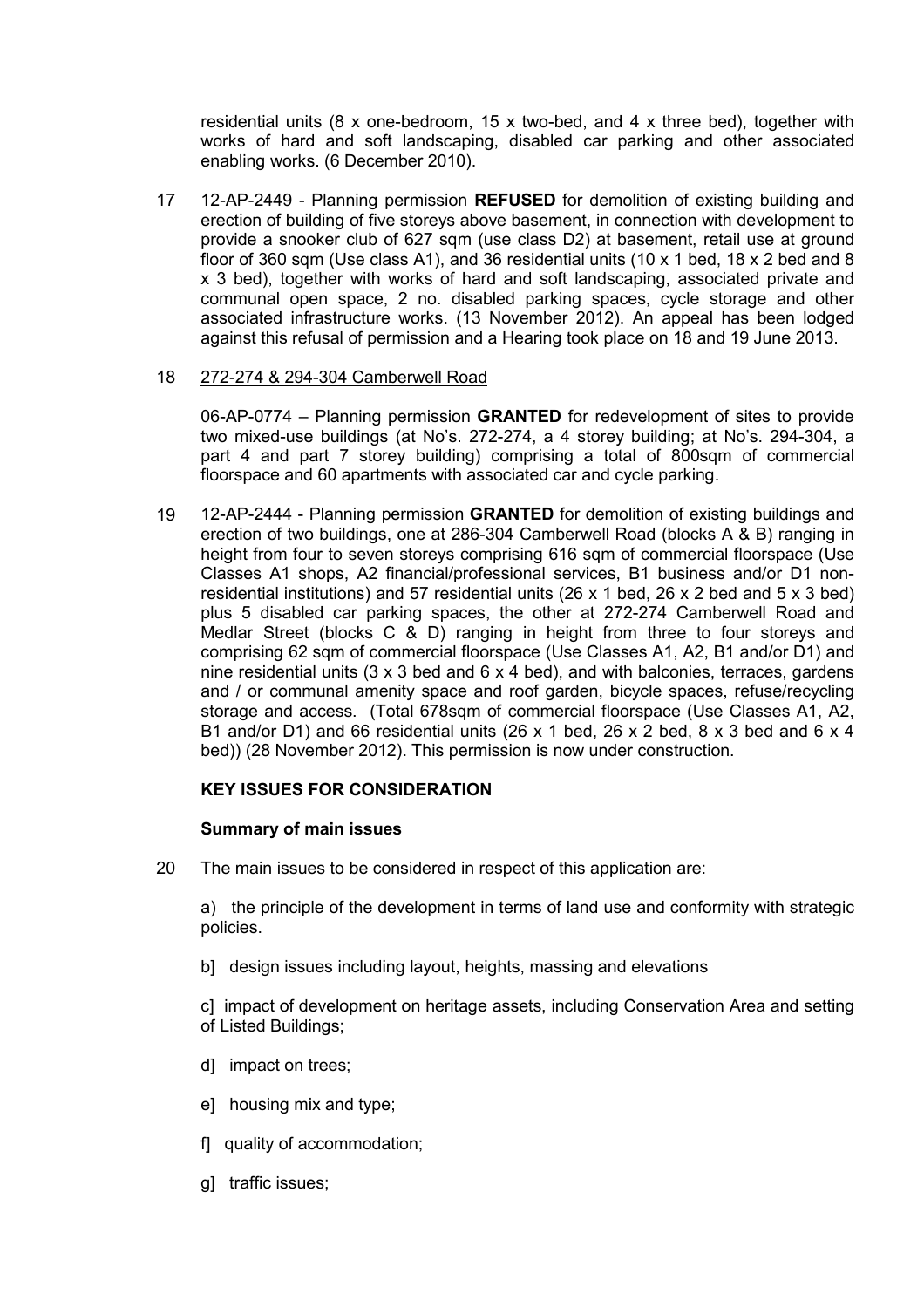- h] impact on the amenities of occupiers of adjoining properties;
- i] planning obligations; and
- j] energy and sustainability.

## **Planning policy**

- 21 Core Strategy 2011
	- 1 Sustainable development
	- 2 Sustainable transport
	- 3 Shopping, leisure and entertainment
	- 5 Providing new homes
	- 6 Homes for people on different incomes
	- 7 Family homes
	- 10 Jobs and businesses
	- 12 Design and conservation
	- 13 High environmental standards

### Adopted policy designations

Air Quality Management Zone Camberwell Green Archaeology Priority Zone Urban Density Zone Camberwell District Town Centre Camberwell Green Conservation Area Camberwell Action Area Camberwell New Road Protected Shopping Frontage (Camberwell Green frontage) Public Transport Accessibility Level (PTAL) 6a Classified Road (A)

#### 22 Southwark Plan 2007 (July) - saved policies

The council's cabinet on 19 March 2013, as required by paragraph 215 of the NPPF, considered the issue of compliance of Southwark Planning Policy with the National Planning Policy Framework. All policies and proposals were reviewed and the council satisfied itself that the polices and proposals in use were in conformity with the NPPF. The resolution was that with the exception of Policy 1.8 (location of retail outside town centres) in the Southwark Plan all Southwark Plan policies are saved. Therefore due weight should be given to relevant policies in existing plans in accordance to their degree of consistency with the NPPF.

Policy 1.4 Employment uses outside preferred office and industrial use locations

Policy 1.7 Development within town and local centres

Policy 1.9 Change of use within protected shopping frontages

Policy 1.10 Small scale shops and services outside the town and local centres and protected shopping frontages

Policy 2.5 Planning obligations

Policy 3.1 Environmental effects

Policy 3.2 Protection of amenity

Policy 3.3 Sustainability Assessment

Policy 3.4 Energy efficiency

Policy 3.5 Renewable energy

Policy 3.6 Air Quality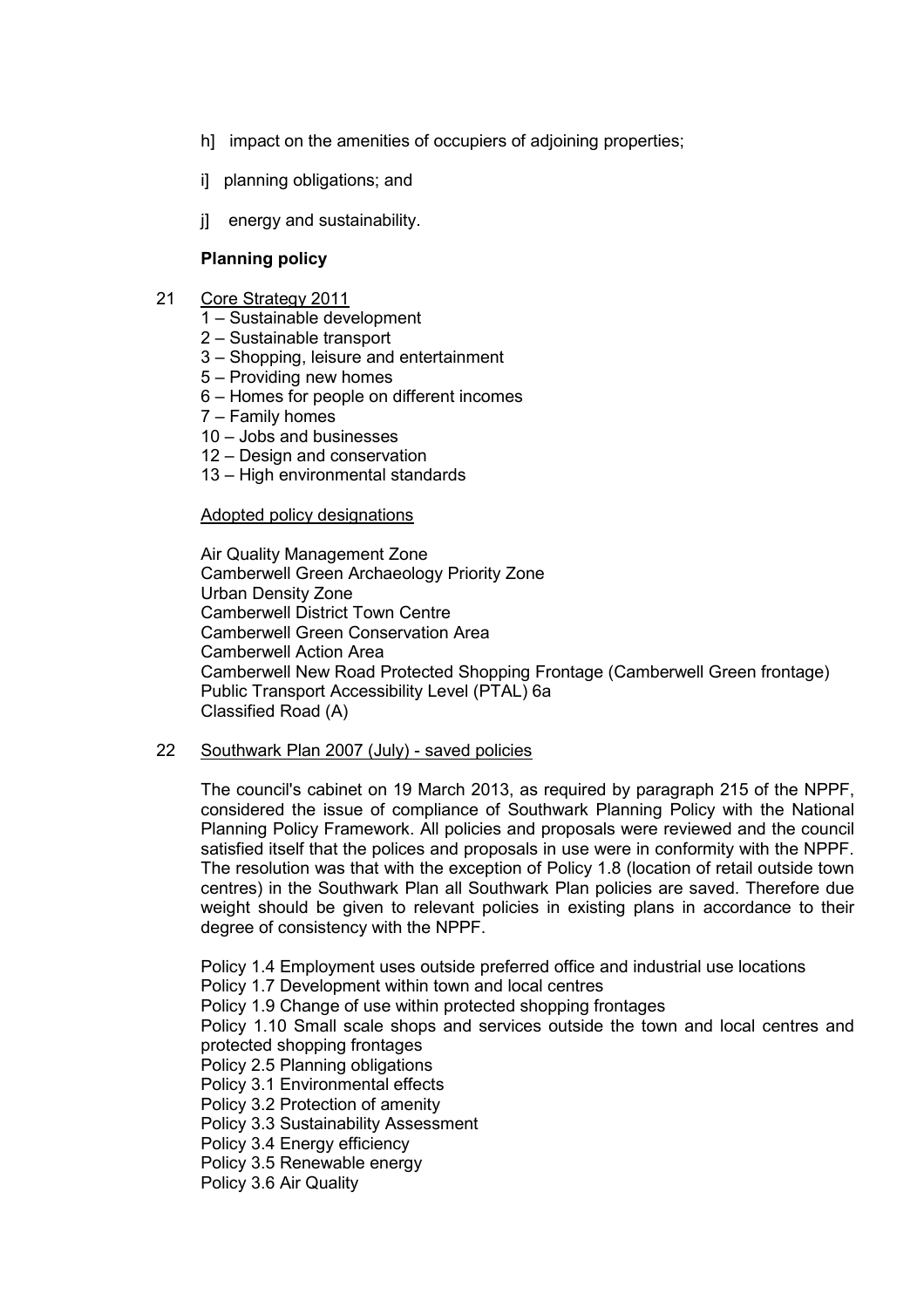Policy 3.7 Waste reduction

Policy 3.9 Water

Policy 3.11 Efficient use of land

Policy 3.12 Quality in design

Policy 3.13 Urban design

Policy 3.14 Designing out crime

Policy 3.15 Conservation of the historic environment

Policy 3.16 Conservation areas

Policy 3.18 Setting of listed buildings, conservation areas and world heritage sites

Policy 4.1 Density of residential development

Policy 4.2 Quality of residential accommodation

Policy 4.3 Mix of dwellings

Policy 4.4 Affordable housing

Policy 4.5 Wheelchair affordable housing

Policy 5.1 Locating developments

Policy 5.2 Transport impacts

Policy 5.3 Walking and cycling

Policy 5.6 Car parking

Policy 5.7 Parking standards for disabled people and the mobility impaired Policy 7.6 West Camberwell Action Area

## 23 London Plan 2011

3.3 Increasing housing supply;

3.5 Quality and design of housing developments;

3.6 Children and young people's play and informal recreation facilities;

3.9 Mixed and balanced communities;

3.11 Affordable housing targets;

3.16 Protection and enhancement of social infrastructure;

4.3 Mixed use development and offices;

5.1 Climate change mitigation;

5.2 Minimising carbon emissions;

5.3 Sustainable design and construction;

5.5 Decentralised energy networks;

5.6 Decentralised energy in development proposals;

5.7 Renewable energy;

5.11 Green roofs and development site environs;

5.12 Flood risk management;

5.13 Sustainable drainage;

6.3 Assessing effects of development capacity and safeguarding land for transport;

6.9 Cycling;

6.10 Walking;

6.13 Parking;

8.2 Planning obligations.

#### 24 Supplementary Planning Documents

Residential Design Standards SPD 2011 Affordable Housing SPD 2008 and draft Affordable Housing SPD 2011 Planning Obligations SPD

## 25 National Planning Policy Framework (NPPF)

The NPPF came into effect on 27 March 2012 and is a material planning consideration.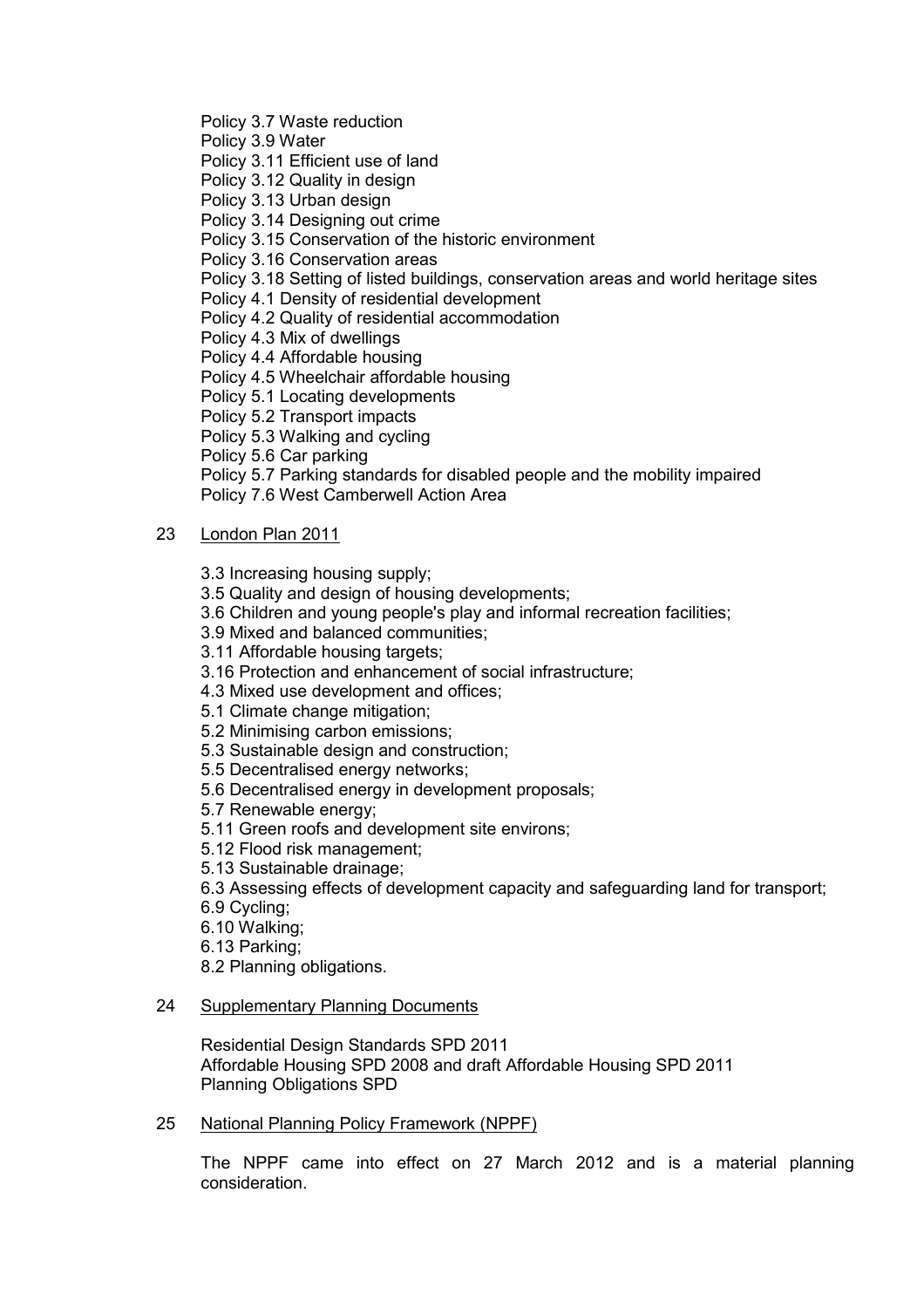### **Principle of development**

- 26 The application site is located within the Camberwell District Town Centre where a mix of uses is appropriate, and where existing retail floorspace (Class A uses) should be retained or replaced on the site. The existing uses on the site are formed of the Job Centre (Class A2 use - 819sqm) fronting onto Camberwell Green, a solicitors office at first and second floor (Class B1 use - 335sqm), and the HSS Hire Centre (Class A1 retail use - 1,156sqm) fronting onto Camberwell New Road. In total this amounts to 1,975sqm of Class A uses and 335 sqm of B1 office floorspace. However, both the HSS premises and the Job Centre are now vacant.
- 27 Saved policy 1.7 'Development within town and local centres' states that in town centres, any floorspace currently in A class use should be retained or replaced, unless the proposed use provides a direct service to the general public and the proposal would not harm the retail vitality and viability of the centre. Saved policy 1.4 'Employment sites outside of the preferred office locations and preferred industrial locations' states that on sites which have an established B class use and front onto or have direct access to a classified road, development will be permitted provided that the proposal would not result in a net loss of floorspace in class B use, however an exception to this may be made where the site is located in a town or local centre, in which case suitable Class A or other town centre uses will be permitted in place of Class B uses.
- 28 The proposed development would create 1,335sqm of flexible commercial floorspace that could be used for either use class A1, A2, A3 or B1. This results in a loss of 975sqm of commercial space which, depending whether the new space is used for Class A or Class B1 purposes, could constitute a loss of either A class or B class floorspace. In either case, this would be contrary to policy in this location.
- . 29 The nature of the existing uses on the site is a material consideration. The existing HSS Hire Shop is not a typical 'high street' retail offer expected in town centre locations, since the space is used largely for the storage of heavy tools, for hire to the public, and the active sales space is limited. The site does not offer an active retail frontage to the street, and employment densities on this type of use would be low. The proposed units would provide better quality retail floorspace capable of more intensive use. The Job Centre is now closed, and the services relocated. As such the only employment/commercial use remaining on the site is the solicitor's offices. Solicitor's offices can be classified as either B1 offices or A2 professional services, depending on the extent to which they rely on trade from passing members of the public. For the purposes of this application, officers have treated this premises as a Class B1 office. In either case, policy 1.4 accepts A class uses as acceptable replacements for B1 space within town centres.
- 30 In determining the application, the main consideration in terms of land use should be the extent to which the development, and the consequent reduction in commercial floorspace, would undermine the vitality and viability of the town centre as a whole. The current site is largely vacant, and offers no real active frontage onto the streets. The proposal would bring activity directly onto all three frontages, including to currently blank Passage frontage. The layout uses the maximum available area of the ground floor for commercial space. The new units would be designed to appeal to a range of occupiers, and would have the potential for far higher employment levels than the current units - the applicant estimates that the development could support up to 79 jobs at industry-standard employment densities. The scheme would also introduce additional residents into the town centre, bringing new spending to local shops. In the circumstances, it is concluded that it would not be reasonable to refuse planning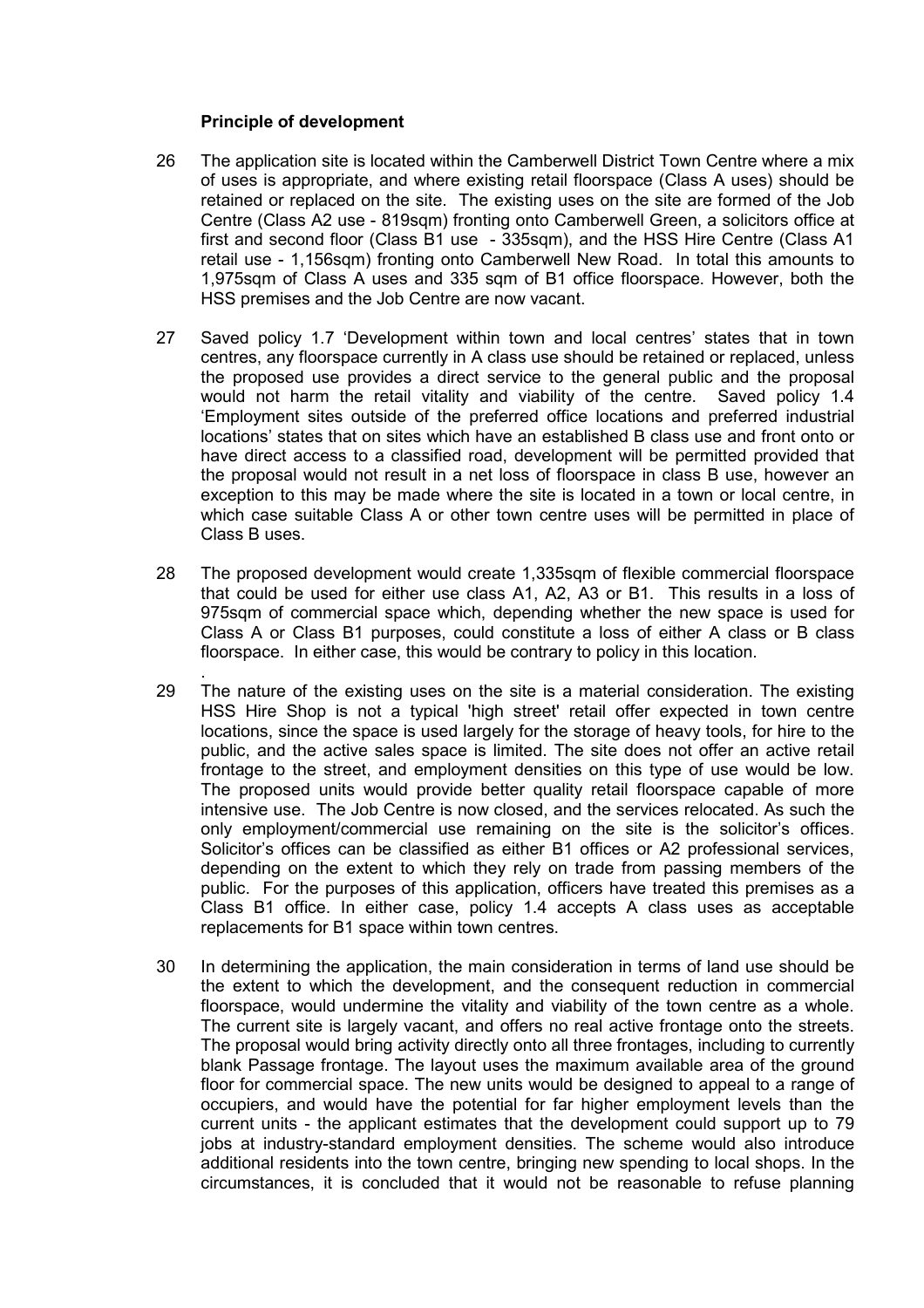permission based on the reduction in commercial/retail floorspace. The application would be consistent with the key policy aim of supporting town centres and making efficient use of brown field sites.

31 It is recommended that the large retail units fronting Camberwell Green be limited to A Class uses (retail, services or restaurants/cafes) in order to provide an active, customer-focussed frontage in this main Camberwell shopping frontage. This can be secured by condition.

## **Environmental impact assessment**

32 The application site has an area of 0.33 hectares. This is below the threshold of 0.5 hectares included in the EIA regulations. Furthermore, the nature, scale and location of the development is not such that it would be likely to give rise to environmental effects of more than local significance. The site is not located within a 'sensitive area' as defined by the Regulations. Therefore an Environmental Impact Assessment would not be required.

## **Impact of proposed development on amenity of adjoining occupiers and surrounding area**

#### Overshadowing and Loss of Daylight

- 33 GL Hearn produced a Daylight and Sunlight Report for the proposed development, dated 12 April 2013. The report describes what impacts the proposed development would have upon surrounding properties in terms of access to daylight and sunlight, as well as the quality of daylight within the proposed residential units. The following properties are the only properties which could be directly impacted by the proposed development due to their location close to the site:- 314 Camberwell New Road, 316-322 Camberwell New Road, 315-317 Camberwell New Road, 7 to 14 Camberwell Green.
- 34 In terms of the daylight assessment two tests have been undertaken for each of the above properties. Vertical Sky Component (VSC) assesses the loss of daylight entering existing rooms by considering the amount of available daylight from the sky reaching a window and is measured on the outside of that window. The target figure for VSC recommended by the BRE is 27% which is considered to be a good level of daylight and the level recommended for habitable rooms with windows on principal elevations. The BRE have determined that the daylight and sunlight can be reduced by about 20% of their original value (to not less than 0.8 times its former value) before the loss is noticeable. The Average Daylight Factor (ADF) determines the natural daylit appearance of a room, taking account of the interior dimensions and surface reflectance within the room and is therefore considered to be a more detailed and representative measure of the adequacy of light. The ADF values recommended by the BRE guide are 2% for family kitchens, 1.5% for living rooms and 1% for bedrooms. Daylight distribution has been assessed by plotting the 'no sky line' in each room. The availability of sunlight is dependant on the orientation of the window being assessed relative to position of due south. The Annual Probable Sunlight Hours (ASPH) is considered for all windows facing within 90 degree of due south.
- 35 The report concludes that the proposed development would have a negligible effect on the daylight amenity received to the surrounding existing properties on Camberwell Green and Camberwell New Road, when assessed in accordance with the BRE guidance. Analysis also shows that there would be negligible impact on sunlight amenity.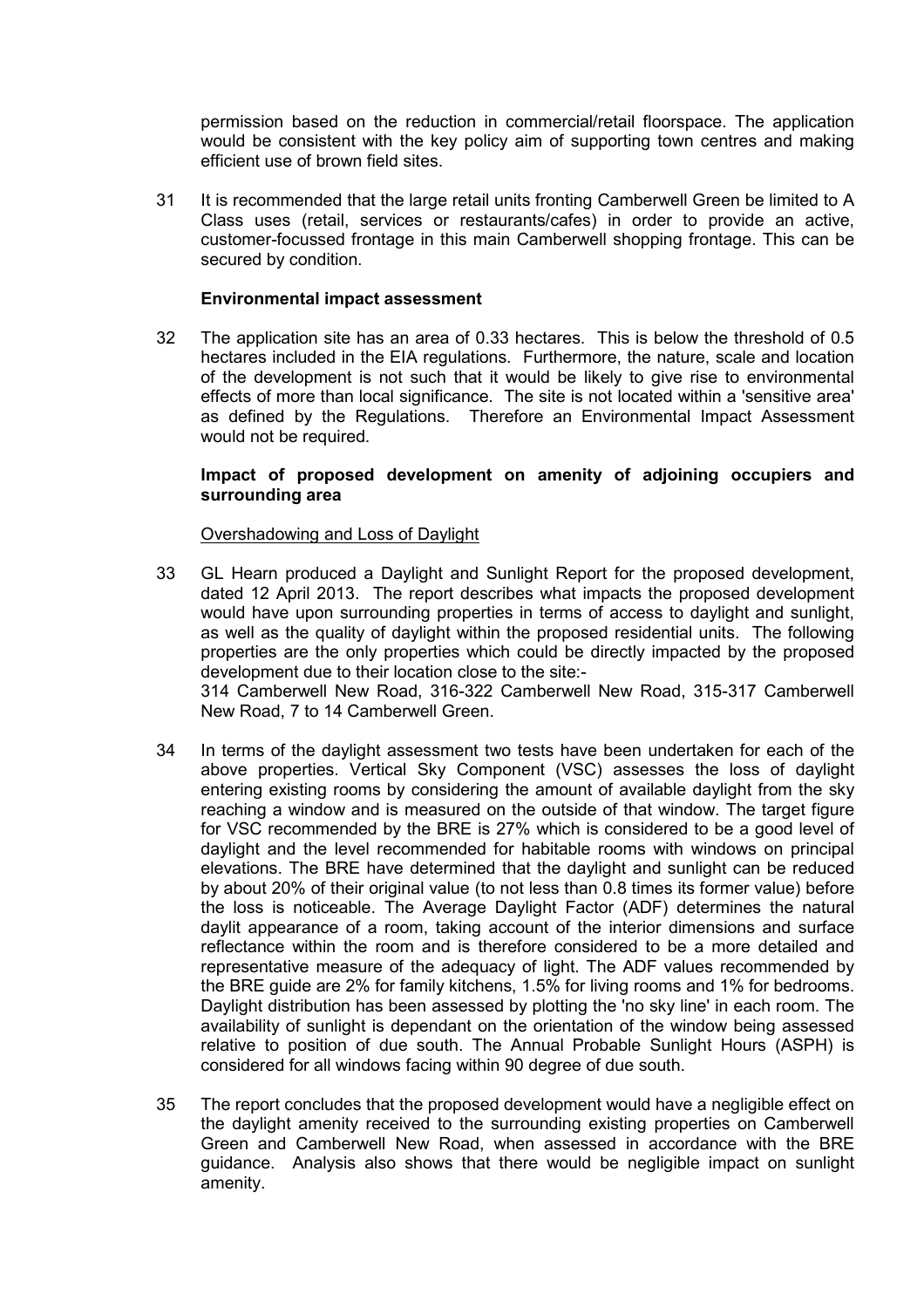36 An assessment of the daylight and sunlight amenity issues for each property is set out below:

### 314 Camberwell New Road

37 This property is located to the west of the site, on the opposite side of Camberwell New Road. By reference to the VSC results, the windows assessed would be unaffected by the proposals. The overlooking windows do not face within 90-degrees of due-south and, as such, do not require assessment for access to sunlight.

#### 316-322 Camberwell New Road

- 38 This property has been recently constructed, and is formed of 5 storeys on the opposite side of Camberwell New Road to this current application site. Only the rooms on the first and second floors have been assessed, as the ground floor is formed of non-residential floorspace, and the floors above would pass the preliminary 25-degree line test recommended by the BRE. The affected flats are all dual aspect, most with their primary living rooms orientated to the rear.
- 39 Of the 24 windows tested, 11 windows have their VSC reduced by more than 20% (or 0.8 times its existing value) and have a resultant value of less than 27% VSC. However, of these windows, only 1 has its VSC value reduced to less than 0.7 times it existing value, being 0.69 times, with the remainder ranging from 0.78 to 0.71 times existing values. Of the 11 affected rooms, 9 are bedrooms, and the BRE guidelines explain that daylight to bedrooms is considered to be less important. The scale of the impacts is not significant in this case.
- 40 In terms of sunlight amenity, none of the windows overlooking the proposals would face within 90 degrees of due south, so would not be required to be tested under the BRE criteria.

## 315-317 Camberwell New Road

- 41 Currently located on the site there is the disused snooker club, however planning permission was granted in December 2010 for the redevelopment of the site, to construct a four-storey building comprising a snooker club, commercial space and 27 residential units. Works to construct this development have not yet commenced, and a subsequent application was refused and subject to an appeal. The approved development has been assessed in accordance with the BRE criteria and the results included in the submitted GL Hearn Daylight and Sunlight Report. The redevelopment of the snooker hall site was not approved when planning permission was previously refused on this application site. Therefore the scheme was not included in the assessment of impacts upon surrounding dwellings daylight and sunlight, undertaken as part of that previous scheme.
- 42 The impacts on the neighbouring site from this proposed development would be significant. Currently of the 52 windows tested in the approved (unconstructed) development, 42 would experience a reduction in VSC to less than 0.8 times the existing value, and all of these 42 windows would have a new VSC of less than 27%. In terms of ADF, only 7 of the 23 rooms served by these 42 windows would have an ADF at the level recommended by the BRE for the particular room type. The GL Hearn report points to a number of rooms in the proposed development having their light limited by overhanging balconies, but in reality relatively few are affected by this condition. As such, it is clear that this proposed development would have a noticeable impact on the daylight enjoyed by the proposed new flats on the Snooker Hall site.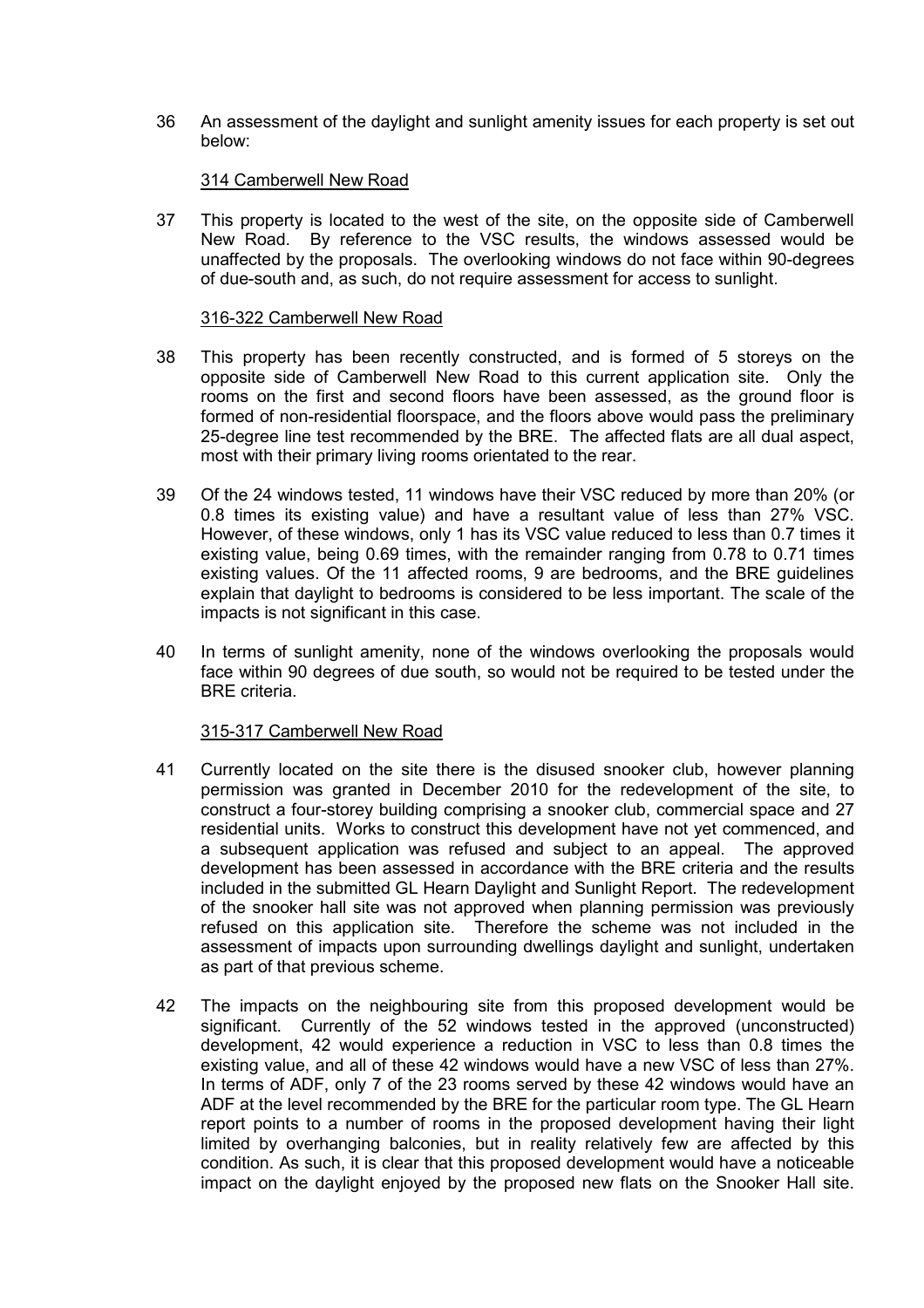The application subject to the current appeal has not been tested, but includes basement level residential accommodation which are likely to be subject to still lower levels of natural light. The fact that this neighbouring site currently overlooks a single storey building (and in part a clear service yard) does mean that any new development over around 3 or 4 storeys would have a significant impact.

- 43 The previously refused application on 1-6 Camberwell Green was submitted in 2009, so the neighbouring landholder would have long been aware of the development aspirations for the land across the Passage. Given the location of the two sites in such close proximity across the Passage, it is inevitable that the development of the two sites, each up to its respective site boundary, would result in impacts upon the daylight and sunlight of the adjoining site. Yet the development proposals for the snooker hall site always included habitable room windows along this edge, including at ground floor level. It would be unreasonable to expect any development on the current application site to take full responsibility for the mitigation of impacts upon the snooker hall site, when the design for that approved development has not been designed to maximise the available light to rooms. It is also relevant that the approved development over the snooker hall site has not yet been constructed, and therefore once constructed, future occupiers will be fully aware of the proximity of the current application site, and the relationship between the two sites, prior to occupation of the building. There are no existing occupiers on this site that would be significantly impacted by the current development proposal, as the development has not yet been constructed or occupied.
- 44 The owner of the adjacent site has objected to this application proposal, in part because of impacts upon residential amenity, specifically overshadowing and loss of light. Whilst it is recognised that there will be loss of light to the neighbouring snooker hall site as a result of this current development proposal, there were equally concerns regarding the impacts from the snooker hall redevelopment proposal upon this application site. It was concluded in the report recommending approval of that scheme, that there was likely to be loss of light to the site to the north, but that the proximity of the two sites and the narrowness of the passage meant that impacts upon light and overlooking where inevitable. If officers required the widening of the Passage to address these impacts, this would have to be accommodated on both sides of the passage and impact both sites, and as this was not required on the Snooker Hall site, it would be unreasonable to now expect it of this proposal scheme. However the developer of this current application site, has confirmed that improvements have been sought in response to these concerns, and that the building has been slightly set back on the site, further from the snooker hall, to slightly widen the passage and reduce impacts, and the height of the development on the passage is also reduced when compared to the previously refused application.
- 45 In terms of sunlight amenity, 12 windows face within 90 degrees of due south and require assessment. The proposed scheme would not cause any change to the winter sun target values and there would only be minor impacts to 3 windows that have low values in their existing situations. Therefore impacts upon the approved developments sunlight amenity would not be significant.
- 46 Given the circumstances across the two sites, it is not considered that the impacts upon the daylight and sunlight received within the approved development scheme would warrant a refusal of this current application.

#### 7 Camberwell Green

47 This property has retail units at ground level facing Camberwell Green, with residential accommodation above. There are windows in the flank wall facing the application site,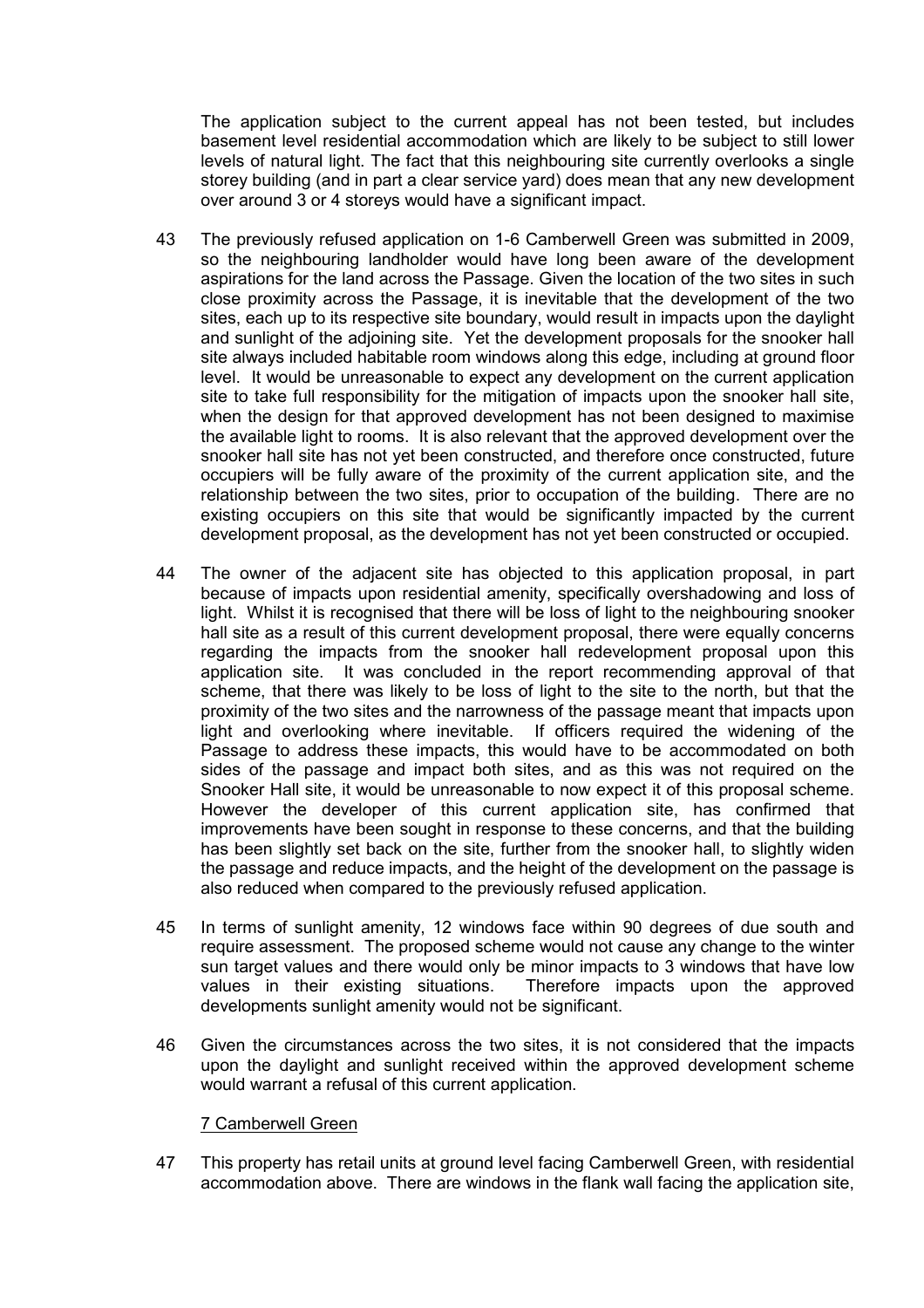but these serve hallways and bathrooms, so are not habitable spaces which are required to be tested. Of the two windows assessed, both would have VSC levels reduced to less than 0.8 times the existing values (to 0.72 and 0.76 times existing). One of those windows, a kitchen, would also have a resultant VSC below 27%. However, the degree to which the results fall below the BRE guidelines is not significant and the property should retain light levels acceptable within an urban context. The rooms and the garden would retain acceptable levels on sunlight following the development.

## 8 Camberwell Green

- 48 This property lies to the south of the site, and 7 windows were assessed against the BRE criteria. Of these, only 1 had its VSC level reduced to less than 0.8 times its former value. That window is at ground floor and is likely to relate to the retail use that is visible to the front of the property. Therefore it is not considered that impacts upon this property's daylight and sunlight would be significant as a result of the proposed development.
- 49 In relation to sunlight, the target values recommended by the BRE Report would be met by all of the windows that face within 90 degrees due south and serve residential accommodation, and there would be no noticeable change to overshadowing within garden areas.

#### 9 Camberwell Green

50 Of the 4 windows assessed on the upper floors of this property, there are 2 that would have VSC levels reduced to less than 0.8 times the current value (to 0.69 and 0.73 times the current value). However, both these windows serve the same bedroom, which means that the room is likely to remain well lit overall. In terms of sunlight, both the relevant rooms, and the garden area, would retail adequate levels of sunlight.

## 10-11 Camberwell Green

51 Of the 16 windows assessed at this property, only 1 room would see its VSC reduced to less than 0.8 times it current value, and in that case it would retain 0.79 times that value. This marginal transgression would not be noticeable, and overall the property would retain acceptable levels of daylight. All relevant windows would retain acceptable levels of sunlight.

#### 12-14 Camberwell Green

52 The daylight and sunlight to these properties would meet all the recommended levels set out in the BRE guidelines.

## Conclusion of Overshadowing and Loss of Daylight to Neighbouring Properties

53 The criteria set out in the BRE guidelines are not intended to be applied strictly and are not a mandatory set of regulations. Taking into account the context within which the development is set, the impacts upon existing neighbouring properties from the proposed development would be considered acceptable. The most significant impacts are to the proposed flats on the Snooker hall site at 315-317 Camberwell New Road. Given that the permission to redevelop this site has not been implemented, and a subsequent application is awaiting the outcome of an appeal, it could be afforded less weight than would be given to existing accommodation. In this case, the two proposed developments impact upon each other because of their proximity across the narrow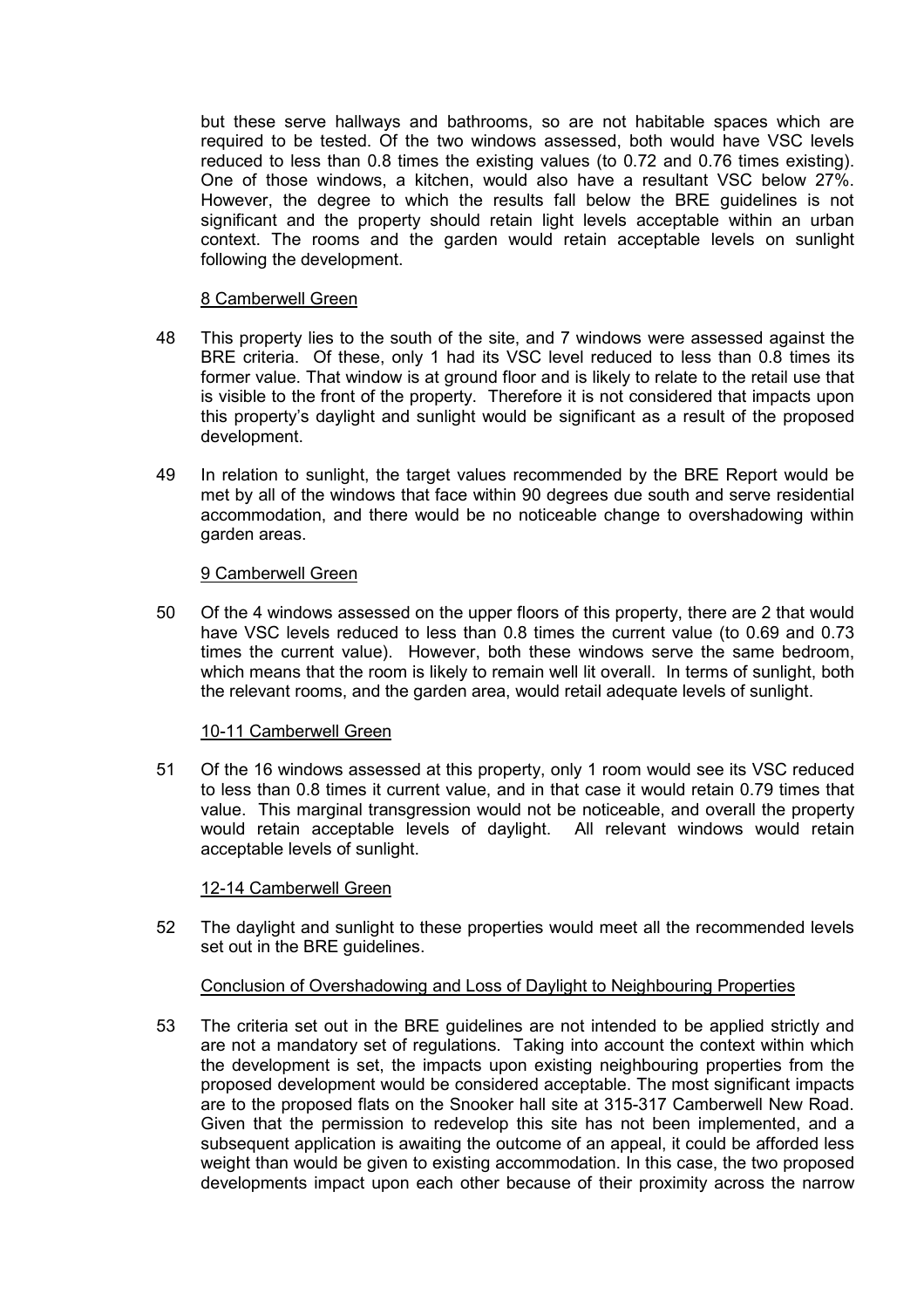Camberwell Passage. The enclosure of the Passage is appropriate in townscape terms, and given that both schemes have been designed in the full knowledge of the emerging proposals on the opposite site, it would not be reasonable to refuse planning permission based solely on the impact on this unimplemented permission. Whilst the impacts are significant, these need to be weighed against the wider benefits of developing this key site within the town centre, and since the townscape response is considered acceptable, as is the density, the impacts on the daylight of an unconstructed development is not sufficient to warrant refusal of an otherwise acceptable scheme.

#### **Privacy**

- 54 Supplementary Planning Guidance for Residential Design Standards 2011 states that in order to prevent unnecessary problems of overlooking, loss of privacy and disturbance, development should achieve the following distances:
	- A minimum distance of 12m at the front of the building and any elevation that fronts onto a highway;
	- A minimum distance of 21m at the rear of the building.
- 55 The proposed development fronts onto Camberwell Green and Camberwell New Road, as well as Camberwell Passage. Properties on the opposite side of Camberwell Green and Camberwell New Road are located beyond the required 12m distance to ensure privacy. The closest existing residential properties are located south of the site, onto Camberwell Passage. Here properties are located adjacent to the site with windows at right angles to the site. These windows would not be significantly overlooked by the proposal. There are windows for no.7 Camberwell Green which are located in its flank wall, fronting onto the Passage and the application site. The daylight and sunlight assessment submitted with the application details that these windows serve hallway and bathroom areas, and are not habitable room spaces which would require protection from adverse impacts upon privacy. Following an Officer visit to the site, it is considered that none of the windows within the flank elevation for no.7 serve habitable rooms.
- 56 As set out above in the daylight and sunlight section of this report, there is a very close proximity across the Passage between this application site, and the approved development on the Snooker Hall site. While this distance is less than the 12m ordinarily expected between facades across public highway, the distance is a natural result of the Passage arrangement, and both developments have elected to locate their building footprints close to the edge of the Passage. It would be unreasonable to require this site to step significantly away from this edge to accommodate the design of the approved development to the south that did not itself set back from the Passage. The application has been set back marginally from the site boundary, and the upper storeys along the Passage are now set well back behind the first floor garden area. As such, it is not considered that the impacts on privacy are significant within this tight urban context.

### **Impact of adjoining and nearby uses on occupiers and users of proposed development**

57 The development is located in an area characterised by mixed uses, with both residential and commercial properties in the surrounding streets. Therefore there would be no conflict between the existing occupiers of the area and the proposed occupiers / users of this development.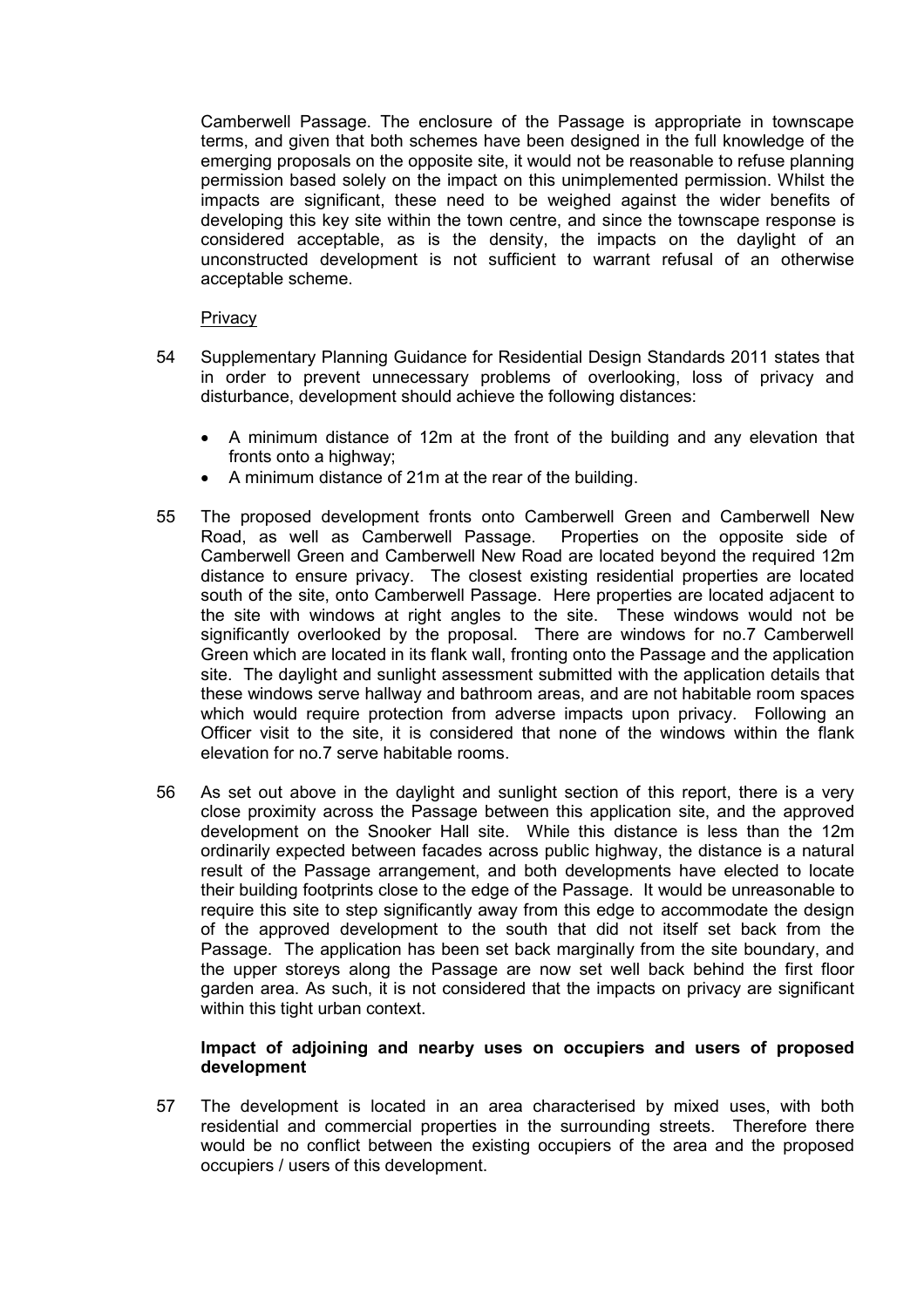## **Density and quantum of development**

- 58 Density is a measure of the intensity of a development, by looking at the amount of habitable rooms proposed in relation to the site area. Strategic Policy 5 'Providing new homes' of the Core Strategy describes the density range that development is expected to fall within in different parts of the borough. This is also described in saved policy 4.1 'Density of residential development' in the Southwark Plan. This development site is located within the 'urban density zone' and developments in this zone are expected to contain between 200 and 700 habitable rooms per hectare. The policy then goes on to describe that within the opportunity areas and action area cores the maximum density range may be exceeded when developments are of an exemplary standard of design. The criteria for what can be considered an exemplary standard of design, is then set out in detail within the Residential Design Standards Supplementary Planning Document 2011 (SPD).
- 59 The SPD states that for development to be considered as achieving an exemplary standard of design, and excellent standards of living, the proposal must demonstrate the following:

i) Significantly exceed minimum floorspace standards; ii) Provide for bulk storage; iii)Include a predominance of dual aspect units in the development; iv) Have natural light and ventilation in kitchens and bathrooms; v) Exceed amenity space standards; vi) Obtain Secured by Design certification; vii) Make a positive contribution to local context, character and communities, including contributing to the streetscape.

60 This development proposal has 264 habitable rooms and 1,335sqm of commercial floorspace, which following the methodology in the saved Southwark Plan gives a density of 947 habitable rooms per hectare (based on a site area of 0.33 hectare), which is in excess of the normal density range of 200 – 700 expected in the urban density zone. Therefore it is necessary to assess the development against the criteria set out in the Residential Design Standards SPD, and this is undertaken below in the Design and Residential Quality of Accommodation sections of this report. It should be noted that the density of this current application is significantly less than the 1,269 habitable rooms per hectare of the refused scheme.

## **Design issues**

61 Strategic Policy 12 'Design and conservation' of the Core Strategy requires development to achieve the highest possible standards of design for buildings and public spaces, to help create attractive and distinctive places which are safe, easy to get around and a pleasure to be in. Saved policy 3.13 'Urban design' of the Southwark Plan asserts that the principles of good urban design must be taken into account in all developments. This includes height, scale and massing of buildings, consideration of the local context, its character and townscape as well as the local views and resultant streetscape. Saved policy 3.12 'Quality in design' asserts that developments should achieve a high quality of both architectural and urban design, enhancing the quality of the built environment in order to create attractive and high amenity environments people will choose to live in, work in and visit. In addition to these policy considerations, the seventh category of the criteria for exemplary design set out in the Residential Design Standards SPD (as described above), also requires that the development 'Make a positive contribution to the local context, character and communities, including contributing to the streetscape.'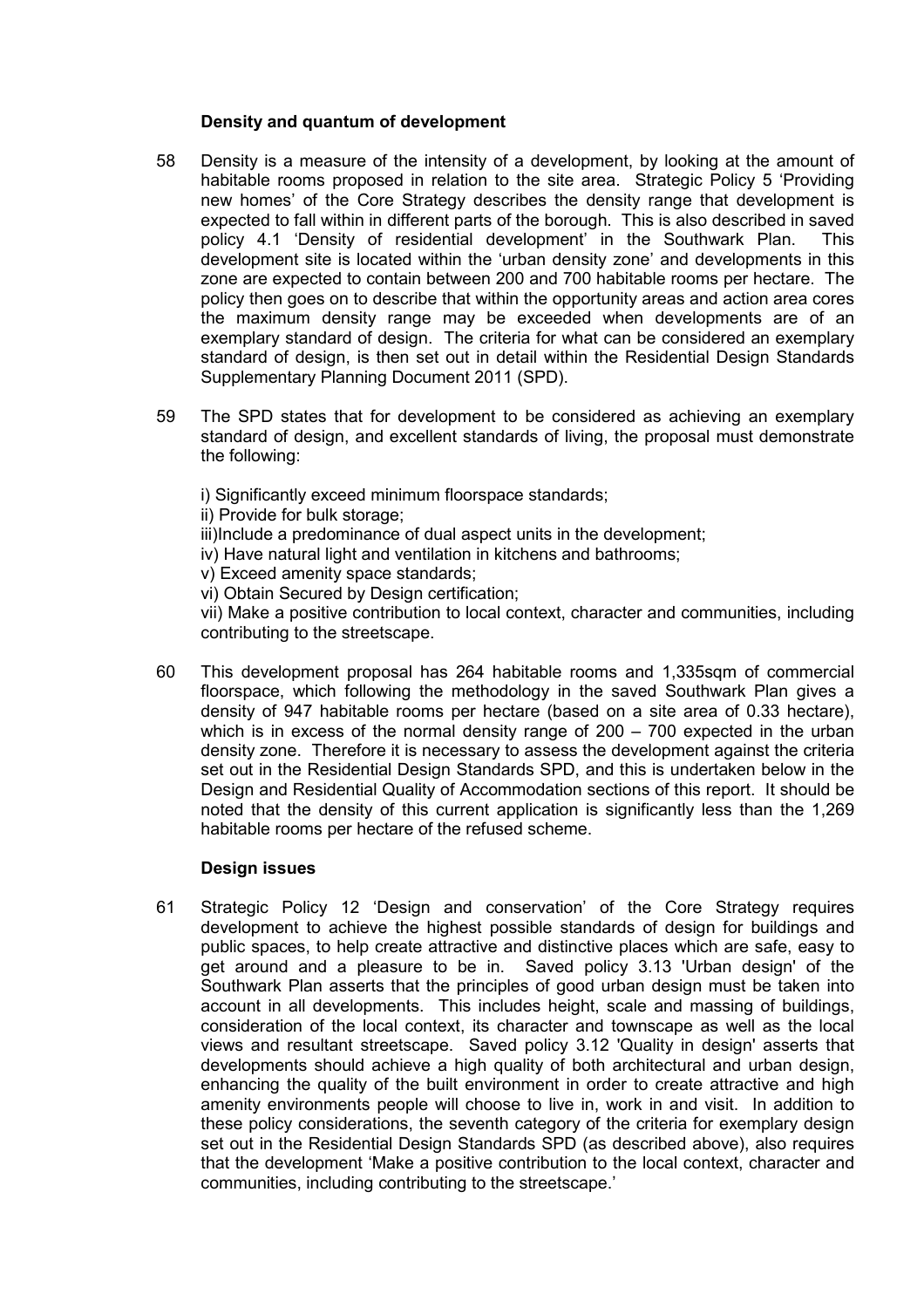- 62 The NPPF states in paragraph 129 that "*Local planning authorities should identify and assess the particular significance of any heritage asset that may be affected by a proposal (including by development affecting the setting of a heritage asset)"* and "*avoid or minimise conflict between the heritage asset's conservation and any aspect of the proposal*". In relation to good design, paragraph 56 of the NPPF states that "*Good design is a key aspect of sustainable development, is indivisible from good planning, and should contribute positively to making places better for people*".
- 63 This is a very prominent site in the Camberwell Green Conservation Area. There are a number of listed buildings the area including No. 323 Camberwell New Road and 15 and 17 Camberwell Green. No. 17 Camberwell Green is the Grade II Listed Former London County Bank, which has a prominent domed corner tower, and forms the preeminent landmark in the area.
- 64 The Inspector's decision dated 26 April 2011 is an important material consideration in relation to this site and the current proposal. Briefly, the Inspector dismissed the appeal primarily on the basis of the impact of the proposal on the character and appearance of the Camberwell Green Conservation Area and the quality of the proposed accommodation. The Inspector also questioned the impact of the proposed development on the setting of nearby listed buildings in the views, and the proximity of balconies to the canopy of a prominent preserved London Plane tree adjacent to the site.
- 65 Any proposal on this site will need to refer to the council's published Camberwell Green Conservation Area Appraisal. Application 12-AP-1309 seeks Conservation Area Consent to demolish the existing buildings on the site. This building does not make a positive contribution to the area, and there is no objection raised to its removal, however any replacement building will need to balance a number of conflicting demands in order to be considered acceptable. It will not only need to 'knitback' the two frontages onto Camberwell Green and Camberwell New Road but also need to draw activity into and respond sensitively to Camberwell Passage.
- 66 The proposed scheme has sought to respond to the reasons given by the Inspector for dismissing the earlier appeal, as well as issues raised separately by officers. The current proposal reduces the height of the building fronting Camberwell Green by one storey to 6 storeys overall. It also reduces the height onto the Passage to 6 storeys (from 6-8 storeys in the appeal scheme). On Camberwell New Road the proposed building has been retained at the 6-storey height of the appeal scheme, which the Inspector found to be acceptable, although it no longer features a set-back to the  $6<sup>th</sup>$ storey, so could be viewed as more prominent.
- 67 Since the appeal decision is an important material consideration, it is appropriate to consider this application in terms of the criticisms in the Inspectors report, as well as the Council's development plan. The key issues in relation to design are set out below.

#### 68 The impact of the proposal on the character and appearance of the conservation area.

The Inspectors decision focused on the presence of the proposed development onto Camberwell Green and noted the importance of the Green to the character of the area. Paragraph 11 of the decision notes that the Green is recognised in the Conservation Area Appraisal as forming the core of the conservation area. The proposal forms an important part of the western frontage of the Green and is immediately adjacent to a three-storey Georgian terrace to the south.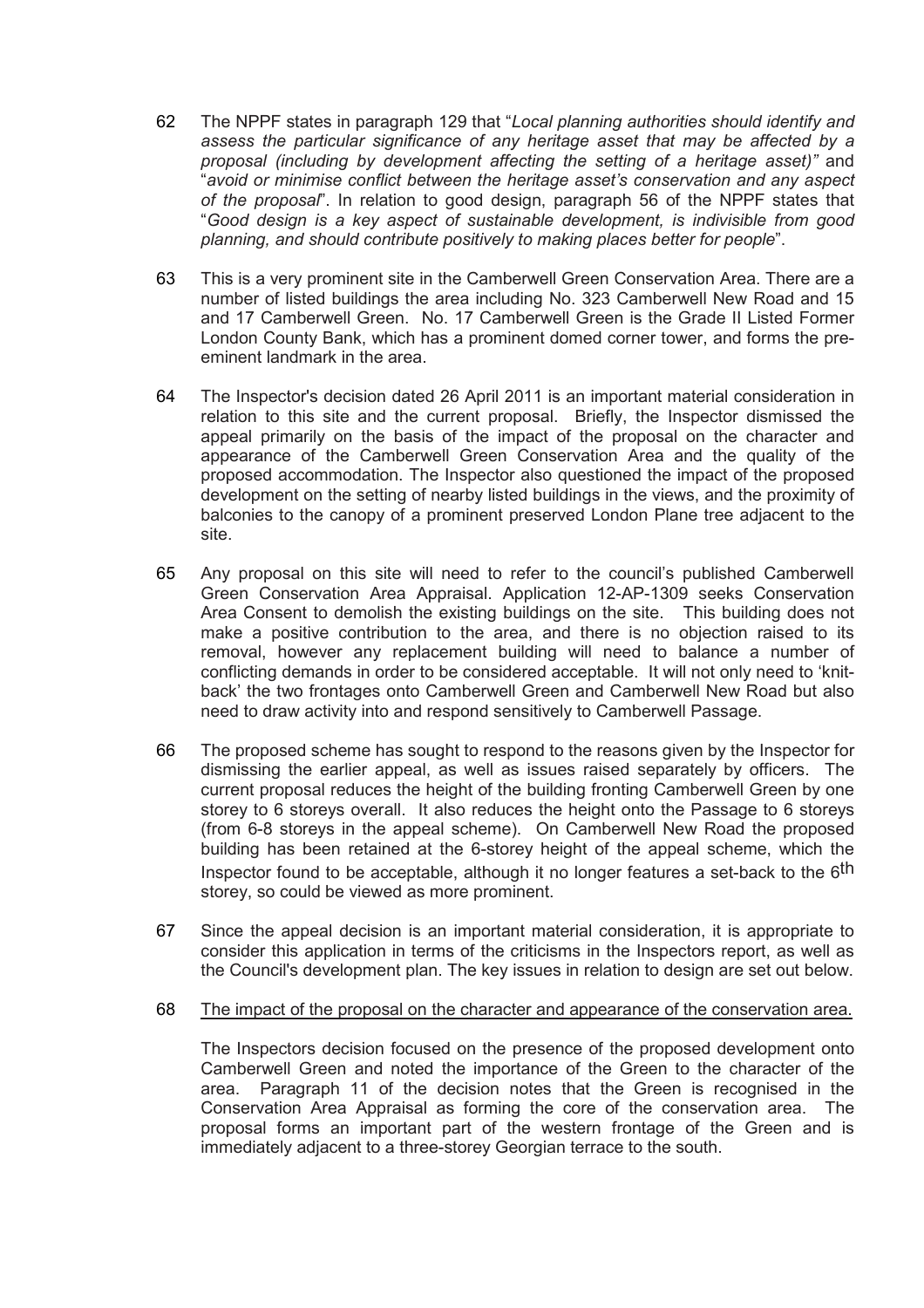- 69 In paragraph 25 of the decision, the Inspector notes that "*the development would be seen at its full height*" in the views from Camberwell Green "*and would appear to dominate the terrace; the relationship would seem awkward and incongruous*." And further that: "*Whilst the appellant considers this terrace typical or ordinary, it is identified in the CAA as falling within the 'Key Unlisted Buildings and Building Groups'. Notwithstanding the poorly executed shop conversions I consider the terrace makes a positive contribution to the CA*." The Inspector is referring in particular to the way the appeal scheme extended back along Camberwell Passage in a form that would be seen in the backdrop and over the parapets of the terrace immediately to the south of the appeal site.
- 70 This proposal rises to 6 storeys across the development, but steps the main part of the building back from the Passage. In this regard, the revised proposal addresses the point raised by the inspector in the appeal decision. The inspector noted the importance of the view from the northern edge of the Green and was concerned that the singular form returning into Camberwell Passage to the rear of the site did not reinforce the edge of the Green sufficiently, and affected the diminutive group of buildings to the south of the site. Therefore the proposal can be considered much improved in this aspect.
- 71 The Inspector quotes the CAA in his consideration of the appropriate scale for the site in paragraph 13: "*The guidelines go on to say that particular characteristics which should be observed in new design include heights of three and four storeys and not less than two – noting further that in each situation buildings should remain within the range of the block of buildings on which they are sited*."
- 72 The step back at the entrance to the Passage mediates between the proposed 6 storey height of the new development and the three-storey scale of the existing parade of neighbouring shops to the south. It incorporates a commercial active frontage on the ground floor facing the Green that also extends along Camberwell Passage, bringing much-needed activity onto this narrow thoroughfare. Entrances for future residents are located in the Passage and reinforce this part of the scheme.
- 73 The Camberwell Green elevation is articulated in five bays echoing the plot-width of the terrace to the south, whilst also reflecting a modern interpretation of the Peabody Buildings on the eastern side of the Green. The vertical hierarchy is articulated by the commercial frontages at the base, the main body of the building faced in a brick that will reflect the character and appearance of the conservation area, and a set-back metal-clad attic storey which will give the development its articulated top.
- 74 In terms of its detailed design, the proposed elevation onto Camberwell Green includes a new feature in the form of three deep recesses or 'slots'. These 'slots' are intended to bring natural light and ventilation to bedrooms and are set-back over 3 metres from the face of the building and lined with light coloured brickwork. This architectural feature will give the Camberwell Green facade a deliberate and highly articulated profile. In addition, the contrast of the different colours of brickwork could help to give more interest to the facade of the building.
- 75 Officers are satisfied that in height, scale and massing, as well as in its detailed design, the revised building facing Camberwell Green addresses the points raised by the Inspector in the earlier appeal decision. It complies with saved Southwark Plan policy 3.16 in terms of its response to the character of the conservation area.

## The views of the Green and the listed buildings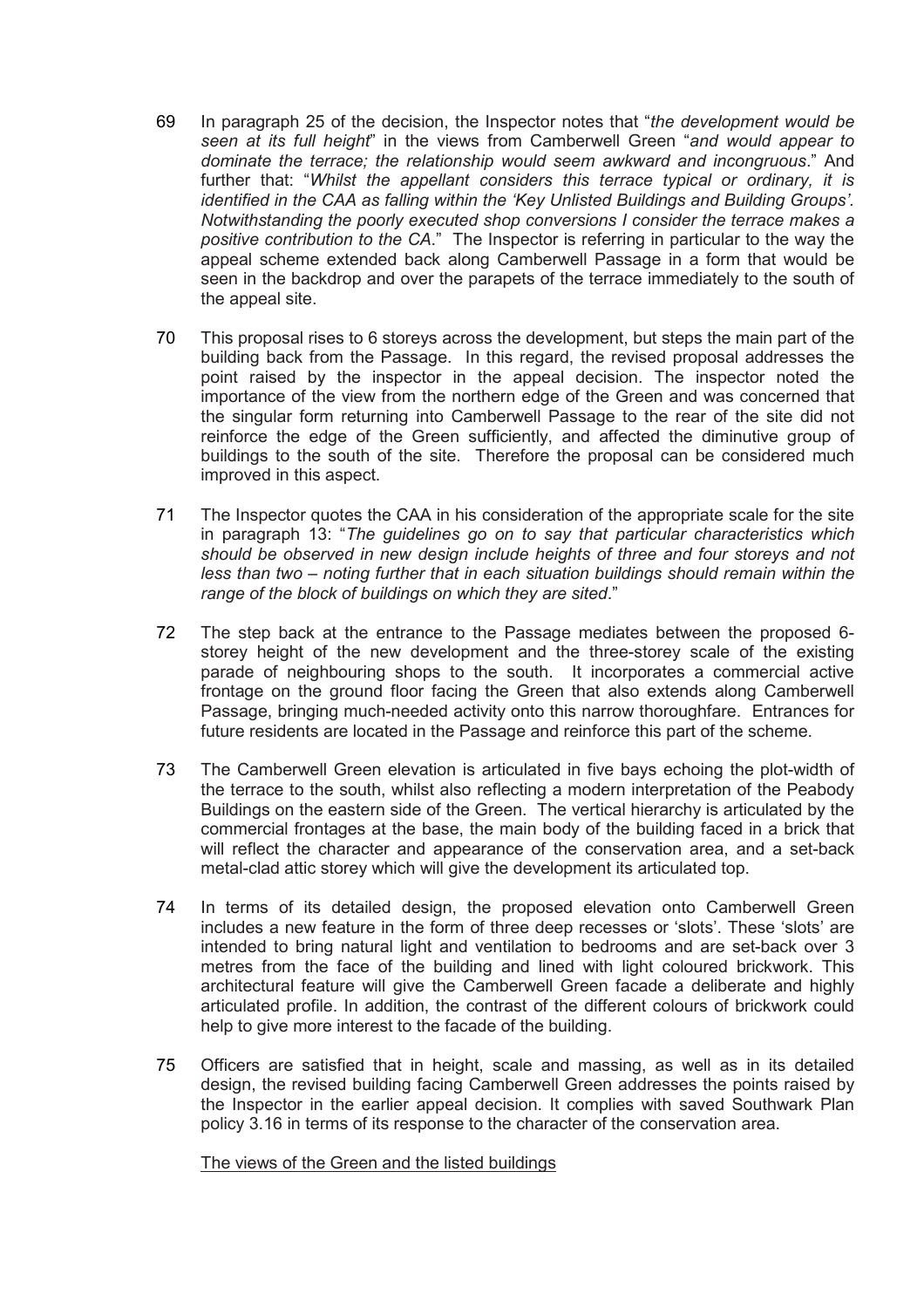- 76 In paragraph 10 of the decision the Inspector states that: "*Views into and out of the Green are acknowledged as notable and the Green's importance as a recreational space is identified."* It goes on in paragraph 27 to state that: "*In the longer views across Camberwell Green the bulk of the development would be apparent – especially when seen from the most active part of the green to the south*"... "*This strident announcement of the bulk would contrast markedly with the nearby and more modestly proportioned historic buildings*."
- 77 The applicants have submitted an updated version of the view from the south of the Green and it is evident that the changes in the upper storeys from the appeal scheme have improved the appearance of the scheme in this  $\frac{3}{4}$  view of the Green. The setback of the 6-storey mass of the building onto the Camberwell Passage has reduced the scale and bulk of the development in the view and reinforced the edge of the Green. This change has meant that the buildings along the Passage will no longer appear to dominate the diminutive parade of shops along the western edge of the Green.
- 78 In the view of officers, this revised proposal addresses the council's concerns raised at the Inquiry over the scale and bulk of the scheme extending back into Camberwell Passage. Accordingly the impact of this proposal on the character and appearance of the conservation area is improved considerably and helps to reinforce the Camberwell Green frontage.
- 79 The views submitted with this application demonstrate that the revised proposal will not impact on nearby listed former London & County Bank at the corner of Camberwell Green and Camberwell New Road. This is a significant listed building in the area which the inspector noted and considered in detail. Paragraph 36 of the appeal decision states: "*I am in no doubt that this more cluttered background would detract from The Bank's highly distinctive landmark status and would be harmful to its setting*." The backdrop of the listed building is sensitive in the series of views approaching the Green from Denmark Hill, reinforced by the ability of the viewer to recognise and appreciate the silhouette of the corner turret and the cupola of the former Bank. The revised proposal responds to this sensitive context with the set-back at the centre of the site ensuring that the silhouette of the London & County Bank is not affected by this design.

#### The impact on the Camberwell Passage

- 80 The revised scheme for Camberwell Passage presents an active frontage at grade with main entrances to the residential cores and commercial units on the corners and within the Passage. This narrow historic route is well-used but is unattractive and can feel unsafe due to the inactive flanks of the commercial units currently on the site.
- 81 The active frontages and the renewed emphasis on this important local link are welcomed. Above the active frontages the proposed scheme includes an elevated south-facing communal garden flanked on three sides by flats. This revised proposal reinforces and respects the Camberwell Passage, whilst the first floor garden will give it a generous and open appearance at the upper levels.
- 82 In its architectural design, the elevation onto the Passage is more informal whilst still reflecting the character and appearance of the conservation area. Here too the base of the building is predominantly glazed with the active commercial frontages whilst the main body is in brick and the attic storey is metal-clad. Away from the busy streets and facing onto the elevated garden, the design incorporates generous balconies which will benefit from a southerly outlook.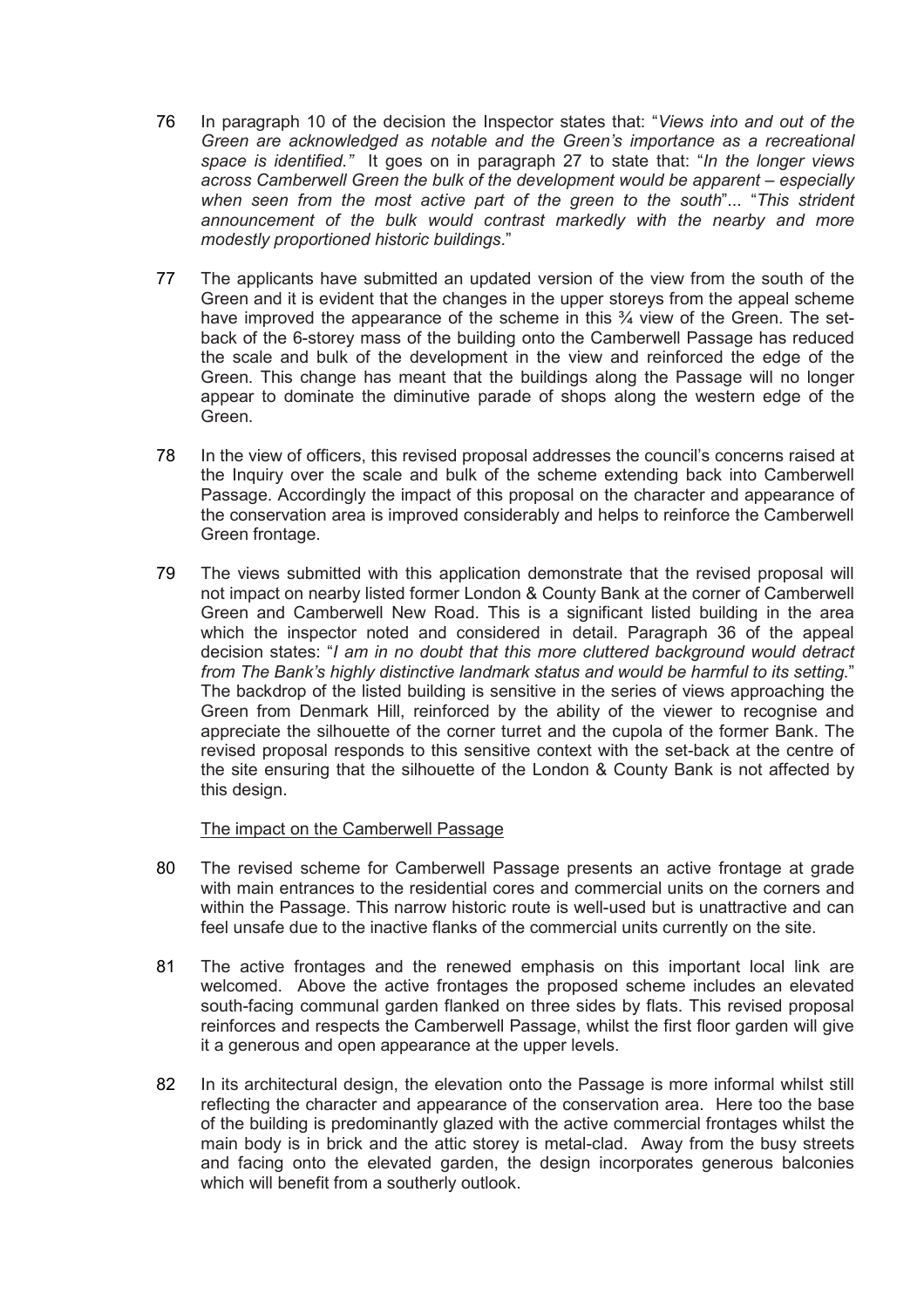- 83 The link between the scale of development on Camberwell Passage and the impact of the perceived bulk on the character of the conservation area is stated in paragraph 32 of the appeal decision which states that: "*Nevertheless, even were I to find the design appropriate in relation to Camberwell Passage this would not alter the fact that the scale of development along the passage is a key contributor to the perception of bulk that I have previously found significantly harmful in views from the green*."
- 84 In the view of officers, the arrangement and massing onto the Passage as well as the revised architectural expression are a significant improvement when compared to the appeal scheme. In its proposed scale, bulk and height, the proposed development responds to the character and appearance of the Camberwell Green Conservation Area when viewed from the Green and will enhance the Camberwell Passage.

### The Camberwell New Road frontage

- 85 The proposed frontage onto Camberwell New Road varies from the appeal scheme in that it rises to six storeys to the parapet where the appeal scheme was set at 5 storeys to parapet with a set-back sixth floor.
- 86 In his appeal decision, the Inspector referred to the scale of the recently consented Snooker Hall scheme to the east and accepted the proposed height of the appeal scheme, which at that time proposed height of five-storeys to the parapet, with a setback sixth floor. The Camberwell New Road frontage of this site is remote from the Green and as a consequence it plays a different role in the conservation area. Here its role is to reinforce the streetscene and help to fill in the gap created by the set-back HSS shed currently on the site. This part of Camberwell New Road is bookended by two important buildings in the conservation area, the London & County Bank at the corner of Camberwell Green and Camberwell New Road and the Greek Church on the neighbouring site. In addition to this, the neighbouring site has a significant tree which is noted in the conservation area appraisal and this was also considered as part of the appeal scheme.
- 87 The design responds to this sensitive context. It is set back around the tree at the northern edge of the site and aligns with the street edge to reinforce the Camberwell New Road street scene and the corner into Camberwell Passage. In terms of its detailed design, the proposal presents an ordered and well mannered facade onto Camberwell New Road with a dynamic angular corner to draw the viewer into the Passage. This reflects the guidance stated in the CAA which states in 5.2 3 (point 3) that facades should "*echo the narrow module of the traditional building plot, creating strong rhythms with architectural elements along the street and expressing verticality*."

#### The views of the Design Review Panel

88 The scheme was reviewed on two occasions by the DRP: in October 2012 after which the scheme was revised to take on board their comments before it was presented to the Panel again December 2012. In this case the DRP encouraged the designers to change the massing of the proposal and to set the building back along the northern edge of the site. The intervention of the DRP has therefore led to the improved scheme currently under consideration. The full comments provided by the DRP on the scheme prior to the scheme being revised and as currently proposed, are included in appendix 2 of this report.

## Application for Conservation Area Consent (12-AP-1309)

89 Application 12-AP-1309 seeks Conservation Area Consent to demolish the existing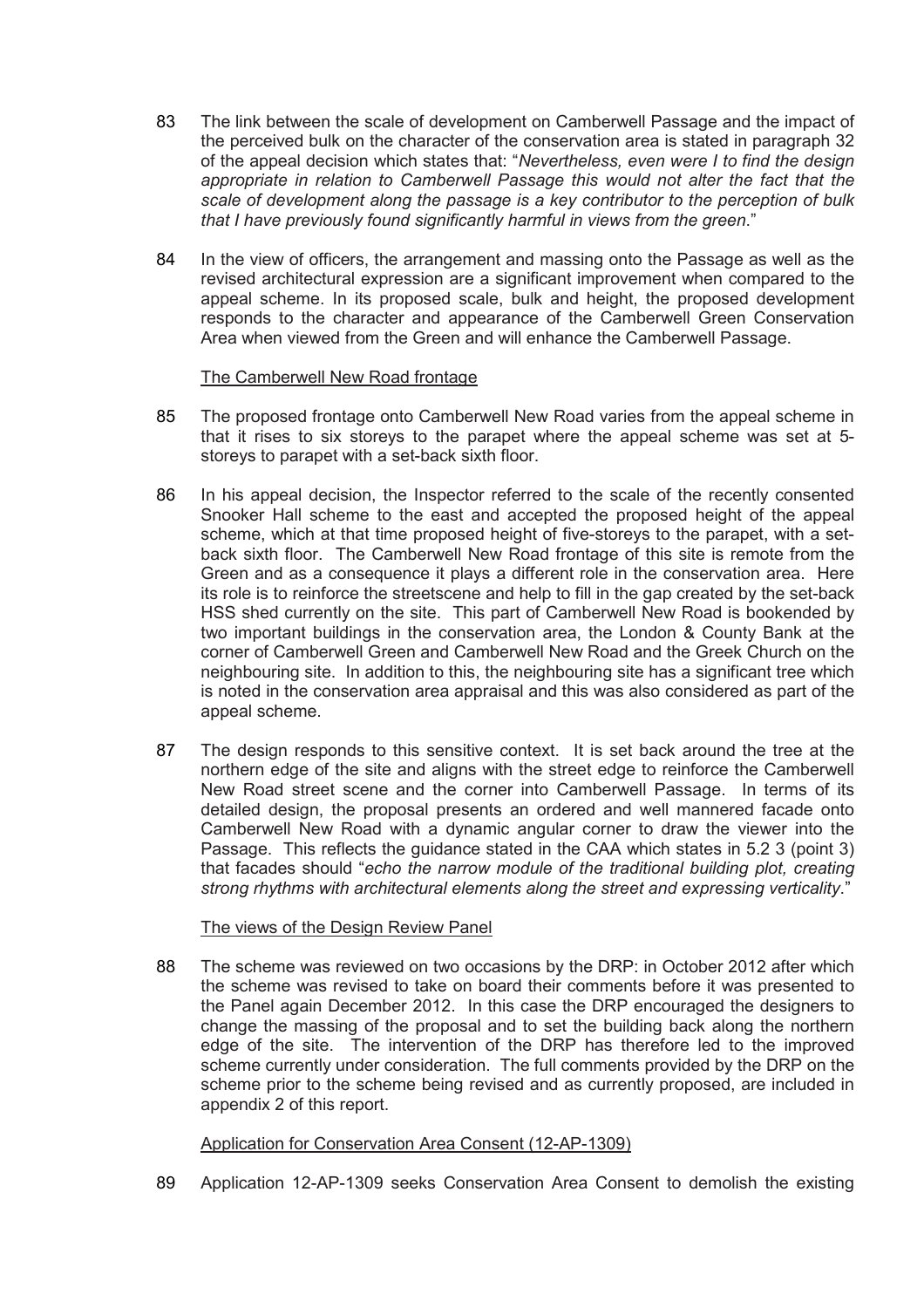building on the site. Saved Policy 3.16 Conservation areas states that there is a general presumption in favour of retaining buildings that contribute positively to the character or appearance of the conservation area. This building dates from the early 1980's, and although it is modestly scaled and brick-built, it does not make a positive contribution to the character of the conservation area. Provided that the replacement buildings are of an acceptable quality, and provided that the existing buildings are not demolished until a contract is in place to construct the replacement buildings, there would be no objection to the demolition of the existing buildings.

90 There is a requirement to formally consult English Heritage on proposals to demolish buildings in conservation areas. The response to the consultation has not yet been received, but it is considered highly unlikely that English Heritage would raise any concerns about the demolition. Therefore it is recommended that, if planning permission for application 12-AP-1308 (for redevelopment of the site) is granted, then conservation area consent also been granted for demolition, in the event that English Heritage raise no formal objection.

### **Quality of accommodation**

91 Saved policy 4.2 'Quality of residential accommodation' of the Southwark Plan sets out that planning permission will be granted for residential development, including dwellings within mixed use schemes, provided that they achieve good quality living conditions. However as described above, the density of this development is beyond the normal range for the urban density zone (being 947hr/h and above the 200- 700hr/h range), and therefore the requirement is not merely to meet minimum standards to achieve good quality living conditions, but to go beyond this and demonstrate an exemplary standard of design. The Residential Design Standards SPD sets out criteria by which exemplary standards will be judged. Taking each of these criterion in turn, an assessment is provided below of the proposed development.

#### *Significantly exceed minimum floorspace standards*

92 The proposed development includes units that have a generous total floor area, with individual rooms all complying with Southwark's residential room sizes as a minimum. Below is a table that describes the range in room sizes compared to the minimum unit size set out in Southwark's Residential Design Standards SPD 2011.

| <b>Number of</b><br>bedrooms | <b>Minimum</b><br>overall gross<br>internal area<br>(sqm) required<br>in SPD | <b>Proposed</b><br>unit<br>sizes (sqm) |
|------------------------------|------------------------------------------------------------------------------|----------------------------------------|
| <b>Studios</b>               | 36                                                                           | 47-52                                  |
|                              | 50                                                                           | 53-60                                  |
| 2 (3 persons)                | 61                                                                           | 62-76                                  |
| 2 (4 persons)                | 70                                                                           | 78-91                                  |
| 2 (average)                  | 66                                                                           | 70+                                    |
| 3 (4 persons)                | 74                                                                           | 88                                     |
| 3 (5 persons)                | 86                                                                           | 93                                     |
| 3 (6 persons)                | 95                                                                           | 96-113                                 |
| 3 (average)                  | 85                                                                           |                                        |

Table of Unit Sizes in Square Metres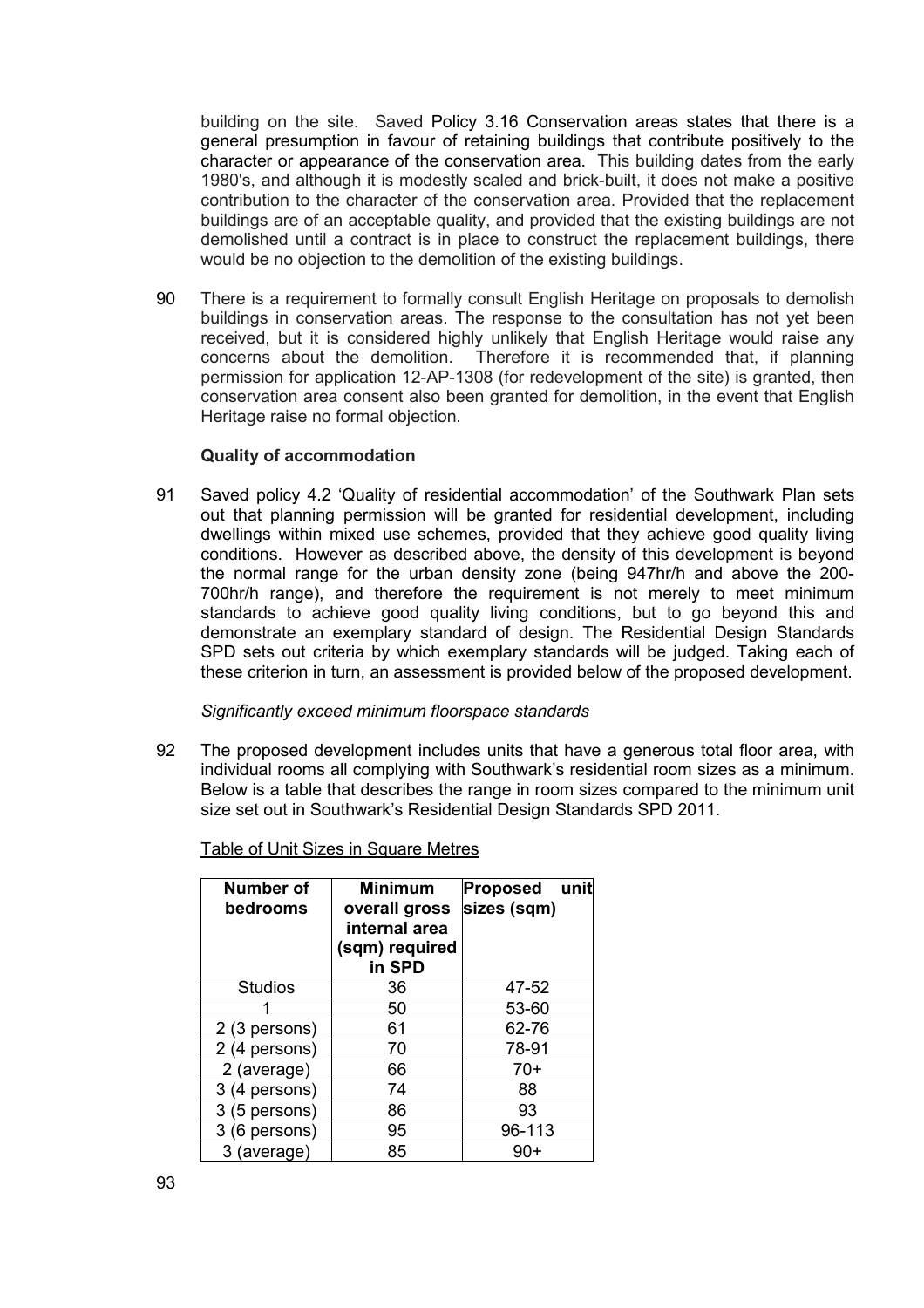This is a welcome improvement in the scheme, with all units now exceeding overall minimum floor areas required by the SPD. In the previous refused appeal scheme, a number of units only just met minimum floorspace standards.

#### *Provide for bulk storage*

94 The scheme provides each individual unit with storage cupboards, but there is no provision for bulk storage in the development. While this is disappointing, it is not a fundamental indicator of accommodation quality, and is more an ancillary benefit to residents. Therefore the failure to achieve this feature alone would not lead to a recommendation that the application be refused.

## *Include a predominance of dual aspect units in the development*

95 The previously refused appeal scheme had 56% of units with a dual aspect, which represented just over half of the units. This was not found to be reflective of a predominance of units, and this was confirmed by the Inspector in his decision on that appeal. In this current application there are 75 units (74.2%) in the scheme that benefit from a dual aspect, which represents a clear predominance of units. This has been possible due to the realignment of the proposed building, setting back from the passage, and with the inclusion of an external walkway / core to access units located to the northern boundary. This is a welcome feature arising from the design changes to the development. It is also worth noting that there are no single aspect north facing units, another significant improvement to the development.

*Exceed the minimum ceiling height of 2.3 metres required by Building Regulations* 

96 All floors exceed the minimum ceiling height of 2.3m.

*Have natural light and ventilation in kitchens and bathrooms* 

97 The majority of units do not include windows to bathrooms, but kitchens do achieve natural light and ventilation as they are generally open plan and benefit from windows included to living room areas.

*Exceed amenity space standards* 

- 98 Both saved policy 4.2(ii) of the Southwark Plan and Section 3 of the Residential Design Standards SPD, state that development should provide high standards of outdoor amenity space. The SPD advises that new flat developments should as a minimum meet and seek to exceed the following standards:
	- 50sqm of communal amenity space per development;
	- For units containing three or more bedrooms, 10sqm of private amenity space;

- For units containing two or less bedrooms, 10sqm of private amenity space should ideally be provided. Where it is not possible to provide 10sqm of private amenity space, as much space as possible should be provided as private amenity space, with the remaining amount added towards the communal amenity space requirement.

Balconies, terraces and roof gardens must be a minimum of 3sqm, and should be accessible from a communal living space (not a bedroom) to count towards private amenity space provision.

99 The proposed development includes approximately 516sqm of communal amenity space in the form of two roof terrace areas at first and fifth floor levels. Each individual unit also benefits from private balcony spaces or terraces between 5sqm and 25sqm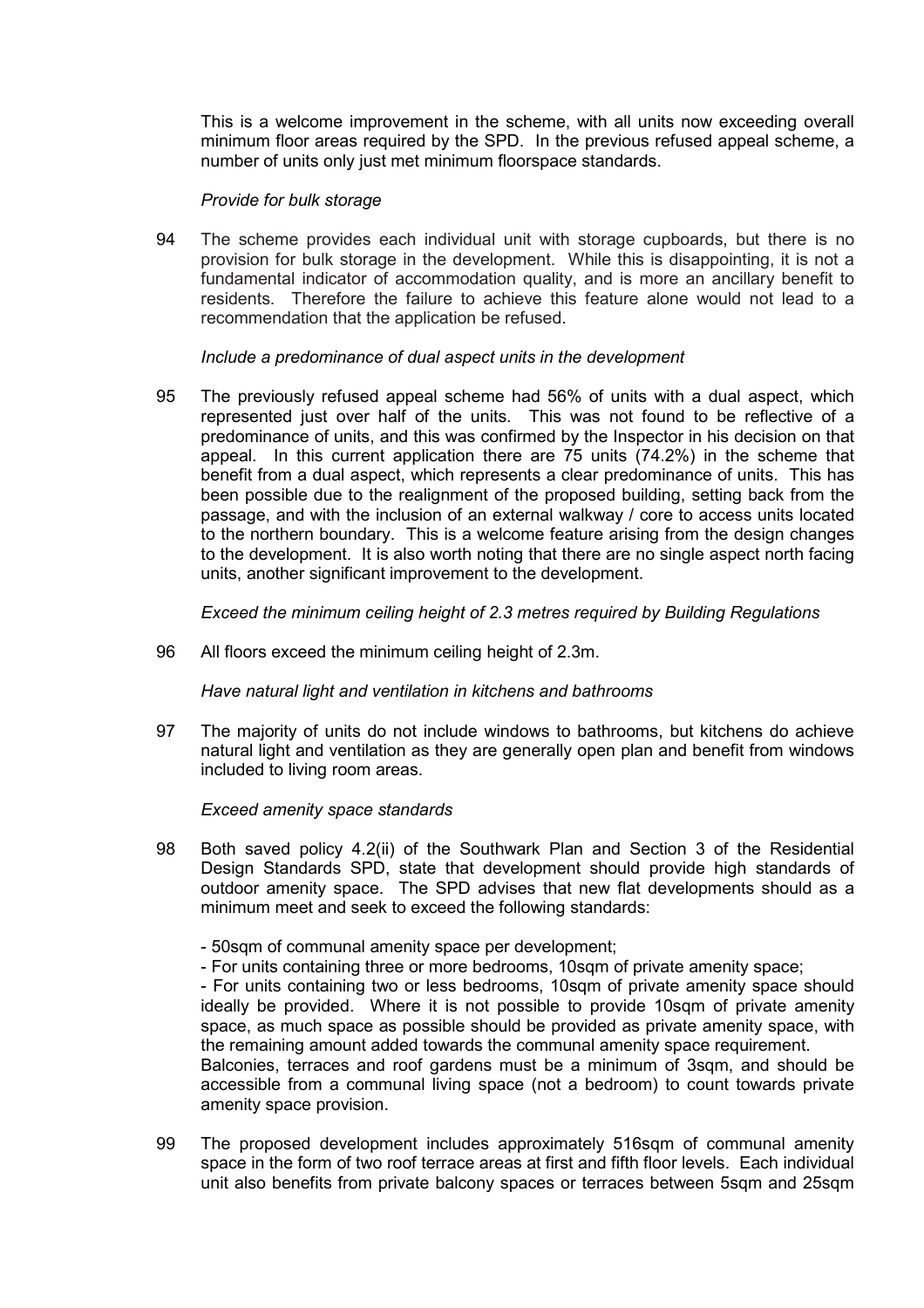in size, with all units with 3 bedrooms having at least 10sqm of private amenity space. Therefore the scheme comfortably exceeds the minimum outdoor amenity space standards set out in Southwark's Residential Design Standards SPD.

*Meet good sunlight and daylight standards* 

100 Of the total 293 rooms analysed, there are 16 rooms (or 5.5% of the total) with an ADF daylight level less than the recommended level set out in the BRE Guidelines 2011. Of these 16, there are 11 rooms that have ADF values within 0.2% of the recommended BRE level. This indicates that the difference between the recommended BRE ADF daylight level for that room, and the actual level achieved, will not be perceptible to future occupiers, and those rooms can still be described as achieving good daylight levels. There are only 6 rooms that have ADF daylight levels more than 0.2% less than the recommended BRE targets, and of these rooms, only 3 are open plan kitchen / livingrooms, and all 3 open plan kitchen / livingrooms retain ADF values of at least 1.5%. In light of the small number of rooms that do not achieve the normal BRE recommended ADF levels, and of these rooms, the small number that are open plan kitchen / livingrooms, and the fact that all open plan living / kitchen rooms achieve at least 1.5% ADF, officers are satisfied that the overall quality of daylight, on balance, is good. In relation to sunlight, of the 184 rooms with a window facing within 90-degrees of due-south and requiring assessment, 147 would meet the target BRE values for annual and winter sunlight hours using the APSH test. Of the 37 rooms where the windows would not meet the recommended guidance, 34 serve bedrooms which by their nature have less of a requirement for sunlight than lounges and open plan kitchen / livingrooms. Officers are satisfied overall with the quality of daylight and sunlight for future occupiers within the proposed development.

*Have excellent accessibility within dwellings including meeting Lifetime Homes standards* 

101 The submitted Design and Access Statement sets out that the development will achieve secure by design certification and this can be secured by condition.

*Minimise corridor lengths by having an increased number of cores* 

102 Cores are organised in a logical manner and efficiently, minimising the length of internalised corridors and ensuring that no more than 4 units are accessed from any single corridor.

*Obtain Secure by Design certification* 

103 The submitted Design and Access Statement confirms that the development will obtain secure by design certification and this can be secured by condition.

*Have exceptional environmental performance that exceeds the standards set out in the Sustainable Design and Construction Supplementary Planning Document* 

104 It is proposed to incorporate energy efficient measures into the fabric of the building that will reduce carbon emissions associated with the site by 5.34%. A CHP (combined heat and power) gas boiler will also be incorporated to reduce carbon emissions by 39.89%. In addition to this, PVs will be installed on the roof to further reduce carbon emissions associated with the operation of this development by 10.97%. A condition is recommended to ensure that these panels do not become visually obtrusive if they are steeply angled to capture sunlight from the south. The total carbon emission reductions achieved on the site will therefore exceed minimum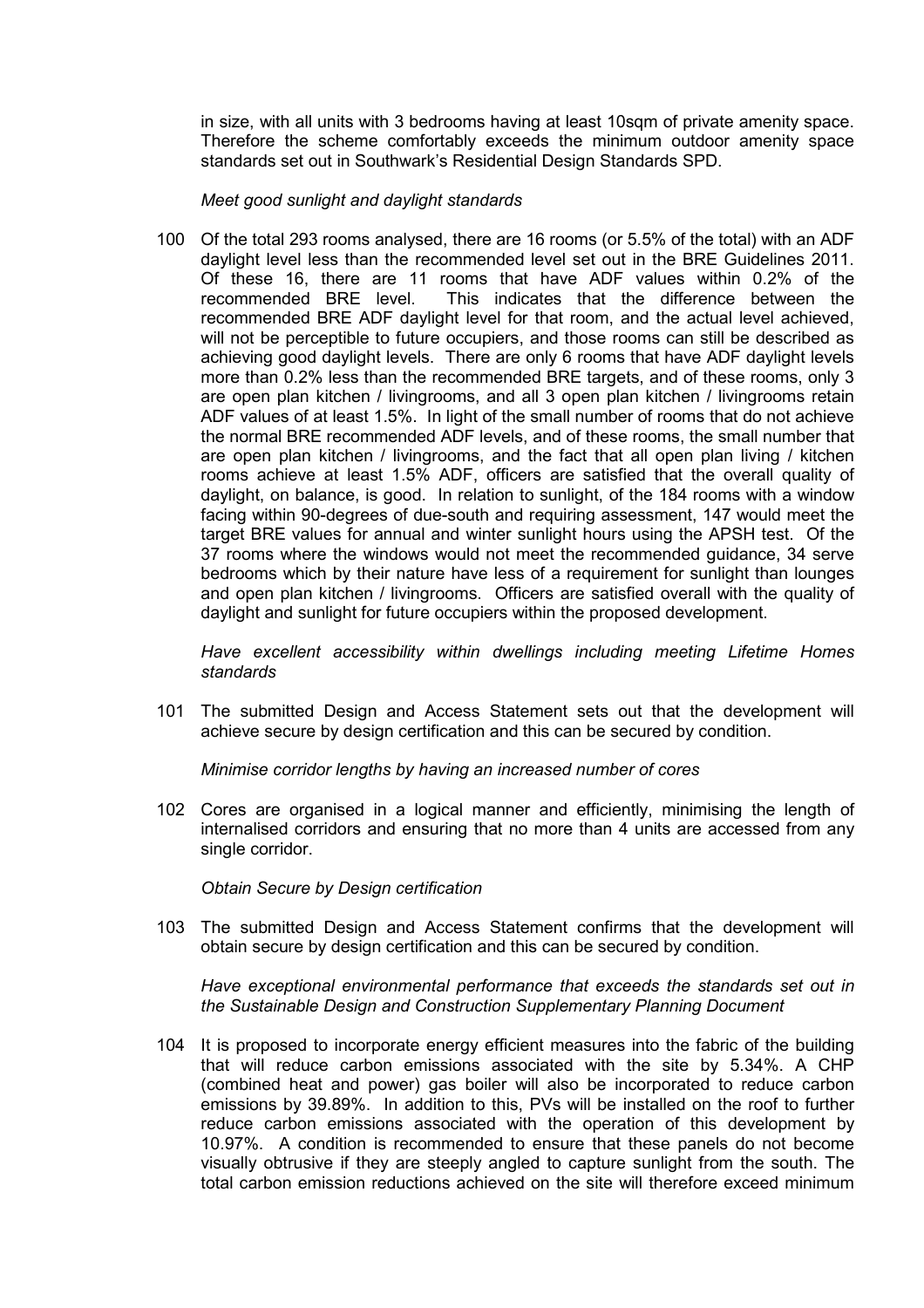policy standards set out in the Core Strategy and Sustainable Design and Construction SPD.

*Make a positive contribution to the local context, character and communities, including contributing to the streetscape* 

- 105 This criterion concerns the design and appearance of the proposal and specifically the acceptability of the proposed development, in the existing local townscape. An assessment of this is provided above, in the design section of this report. Overall it is considered that the proposed scheme would make a positive contribution to the streetscape.
- 106 Overall the quality of accommodation can be described as being good, exceeding minimum standards and demonstrating a vast improvement on the refused appeal scheme. As such it would satisfy the requirements of Southwark Plan saved Policy 4.2 'Quality of Accommodation' and the Residential Design Standards SPD.

## **Traffic issues**

- 107 Strategic policy 2 'Sustainable transport' of the Core Strategy, requires developments to minimise their impacts upon surrounding highway networks, minimise car parking and maximise cycle parking to provide as many sustainable transport options as possible. Saved policy 5.1 'Locating developments' requires development to be appropriate to the size and trip-generating characteristics of the proposed use. Saved policy 5.2 'Transport impacts' requires developments to mitigate any adverse impacts upon transport networks and have adequate provision for servicing, circulation and access to and from the site. Saved policy 5.3 'Walking and cycling' states that development should have adequate provision for pedestrians and cyclists within the development. Saved policies 5.6 and 5.7 set out the requirements for car parking and disabled parking within developments.
- 108 The application site is located in an area with a high PTAL rating (6a), which reflects the area's excellent access to public transport. Due to the high accessibility of the site, the 'car free nature' of the scheme (notwithstanding provision for disabled spaces), is considered acceptable. However, it will still be necessary to prevent overspill parking and account for the high reliance upon public transport which this development will generate. In order to prevent possible overspill parking from the development, a condition is recommended which will prevent future residents from this development obtaining on-street parking permits. The applicant has indicated that this would be acceptable. The proposal provides two disabled parking bays as part of the application which reflects the arrangement of the appeal scheme, and the Council did not make a case that this was insufficient, and the Inspector did not conclude that this was unacceptable. It is also clear that the constrained layout of the ground floor as currently designed would not permit further provision. However, the very low level of disabled parking relative to the number of wheelchair accessible flats is likely to mean that disabled persons are discouraged from taking up the wheelchair accessible accommodation in this development. The location of the site means that it would be extremely difficult for a person to use disabled bys on street within a convenient distance. Whilst this is a serious shortcoming of the application, on balance it is not considered sufficient to warrant refusal of permission given the particular circumstances of the site and the wider benefits of the development. However, further details would be required by way of condition in order to ensure that the bays were fully accessible.

#### Cycle parking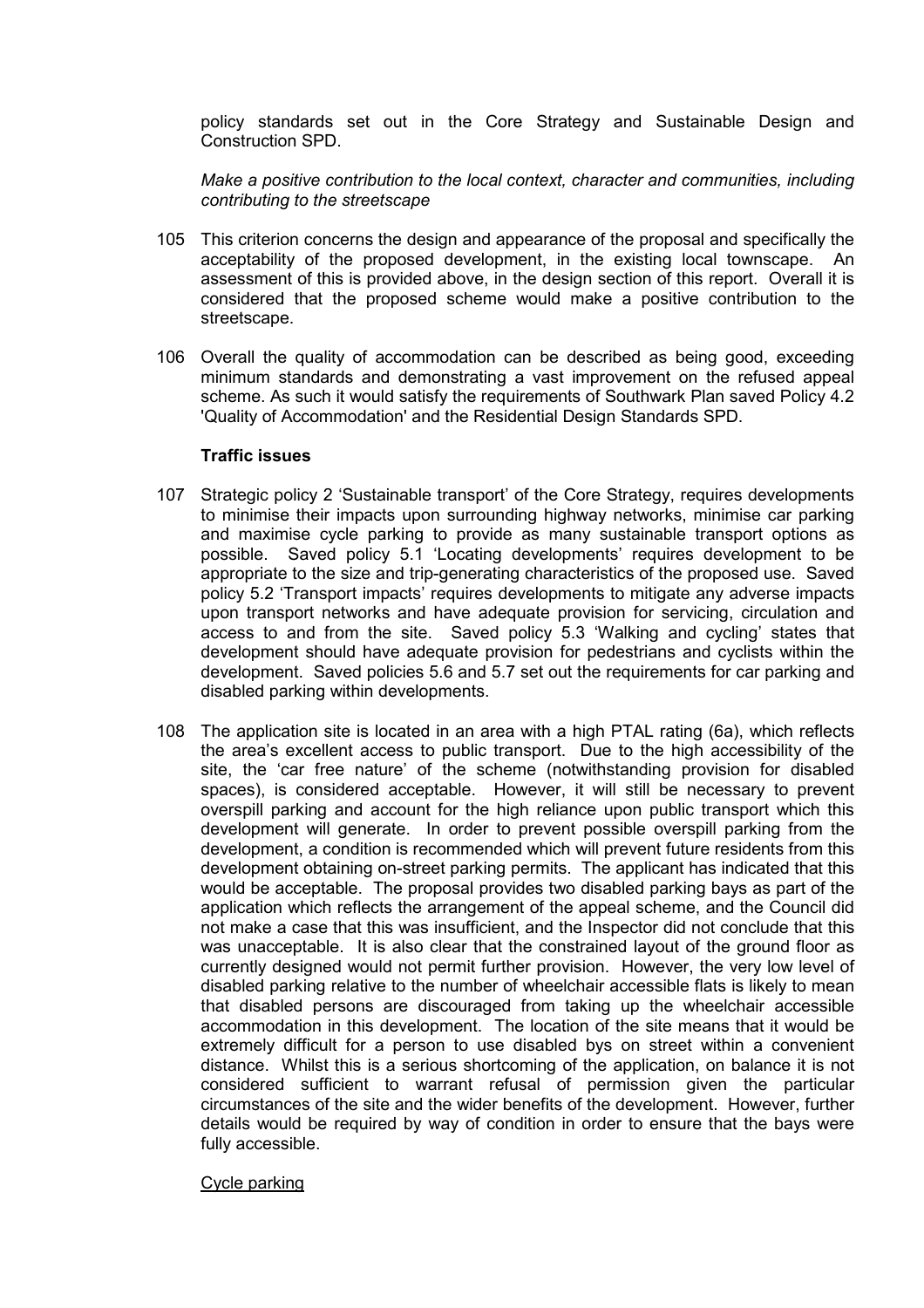109 The development is required to provide 124 residential cycle spaces in accordance with Southwark and London Plan requirements for 1 space for every 1 or 2 bedroom unit, or 2 spaces for all units with 3 or more bedrooms. The proposed scheme includes provision for 135 residential cycle spaces which is in excess of minimum requirements, and is a welcome feature of this car free development. In relation to the commercial floorspace, provision of 1 space per 250sqm is required, which would generate a requirement for 6 spaces, however the proposal includes 10 cycle spaces associated with the commercial units. In addition to this, there are Sheffield stands proposed in Camberwell Passage to accommodate visitors to both the residential and commercial elements of the development.

#### Servicing

- 110 A service management plan has been submitted with the application. This states that on a daily basis there will be 19 vehicles servicing both the commercial and residential elements of the development. All types of service vehicles likely to be associated with the proposed development can enter and exit the development in a forward gear. From the information submitted with the application it is understood that no vehicles will be stationary on the highway (Camberwell New Road), obstructing the flow of traffic while waiting to enter the development. Therefore the operation of the service access will not impact negatively on the performance and safety of the surrounding highway network.
- 111 Overall the development is considered to be acceptable in relation to traffic and highway impacts.

#### **Impact on trees**

- 112 Strategic policy 11 'Open spaces and wildlife' states that in the assessment of planning applications the council will protect woodland and trees and improve the overall greenness of places. Saved policy 3.15 Conservation of the historic environment explains that the term 'historic environment' includes (amongst other things) conservation areas and trees that contribute to the character or appearance of a conservation area. Accordingly, trees located in and around this site should be protected and preserved where they provide a valuable contribution to biodiversity and / or the character to the conservation area.
- 113 A Supplementary Aboricultural Impact Assessment Report dated December 2011 has been submitted with the application. It describes the loss of 4 trees within the site as a result of the development (labelled trees T3, T4, T5 and T6) and whether there are potential impacts upon an adjacent tree labelled T1.
- 114 A London Plane tree located on Camberwell New Road adjoining the site, within the grounds of St Mary's Greek Orthodox Church is identified as T1. This tree is concluded to be an exceptional example of the species. Between 80-100 years old, this tree has a high visual amenity with no external indications of weakness or decay.
- 115 The Inspector previously concluded that the loss of trees T3-T6 could be appropriately mitigated by replacement planting and therefore there is no objection raised to this, subject to appropriate clauses in the legal agreement securing replacement planting. However the appeal was dismissed in part due to the potential harmful impacts upon T1 as a result of the occupation of the proposed development post-construction, and therefore this current scheme would need to address this issue if it is to be considered acceptable. The Inspector in his decision on the appeal scheme stated that:-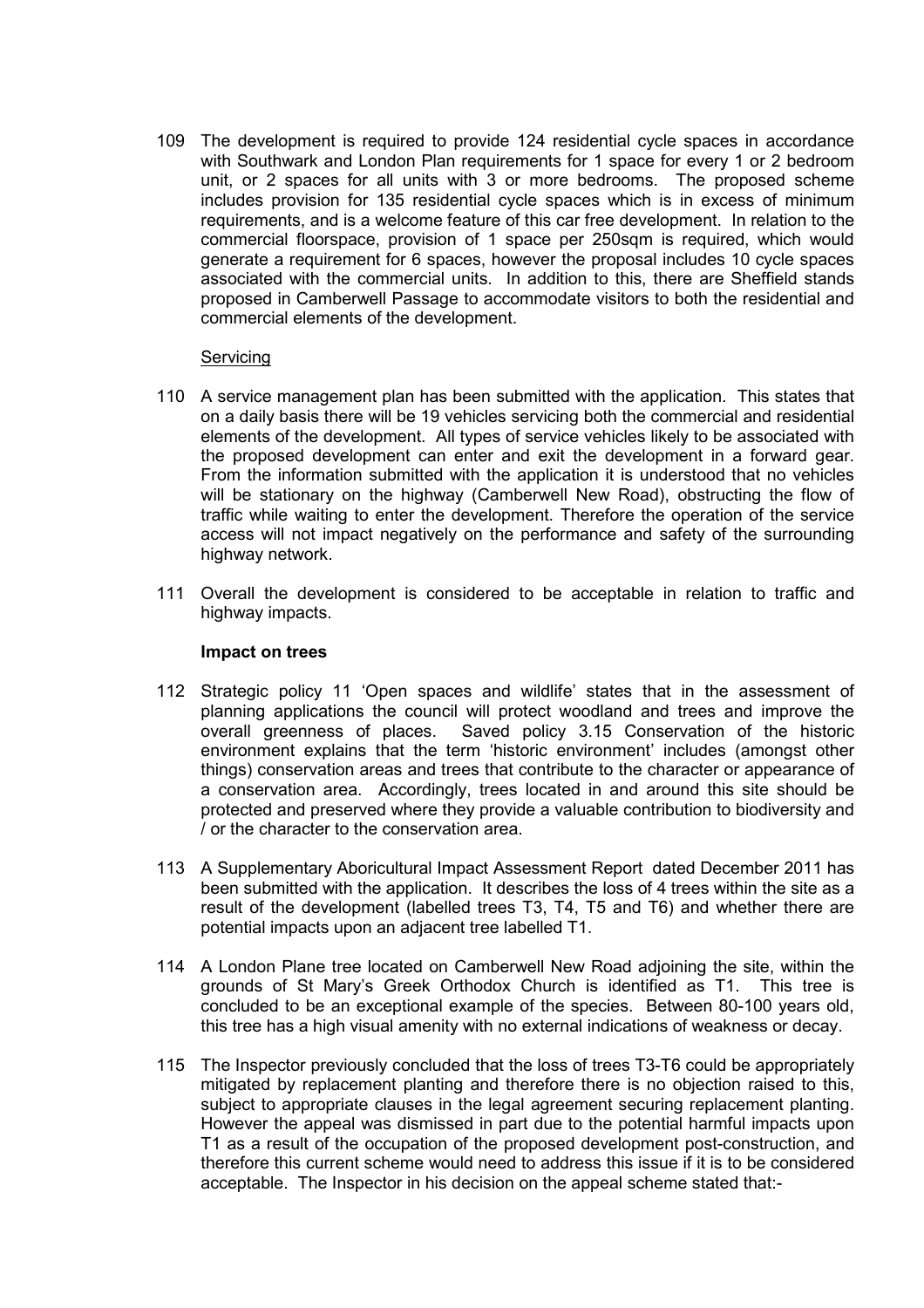- 116 *"The relationship of the tree with the balconies at 2nd and 4th floor levels is likely to be more problematical in that the tree could physically interfere with the use of the balconies. In these circumstances it would be much more difficult to resist requests to reduce the crown. I acknowledge that plane trees can be pruned quite severely without undue health effects and from my observations during the site visit it appears as though the tree has already been subject to some pruning of the crown. However, 'BS 5837:2005 Trees in relation to construction – Recommendations' notes that trees should not be retained on the basis that their ultimate branch spread can be controlled by periodic pruning. Given the importance of the plane tree I consider this a shortcoming in the building's design. The potential for avoidable harm to a tree of acknowledge importance must weigh against the proposal."*
- 117 The current proposal has been altered to reduce the proximity of the development to the preserved London Plan tree (T1), and the balconies for units have been relocated to avoid conflict with the canopy of the tree.
- 118 The appeal decision set aside concerns regarding damage to roots and these have been further allayed by the amendment to the proximity of the proposed building to the tree, ensuring that there is no need for piles to be inserted beneath tree T1. Therefore potential damage to the tree roots of T1 is not of concern in relation to the proposal, albeit with the proviso that any excavation must consider suitable preventative protection measures, and this can be secured by conditions attached to a grant of planning consent.
- 119 The amended proposal increases the distance between the Plane and the northern edge of the building from 8 to 10.3 metres. Having reference to aerial photos of the site, officers are satisfied that the development has addressed the Inspectors concerns relating to the location of balconies in the development and the pressure to permit pruning of the tree. Balconies no longer project from the facade and are not located beneath the canopy of the tree, therefore future occupiers will be able to use balconies without conflict with the tree.
- 120 Elsewhere, the landscape strategy shows the retention of a large Sycamore in Camberwell Passage and of two semi-mature Plane trees on the pavement at Camberwell Green.
- 121 Four semi-mature Plane trees grow within a raised bed perpendicular to Camberwell Green on the northern edge of the site. These have been repollarded at regular intervals to contain their size and effect on the brick planter. Suitable replacements are required to mitigate their loss. As this cannot be provided on site, planting is required on Camberwell Road which should be included as part of a s106 agreement. It should be noted that to conform with highways design requirements the building would need to be set back by at least 5m on Camberwell Green to provide planting along this elevation. One additional tree is shown on this frontage, to complement the two retained Plane trees, but there is a question as to whether this tree could thrive in this location. A financial contribution should be secured in the event this tree cannot be planted.
- 122 Outside communal amenity space exists at first and fifth floor level. Communal amenity green space as proposed will require ample soil volume to adequately sustain root growth, particularly for trees in combination with mature hedges and herbaceous planting. Structural design, heights and internal layouts may therefore need to be amended to cater for the substantial weight loading necessary to ensure the landscape quality aspired to can be realised.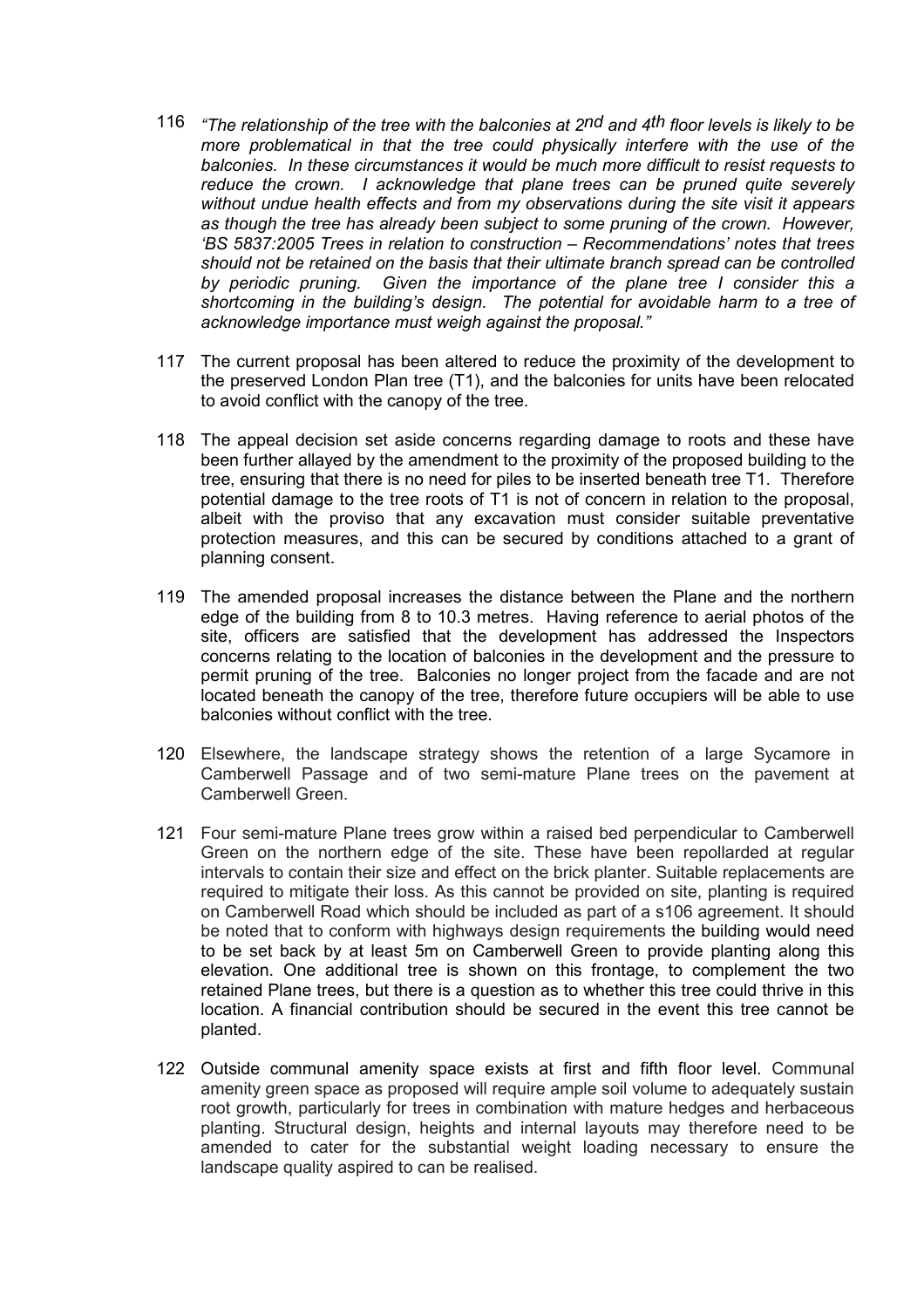123 Overall, officers are satisfied that the Inspectors reasons for dismissing the appeal in relation to tree T1 have been overcome by this proposal, and that conditions can be used to secure information regarding protective measures during construction, and requesting further details of the landscape strategy for the raised communal gardens.

## **Affordable housing**

- 124 Strategic Policy 6 'Homes for people on different incomes' requires affordable housing in all new developments of 10 or more units. In the Camberwell Green ward, developments are required to provide a minimum of 35% affordable housing and at least 35% of the scheme should be for private housing. The draft Affordable Housing SPD 2011 acknowledges that viability may be an issue for some developments, and explains that developments must provide the maximum affordable housing that can be supported in a viable scheme, and that applications should be supported by full Viability Appraisals.
- 125 When the application was originally submitted in April 2012 it was accompanied by a Viability Appraisal. This was based on the 119 residential units proposed at that time. This appraisal was scrutinised on behalf of the Council by the District Valuers Service (DVS). The DVS concluded that the development was not viable. Despite this, the applicant did at that time offer 18% affordable housing made up of 12 social rented and 10 intermediate units.
- 126 However, the form and massing of the development, and the quality of the residential accommodation, were found by officers to be unacceptable, and substantial revisions to the application were sought. This ultimately led to a reduction in the number of units to 101 flats. To reflect this revised scheme, and address any potential changes in costs of values across the period, the applicant submitted a second viability appraisal dated December 2012. This was again scrutinised by the DVS.
- 127 The DVS reported that the inputs to the appraisal, including construction costs, residential sales values, commercial rents and land value were all reasonable, and therefore the applicants conclusion that the scheme remained unviable was accepted. This was not surprising since the overall quantum of development was significantly reduced. However, officers sought verification of the DVS' conclusion from the Council's internal property service. This concurred with the DVS' conclusions, and following further sensitivity analysis found that sales values would need to rise significantly before a development of this nature would become viable.
- 128 However, following negotiations, the applicant has offered 16 units of shared ownership housing, made up of 6 x 2 bedroom and 10 x 3 bedroom units. This equates to 20% when measured by habitable rooms. These flats would be within Core C of the development (towards Camberwell New Road). No social rented housing has been offered.
- 129 The affordable housing offer is well below the 35% policy expectation (and does not include the expected mix of rented and shared ownership housing). However, it is much more than the Council could demonstrate could be supported within a viable development. The applicant has not brought on board an RSL partner for the development, which may have identified other options for increasing affordable housing. The London Plan, and Southwark's draft Affordable Housing SPD, does encourage early engagement with RSL's to explore ways of maximising affordable housing within developments.
- 130 The development does have the potential to benefit the regeneration of Camberwell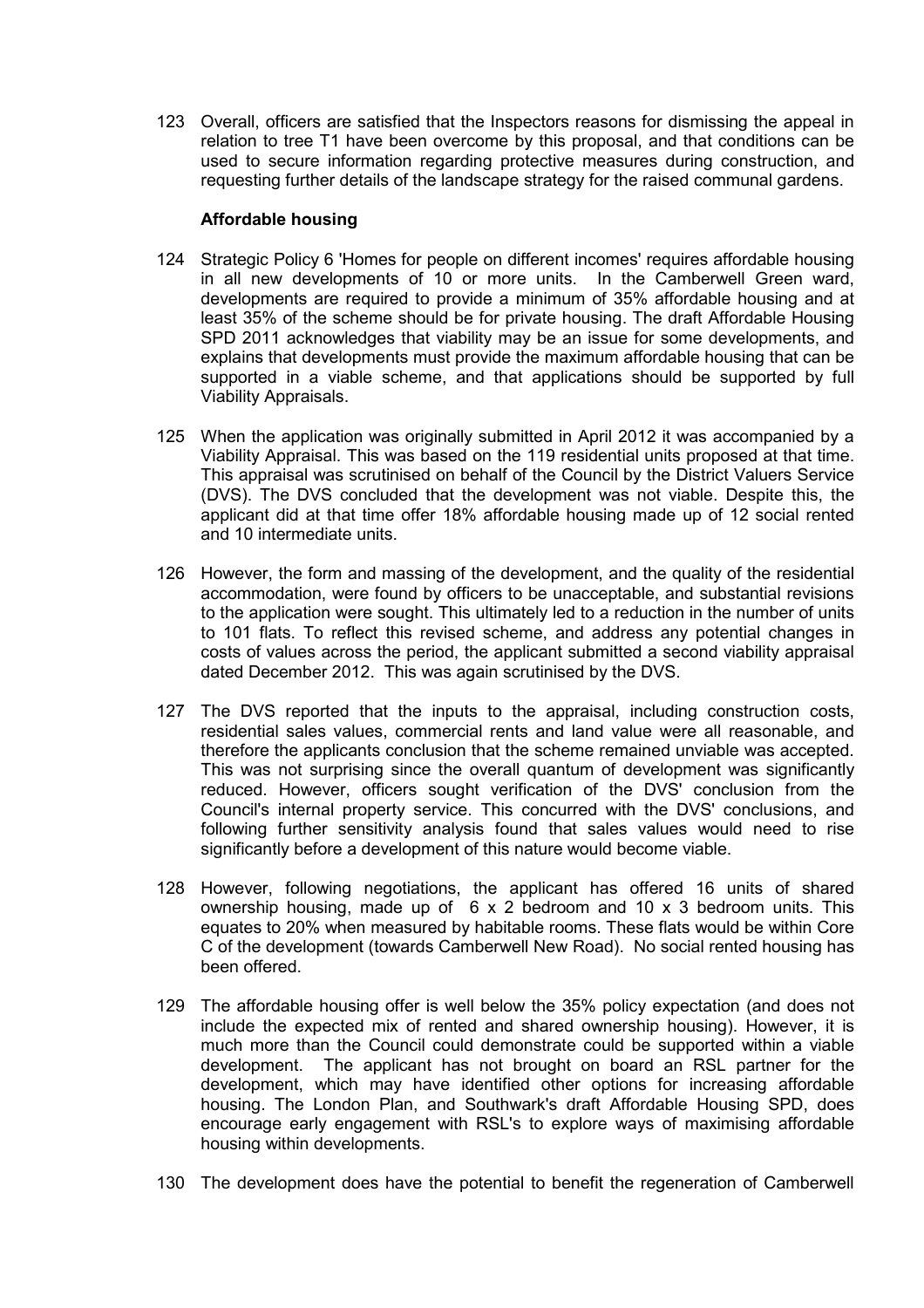town centre, and to create a significant number of new homes and jobs, including construction jobs. As such, it is compliant with the NPPF. It is in a Ward (Camberwell Green) that does have a high level of social housing, as reflected in the Core Strategy policy SP6 'Homes for people on different incomes' which requires applications to provide at least 35% private housing to support a mixed and balanced community. The offer of 20% affordable housing, as shared ownership units, is compliant with the London Plan and Core Strategy in so far as it is more than can be demonstrated could be supported in a viable development. As such, it is recommended that this provision be accepted in the particular circumstances of this case.

131 However, this assessment is based on present day costs and values. If, perhaps as a result of successful regeneration of Camberwell, residential or commercial values were to rise, then the viability of the scheme could improve. In these circumstances, the Council would expect to see the level of affordable housing increase. Therefore, the S106 agreement should include a clause which requires a further review of viability to be submitted and agreed if the development has not been substantially commenced, and evidence of ongoing construction supplied, within 18 months of the date of any permission. In the event of a delayed start, or if construction were to cease for more than a nominal period, then the requirement for a further review would be triggered. Any additional units could be secured as rented or shared ownership housing depending on the circumstances at that time.

### **Dwelling Mix**

- 132 Strategic Policy 7 'Family homes' of the Core Strategy requires developments with 10 or more units to provide a minimum 60% of units with 2 or more bedrooms and within the urban zone a minimum of 20% 3, 4 or 5 bedroom units.
- 133 The table below shows the breakdown of units by bedroom number in the proposed development.

| <b>Bedroom</b> | No. of units | Percentage (%) | <b>Policy compliance</b>      |
|----------------|--------------|----------------|-------------------------------|
| no.            |              |                |                               |
| <b>Studio</b>  | っ            | 1.9            | Less than 5% studios, all     |
|                |              |                | private tenure - complies.    |
| 1 bedroom      | 30           | 29.7           | Less than 40% 1 bed and less  |
|                |              |                | - complies                    |
| 2 bedrooms     | 46           | 45.5           | 68.2% units with 2 or more    |
|                |              |                | beds - complies;              |
| 3 bedrooms     | 23           | 227            | 22.7% of units with 3 or more |
|                |              |                | beds - complies.              |

## Table showing unit breakdown

The development therefore satisfies policy requirements concerning dwelling mix.

#### **Planning obligations (S.106 undertaking or agreement)**

134 Saved policy 2.5 of the Southwark Plan and Policy 6A.5 of the London Plan advise that planning obligations should be secured to overcome the negative impacts of a generally acceptable proposal. Saved policy 2.5 of the Southwark Plan is reinforced by the Supplementary Planning Document (SPD) on Section 106 Planning Obligations, which sets out in detail the type of development that qualifies for planning obligations, and Circular 05/05, which advises that every planning application will be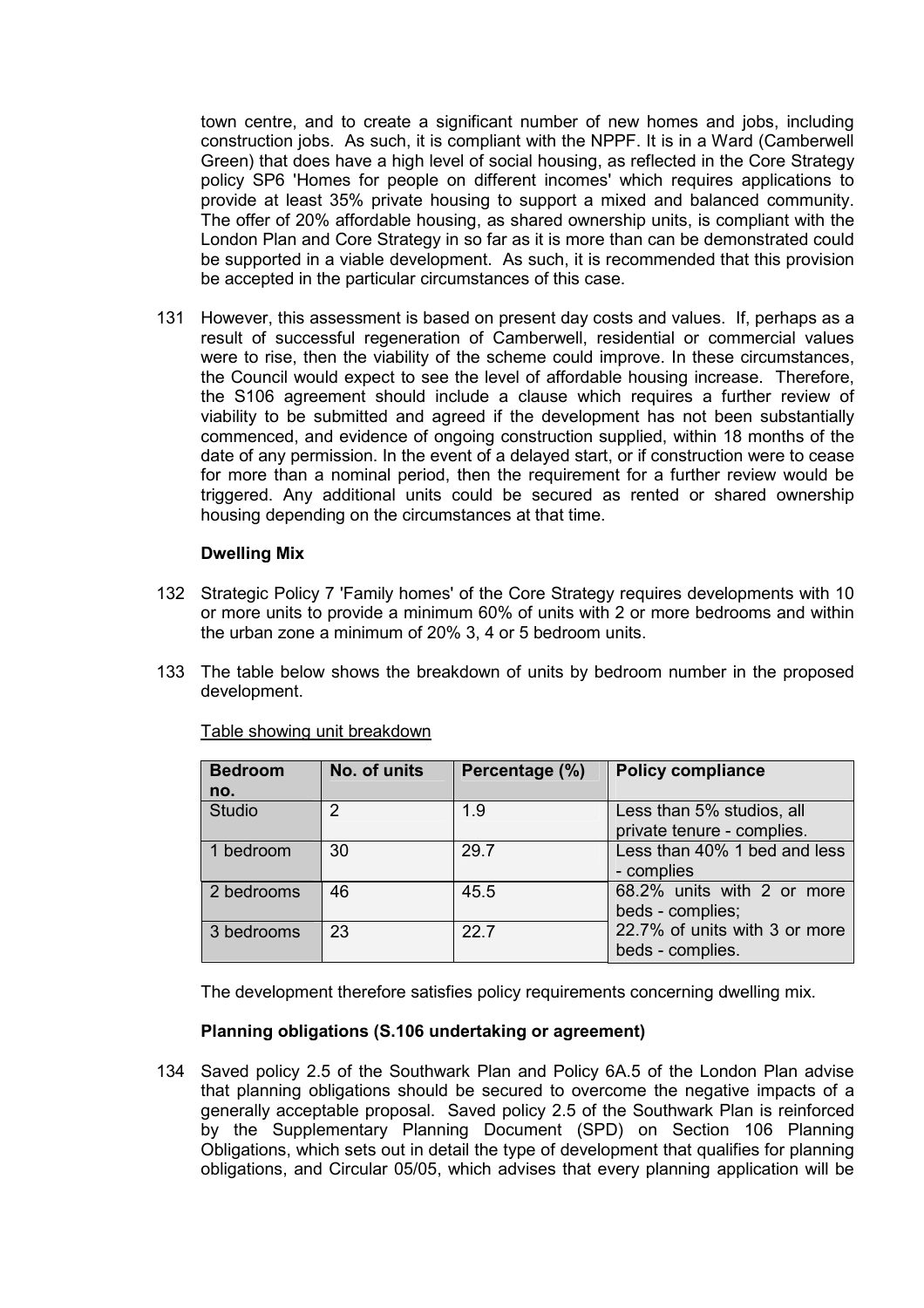judged on its merits against relevant policy, guidance and other material considerations when assessing planning obligations.

135 The table below demonstrates the standard contributions generated from the Supplementary Planning Document's s106 toolkit and the contributions proposed by the applicant:

| <b>Planning Obligation</b>                                 | <b>Amount of planning</b><br>gain calculated by<br>toolkit | <b>Applicant contribution</b>                                                                                            |
|------------------------------------------------------------|------------------------------------------------------------|--------------------------------------------------------------------------------------------------------------------------|
| Education                                                  | 110,232                                                    | 110,232                                                                                                                  |
| Employment in the<br>development                           | 19,683                                                     | 19,683                                                                                                                   |
| <b>Employment during</b><br>construction                   | 96,298                                                     | WPC to be provided on<br>site (£96,298 payable in<br>event of failure to<br>provide or significant<br>under-performance) |
| <b>Employment during</b><br>construction<br>management fee | 7,547                                                      | 7,547                                                                                                                    |
| Public open space;                                         | 44,611                                                     | 44,611                                                                                                                   |
| Children's play;                                           | 14,000                                                     | 14,000                                                                                                                   |
| Sports                                                     | 108,864                                                    | 108,864                                                                                                                  |
| <b>Transport strategic</b>                                 | 68,170                                                     | 68,170                                                                                                                   |
| Transport site specific                                    | 70,525                                                     | 50,000                                                                                                                   |
| Public realm                                               | 95,775                                                     | In kind works (costed to<br>£130,000)                                                                                    |
| Health                                                     | 114,018                                                    | 114,018                                                                                                                  |
| <b>Community facilities</b>                                | 16,559                                                     | 16,559                                                                                                                   |
| Archaeology                                                | 5,363                                                      | 5,363                                                                                                                    |
| Sub total                                                  | 772,402                                                    | 559,047 plus works to<br>the value of 226,298                                                                            |
| Admin                                                      | 15,448                                                     | 14,822                                                                                                                   |
| Total                                                      | £787,850                                                   | £573,869                                                                                                                 |
|                                                            |                                                            | (£800,167 including<br>cost of WPC and in-<br>kind public realm.)                                                        |

Table of Planning obligations

136 In addition to the above financial contributions, the applicant has agreed to provide;

20% affordable housing (shared ownership within Southwark's affordability thresholds), with a review mechanism within the S106 agreement An exclusion for residents from applying for on street parking permits 3 years free car club membership to each eligible resident £1,000 contribution towards tree planting in the vicinity of the site.

137 The developer would carry out works to improve Camberwell Passage and the adjoining footways; the cost of these works is above the sum normally secured for public realm improvements through the SPD tariff for a development of this scale. The works will improve the pedestrian environment, including interchange between buses on Camberwell Road and Camberwell New Road, and as such a lower contribution for site specific transport is acceptable.

138 The Community Infrastructure Levy Regulations came into force on 6 April 2010. The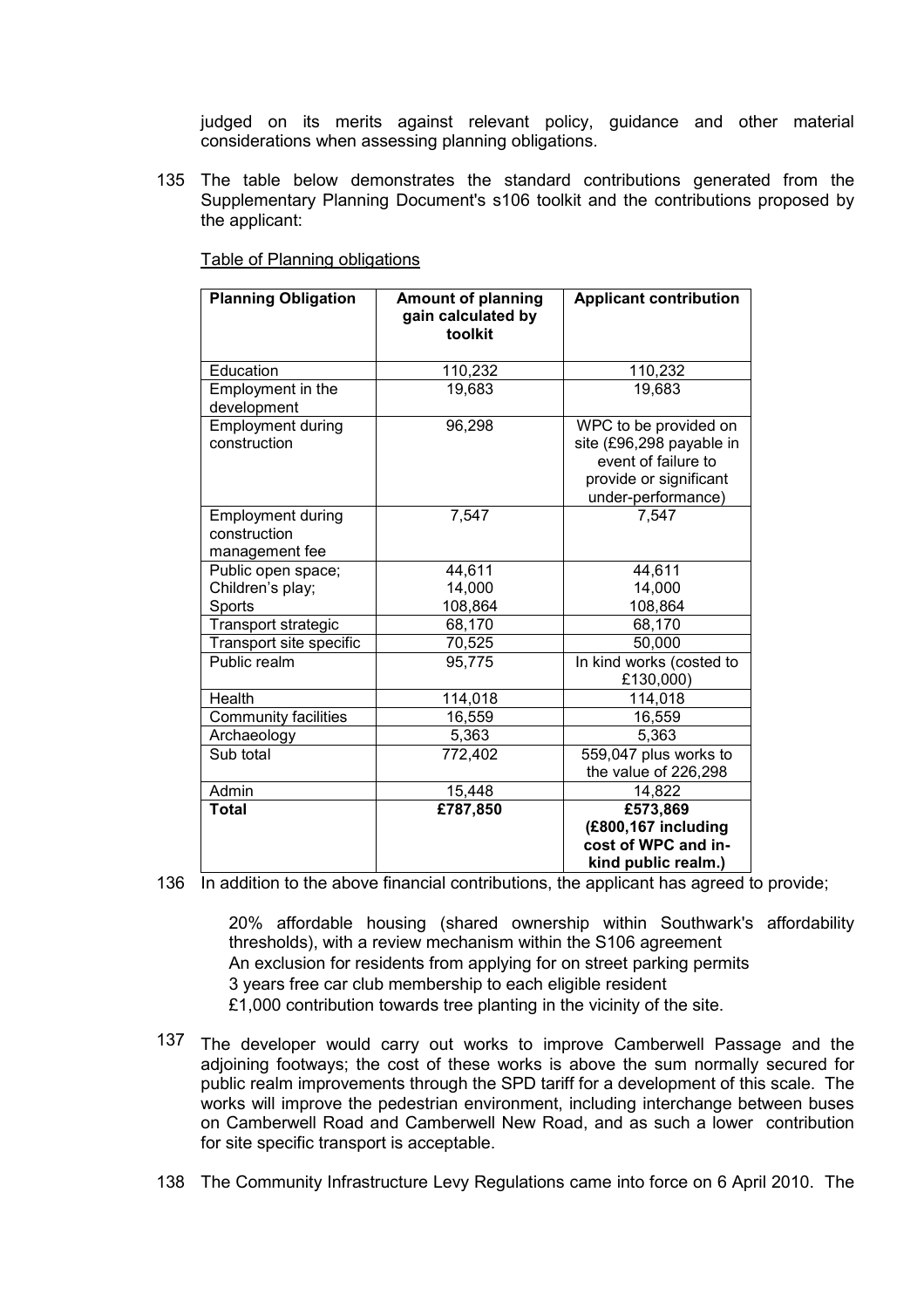regulations state under 122 – "Limitation on use of planning obligations" that it is unlawful for a planning obligation to be taken into account when determining a planning application for a development, or any part of a development, that is capable of being charged CIL if the obligation does not meet all of the following tests:

- necessary to make the development acceptable in planning terms;
- directly related to the development; and
- fairly and reasonably related in scale and kind to the development.
- 139 It is the opinion of the council that the planning obligations sought meet the planning tests of Circular 05/05 and the CIL regulations (122 and 123). The contributions would be spent on delivering school places as a result of the development, job creation during construction, improvements to open spaces and sports facilities, improvements to increase the capacity of transport provision across the borough, improvements to the public realm, funds to secure new health facilities and improvements to community facilities. These are necessary in planning terms, directly related to the development and fairly and reasonably related to the impacts of the development.
- 140 In accordance with the recommendation, if the Section 106 Agreement is not signed by 5th September 2013, the application should be refused for the reason below:

'In the absence of a signed Section 106 Agreement, there is no mechanism in place to avoid or mitigate the impact of the proposed development on the public realm, public open space, health care service, the transport network, and employment and the proposal would therefore be contrary to Policy 2.5 of the Southwark Plan and Policy 8.2 of the London Plan'.

## **Mayors Community Infrastructure Levy (CIL)**

141 The Mayor's CIL came into effect in April 2012 and apply a financial levy against all developments which will go towards the delivery of Crossrail. The levy is not discretionary and must be applied to all developments at a rate of £35 per square metre in Central London and will be prioritised over all other planning obligations. The levy against the proposed development is indicated to be in the region of £252,872.

## **Sustainable development implications**

- 142 The National Planning Policy Framework (NPPF) sets out that the purpose of the planning system is to contribute towards the achievement of sustainable development. Sustainable development is described as consisting of three broad dimensions, economic, social and environmental. The economic and social implications from this proposed development are covered in greater detail above. In relation to environmental implications of development, section 10 of the NPPF 'Meeting the challenge of climate change, flooding and coastal change' describes the key role that planning has in securing radical reductions in greenhouse emissions, providing resilience to the impacts of climate change and supporting the delivery of renewable and low carbon energy and associated infrastructure. Southwark's Core Strategy sets out the approach to achieving sustainable development in the borough in Strategic Policy 1, describing that development will be supported if it meets the needs of Southwark's population in a way that respects the limits of the planet's resources and protects the environment. Strategic Policy 13 'High environmental standards' then sets out how this can be achieved, by requiring development to meet the following targets:-
	- Residential development should achieve at least Code for Sustainable Homes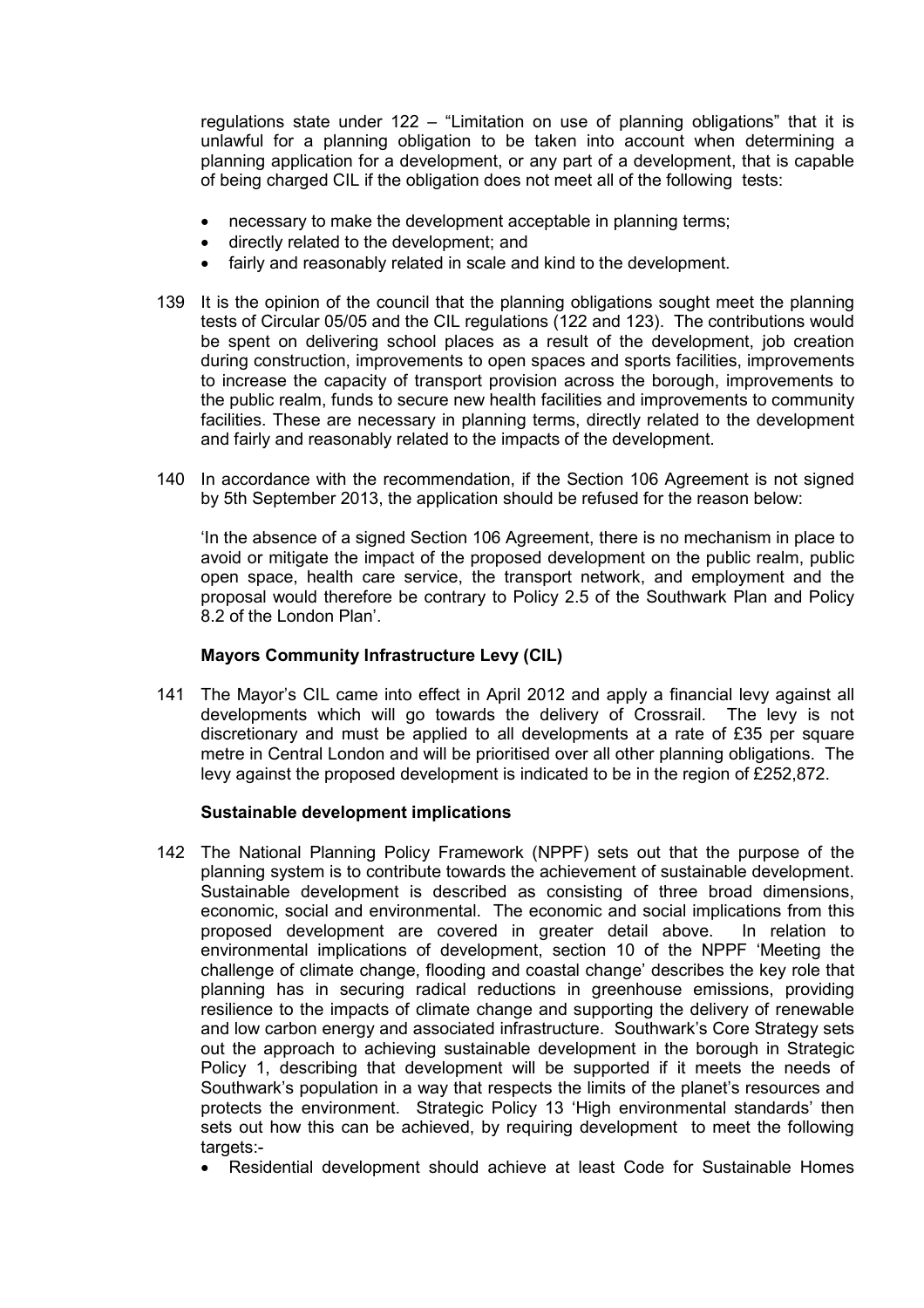Level 4;

- All other non-residential development should achieve at least BREEAM 'excellent';
- Major development should achieve a 44% saving in carbon dioxide emissions above building regulations from energy efficiency, efficient energy supply and renewable energy generation;
- Major development must achieve a reduction in carbon dioxide of 20% from using on-site or local low and zero carbon sources of energy;
- Major development must reduce surface water run-off by more than 50%;
- Major housing developments must achieve a potable water target of 105 litres per person per day.

Southwark's sustainable design and construction supplementary planning document also provides further guidance on how to incorporate sustainable design and construction methods into development.

- 143 A sustainability statement and energy strategy report dated April 2012; both produced by MTT sustainable building services solutions, have been submitted with the application. The sustainability statement describes that it is possible for the residential part of the development proposal to achieve a code for sustainable homes level 4, although the pre-assessment has currently scored it at Level 3 or better. The statement also describes that the commercial element is capable of achieving BREEAM 'very good'. It will be necessary to attach conditions to require the minimum standards of code for sustainable homes level 4 and BREEAM 'excellent' to be achieved in the development, and some internal design changes will be required to the fit out of the commercial units to achieve an 'excellent' rating. However as it is possible to request the achievement of BREEAM 'excellent' and level 4 by condition, officers are satisfied that the failure at this stage should not form a reason for refusal, and that the required alteration to the commercial units will not fundamentally or materially alter the scheme as currently designed.
- 144 The submitted energy strategy has applied the London plans energy hierarchy, including measures to reduce carbon emissions associated with the operation of the development. Policies within the London Plan and Southwark's Core Strategy require developments to apply the Mayor's Energy Hierarchy. The 'Hierarchy consists of applying the following measures into the development as a consecutive set of principles:-

1. Be Lean – use energy efficient design to reduce the need for energy in the operation of the development;

2. Be Clean – use on site low carbon energy generation, including the use of Combined Heat and Power Systems; and lastly

3. Be Green – incorporate renewable energy technologies into the development.

The premise of the Energy Hierarchy is to reduce the need for energy within a development in so far as is possible, before applying measures to deal with the remaining (reduced) energy demand from low and zero carbon sources.

145 Energy efficiency measures in the development will reduce carbon emissions by 5.34%, and the inclusion of a gas fired combined heat and power system (CHP) will further reduce the carbon emissions associated with the development by 39.89%. It is also proposed to incorporate PVs on the roof of the development, providing a further reduction in carbon emissions of 10.97%. While the total reduction from renewable technologies alone does not amount to 20% set out in policy, the strategy provides an adequate investigation of available renewable technologies and demonstrates that the 10.97% from PVs is the maximum feasible carbon reduction that can from renewable energy technologies on the site.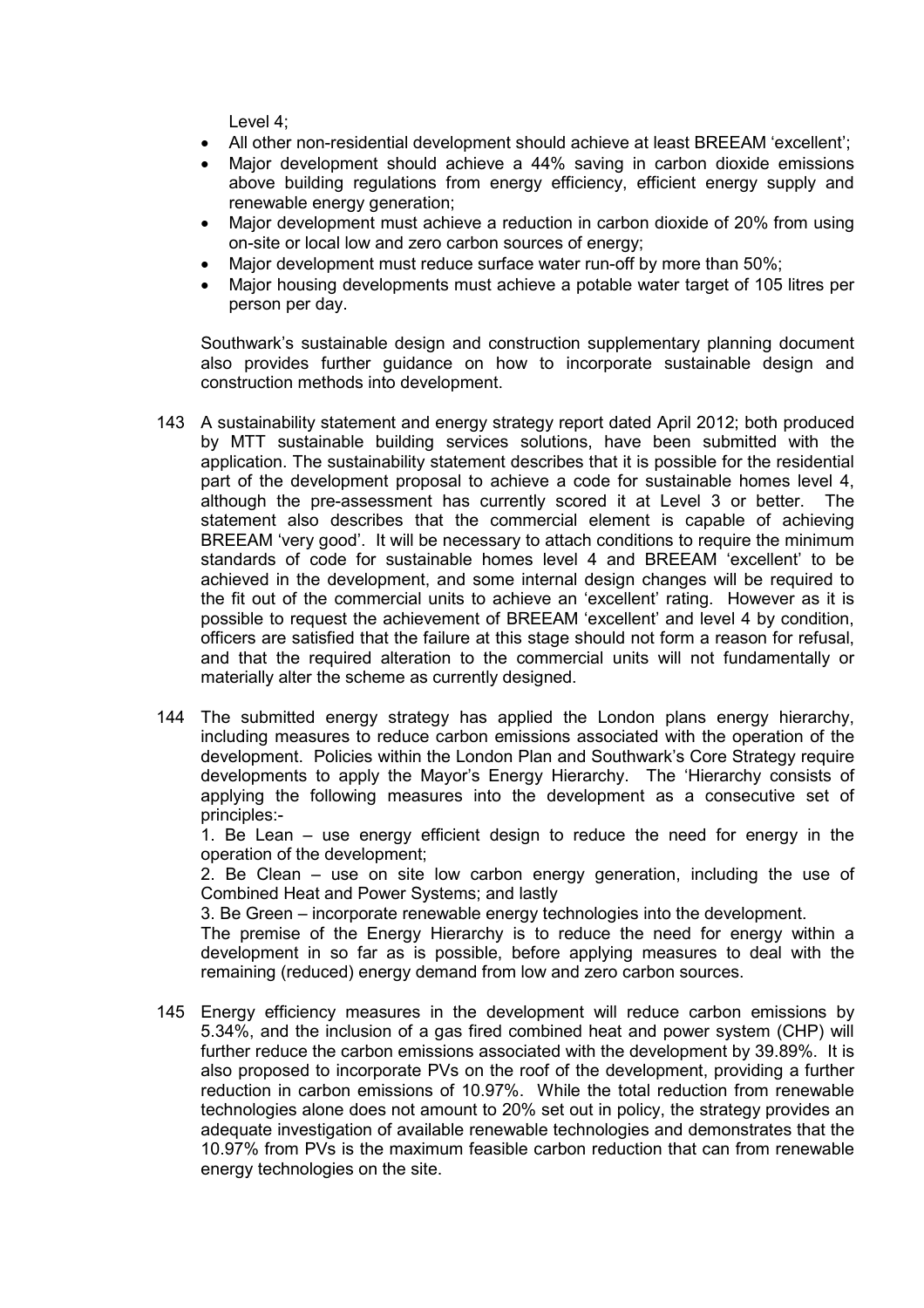## **Other matters**

#### Noise and Air Quality

146 The site is subject to high levels of noise and poor air quality, reflecting its position on a major strategic road. The applicant has submitted air quality and noise reports which suggest mitigation measures such as highly insulated glazing and mechanical ventilation. Environmental Protection have raised no objection to the proposal subject the imposition of appropriate conditions.

#### **Conclusion on planning issues**

- 147 The development would make efficient use of an urban brownfield site, and support the regeneration of Camberwell Town Centre. It would bring active frontages to Camberwell Green and Camberwell New Road, and importantly, bring activity and environmental improvements to Camberwell Passage, making this well-used route feel safer and more attractive.
- 148 The scale has been reduced significantly from the scheme which was subject to the dismissed appeal, and during the course of the application the arrangement and design has been further amended to better reflect the role of the site within the conservation area, and the improve the relationship with Camberwell Green and Camberwell Passage. The scale and design are now acceptable, not dominating nearby Listed buildings, and allowing the turret of the former London and County Bank building to retain its prominence in important views from Denmark Hill. The significant Plane tree on the neighbouring site on Camberwell New Road is suitably protected, and will continue to be able to thrive.
- 149 The development would provide 101 housing units in a policy compliant mix of unit types, and with sizes which exceed the expected standards. The affordable housing provision is limited to 20% shared ownership units (16 two and three bedroom units). This is below the policy expectation of 35%, but the level exceeds that which could be supported within a viable development. As such, the provision is considered to be acceptable in the specific circumstances of the scheme, subject to the S106 agreement containing a requirement for a further viability review in the event that the development is not substantially commenced within 18 months of the permission.
- 150 The impact on neighbours is found, on balance, to be acceptable. There are some impacts on the daylight received by existing neighbouring properties, but none of these are significantly adverse. The impacts on flats within the approved development at the adjacent Snooker hall site on Camberwell New Road are more severe. However, given that both these developments have been designed in the knowledge of the development potential of the adjoining site, and the Snooker hall permission has not been implemented (and indeed a subsequent application is now subject to an appeal), it is not considered reasonable to refuse permission on these grounds.
- 151 The development would mitigate its impacts through works and contributions secured in the S106 agreement, including to the public realm, reflecting that a largely car-free development would increase pressure on public transport and pedestrian and cycle routes. It is a high density scheme, but policy would support efficient use of sites in this kind of highly accessible location. Given the overall potential for the mix of uses to support the regeneration of Camberwell Town centre, and the compliance with the NPPF objective of supporting sustainable development, it is recommended that planning permission be granted subject to the timely completion of a S106 agreement.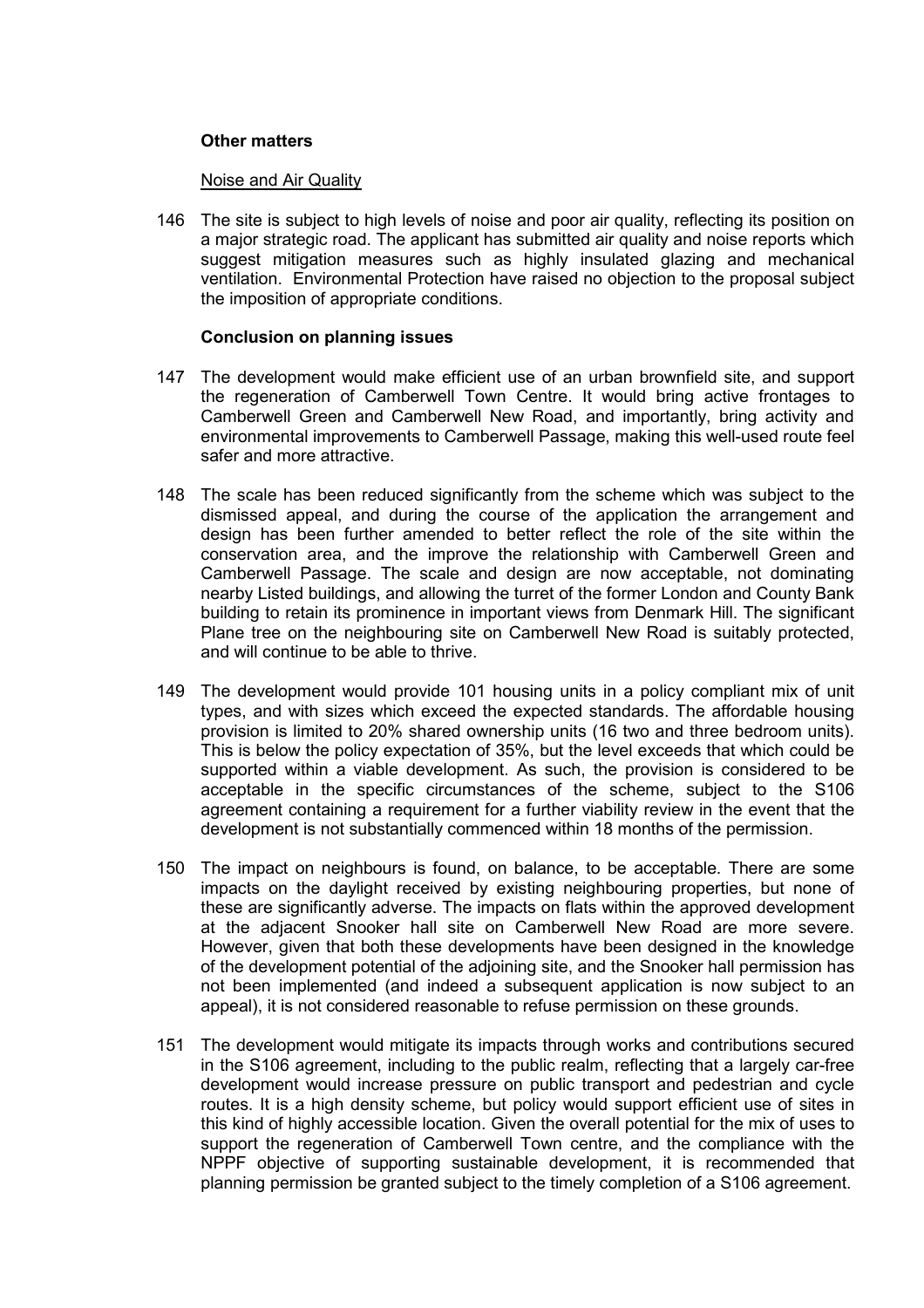152 The related Conservation Area consent, required to demolish the existing buildings on site, should be granted since the buildings are of no architectural or historic value, and do not positively contribute to the character of the conservation area. The issue of the consent is subject to no objections being raised by English Heritage.

#### **Community impact statement**

- 153 In line with the council's community impact statement the impact of this application has been assessed as part of the application process with regard to local people in respect of their age, disability, faith/religion, gender, race and ethnicity and sexual orientation. Consultation with the community has been undertaken as part of the application process.
	- a) The impact on local people is set out above.

b) The following issues relevant to particular communities/groups likely to be affected by the proposal have been identified above.

c) The likely adverse or less good implications for any particular communities/groups have been also been discussed above.

### **Consultation**

154 Details of consultation and re-consultation undertaken in respect of this application are set out in Appendix 1.

### **Consultation replies**

155 Details of consultation responses received, including the DRP reports, are set out in Appendix 2.

#### Summary of consultation responses

156 5 letters of objection were submitted in relation to the original consultation, and 2 additional objections in relation to the reconsultation on the revised application. The main issues raised relate to the scale and design of the development, expressing a view that although the proposals are an improvement on the refused scheme, and the revised scheme further improved the development, it remained out of character with the conservation area. Other issues raised include construction disturbance, noise, transport issues and impact on amenity (daylight and outlook).

#### **Human rights implications**

- 157 This planning application engages certain human rights under the Human Rights Act 2008 (the HRA). The HRA prohibits unlawful interference by public bodies with conventions rights. The term 'engage' simply means that human rights may be affected or relevant.
- 158 This application has the legitimate aim of providing a mixed use residential and commercial development. The rights potentially engaged by this application, including the right to a fair trial and the right to respect for private and family life are not considered to be unlawfully interfered with by this proposal.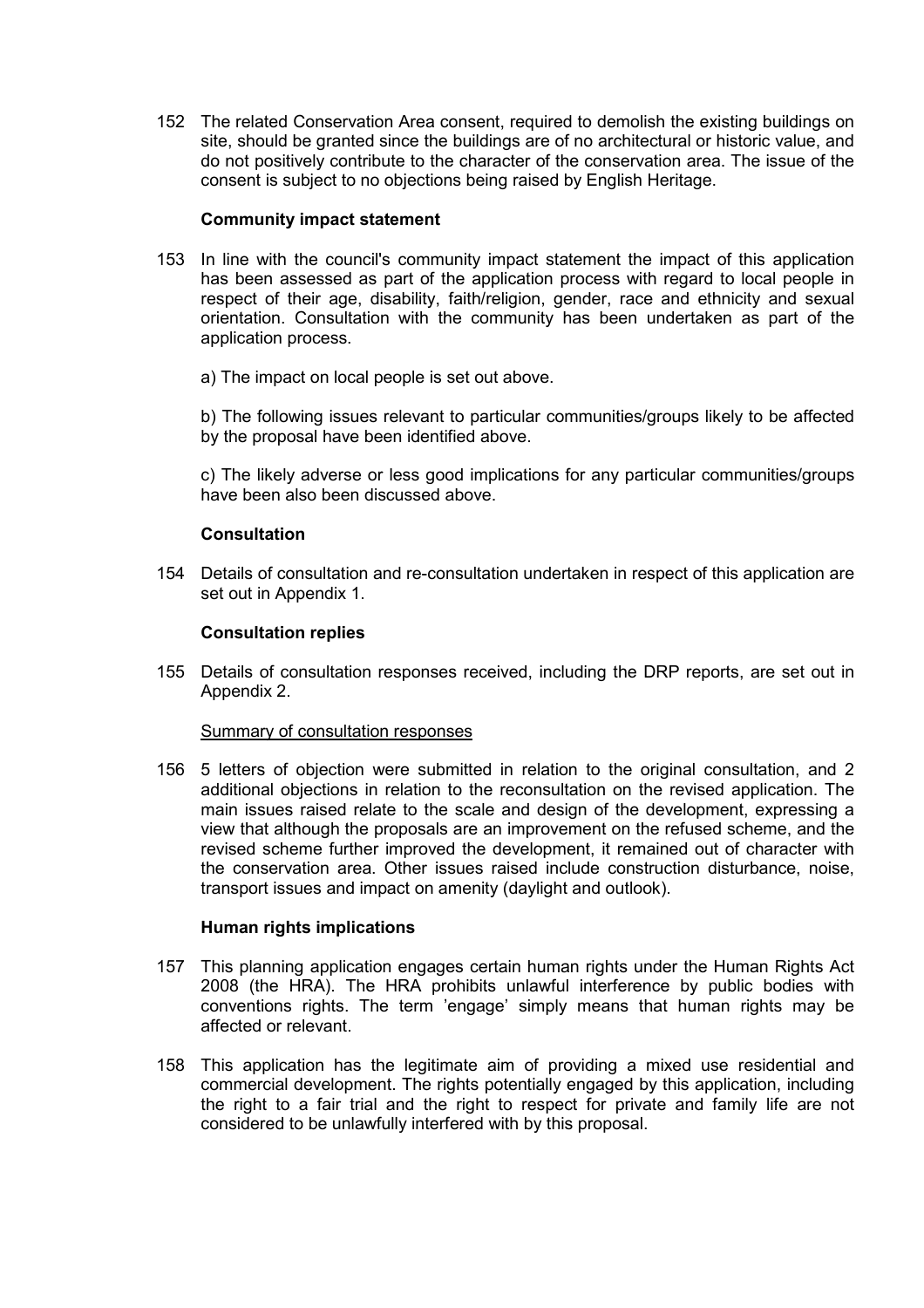## **BACKGROUND DOCUMENTS**

| <b>Background Papers</b>     | <b>Held At</b>    | <b>Contact</b>                      |
|------------------------------|-------------------|-------------------------------------|
| Site history file: TP/2029-L | Deputy Chief      | Planning enquiries telephone:       |
|                              | Executive's       | 020 7525 5403                       |
| Application file: 12/AP/1308 | Department        | Planning enquiries email:           |
|                              | 160 Tooley Street | planning.enquiries@southwark.gov.uk |
| Southwark Local Development  | London            | Case officer telephone:             |
| Framework and Development    | SE1 2QH           | 020 7525 5597                       |
| <b>Plan Documents</b>        |                   | Council website:                    |
|                              |                   | www.southwark.gov.uk                |

## **APPENDICES**

| No.        | <b>Title</b>                                                            |
|------------|-------------------------------------------------------------------------|
| Appendix 1 | Consultation undertaken                                                 |
| Appendix 2 | Consultation responses received (including Design Review Panel reports) |
| Appendix 3 | Images                                                                  |
| Appendix 4 | Recommendation item 6.1                                                 |
| Appendix 5 | Recommendation item 6.2                                                 |

## **AUDIT TRAIL**

| <b>Lead Officer</b>                                                     | Gary Rice, Head of Development Management            |                        |                          |  |
|-------------------------------------------------------------------------|------------------------------------------------------|------------------------|--------------------------|--|
| <b>Report Author</b>                                                    | Yvonne Lewis, Group Manager, Major Applications Team |                        |                          |  |
| <b>Version</b>                                                          | Final                                                |                        |                          |  |
| <b>Dated</b>                                                            | 21 June 2013                                         |                        |                          |  |
| <b>Key Decision</b>                                                     | <b>No</b>                                            |                        |                          |  |
| <b>CONSULTATION WITH OTHER OFFICERS / DIRECTORATES / CABINET MEMBER</b> |                                                      |                        |                          |  |
| <b>Officer Title</b>                                                    |                                                      | <b>Comments Sought</b> | <b>Comments Included</b> |  |
| <b>Director of Legal Services</b>                                       |                                                      | <b>No</b>              | <b>No</b>                |  |
| Director of Planning                                                    |                                                      | No                     | <b>No</b>                |  |
| Strategic Director of Environment and<br>Leisure                        |                                                      | No.                    | No.                      |  |
| Date final report sent to Constitutional Team                           |                                                      |                        | 21 June 2013             |  |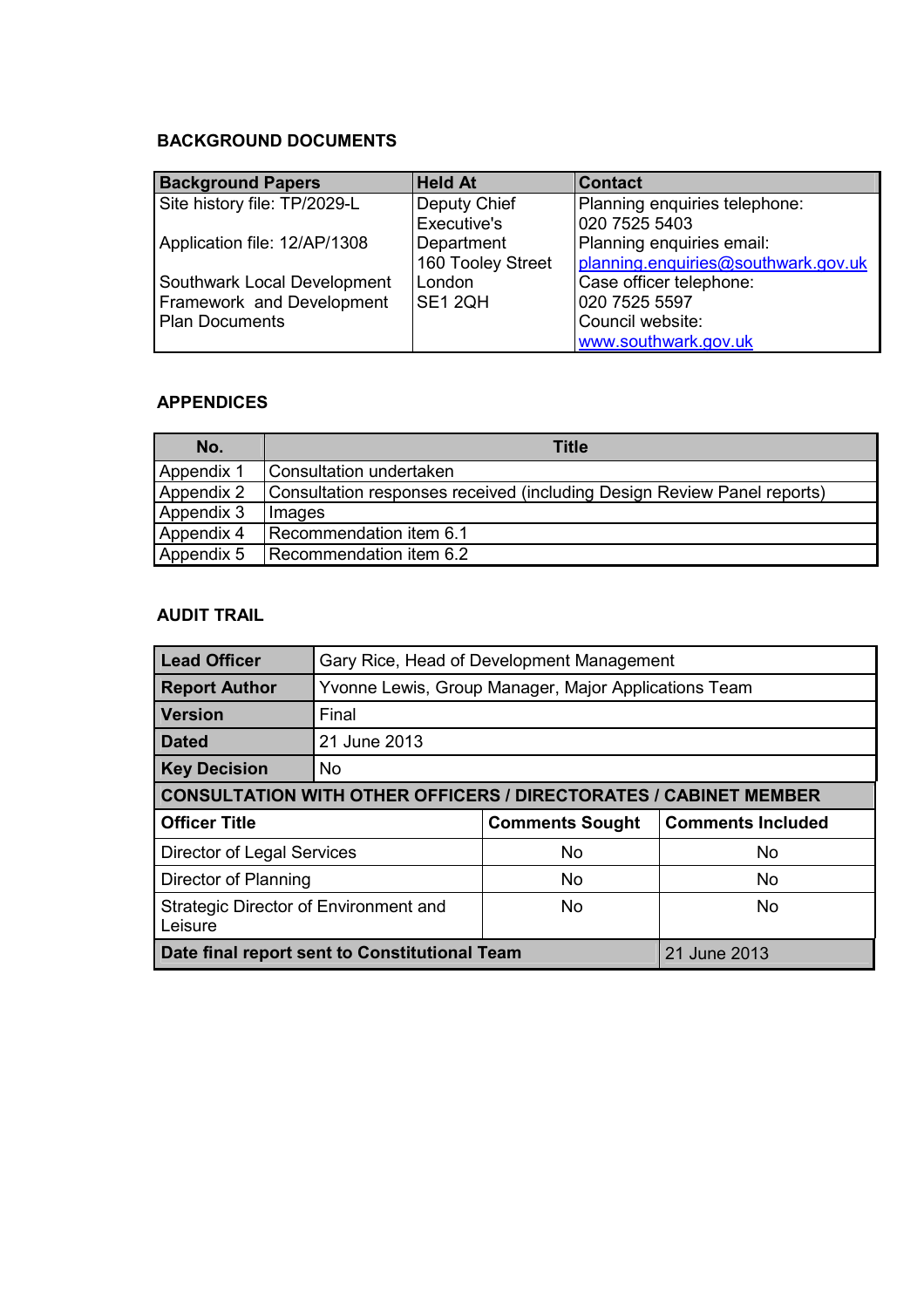## **APPENDIX 1**

#### **Consultation undertaken**

**Site notice date:** 03-07-2012

**Press notice date:** 07-06-2012

**Case officer site visit date:** Various over previous 2 years.

**Neighbour consultation letters sent:** 31-05-2012

**Internal services consulted:**

 Archaeology Officer Urban Forester Property and Regeneration Public Realm Transport Group Waste Management Environmental Protection Team

#### **Statutory and non-statutory organisations consulted:**

 Metropolitan Police Environment Agency London Fire and Emergency Planning Team London Borough of Lambeth Transport for London

#### **Neighbours and local groups consulted:**

#### Camberwell Working Party

3643 letters sent to occupiers on the following streets surrounding the site:-

Medlar Street, Camberwell New Road, Dunnage Crescent, Camberwell Road, Dagmar Road, Belham Walk, Kimpton Road, Bullace Row, Benhill Road, Camberwell Green, Mary Datchelor Close, Broome Way, Harvey Road, Lomond Grove, Wren Road, Denmark Hill, Camberwell Station Road, Grove Lane, Elmington Road, Camberwell Church Street, Mornington Mews, Vicarage Grove, Valmar Road, Deynsford Road, Artichoke Place, Benhill Road, Kimpton Road, Warner Road, Brisbane Street, Comber Grove, Knatchbull Road, Hodister Close, Flodden Road, Tillings Close, Pearson Close, Picton Street, Coldharbour Lane, Don Phelan Close, Badsworth Road, Milkwell Yard, Hopewell Street, Sansom Street, Jago Walk, Brunswick Park, Jephson Street.

#### **Re-consultation:**

 Re-consultation sent to all residents that made representations on 03/09/2012 – reduction in the number of residential units proposed and changes to the design. Site Notice with revised description 06/09/2012. Press notice with revised description 06/09/2012.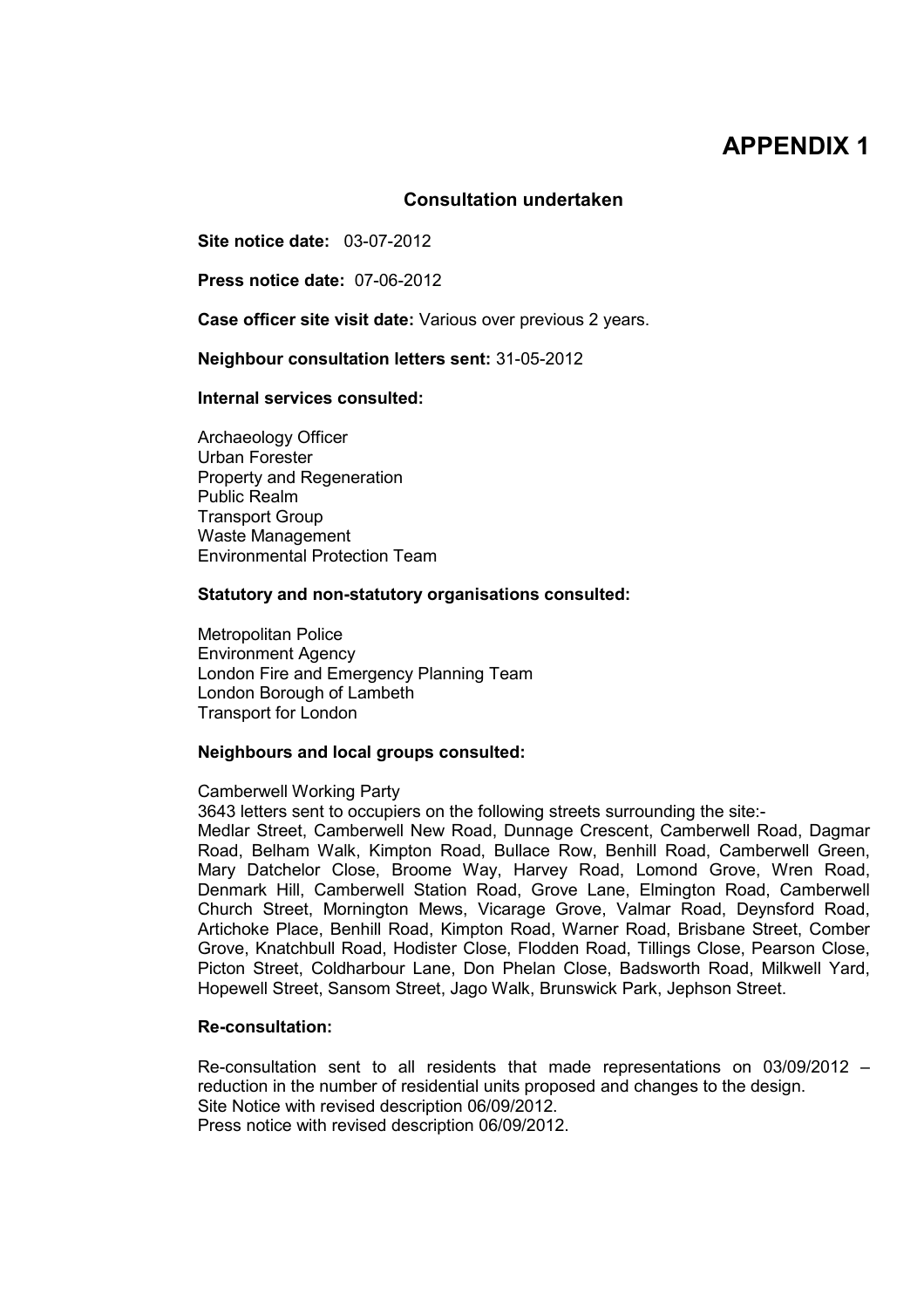## **APPENDIX 2**

## **Consultation Responses Received**

#### **Internal services**

#### Transport Team

Raise serious concerns about the proposed development because it does not conform with Policy 5.8 due to an under provision of parking for disabled residents - the 2 spaces are a serious underprovision in relation to the 12 required wheelchair flats, and it will not be possible for any disabled resident to find an on street disabled parking space within any convenient distance of the site. Also contrary to Policy 5.3 due to the suggested provision of cycle parking failing to meet the requirements of being convenient for all users.

*[Case officer response: - The previous scheme contained the same disabled parking and cycle parking provision as this current proposal, and therefore there is actually a higher ratio of both disabled parking and cycle spaces to residents, given the reduction*  in units. The previous application was not refused on the basis of underprovision of *disabled parking, and as such, this issue never formed a ground for refusal or point of discussion in the previously refused appeal scheme. Although the lack of sufficient disabled parking is likely to discourage take up of the wheelchair units, and this is a serious shortcoming in the application, it is not considered reasonable to refuse permission on this basis given the wider benefits of the development]* 

#### Urban Forester

The resubmitted proposal changes the extent of the first floor canopy over the service yard and proximity to the large protected London Plane tree.

The appeal decision set aside concerns regarding damage to roots and these have been further allayed by an amendment to the proposed canopy attached to the boundary wall with the Church, whereby no piles are required for insertion beneath that of the tree.

Damage to tree roots does not therefore represent a reason fro refusal or a constraint to development, albeit with the proviso that any excavation must consider suitable preventative protection measures.

The amended proposal increases the distance between the Plane and the northern edge of the building from 8 to 10.3 metres. Historical very minor shortening of the crown extremities is noted on a few selected limbs and future pruning can be controlled via applications to work on the tree which is protected by reason of a TPO.

Elsewhere, the landscape strategy shows the retention of a large Sycamore in Camberwell Passage and of two semi-mature Plane trees to the front of Camberwell Green.

Four semi-mature Plane trees grow within a raised bed perpendicular to Camberwell Green. These have been repollarded at regular intervals to contain their size and effect on the brick planter. Suitable replacements are required to mitigate their loss. As this cannot be provided on site planting is required on Camberwell Road which should be included as part of a s106 agreement. It should be noted that to conform with highways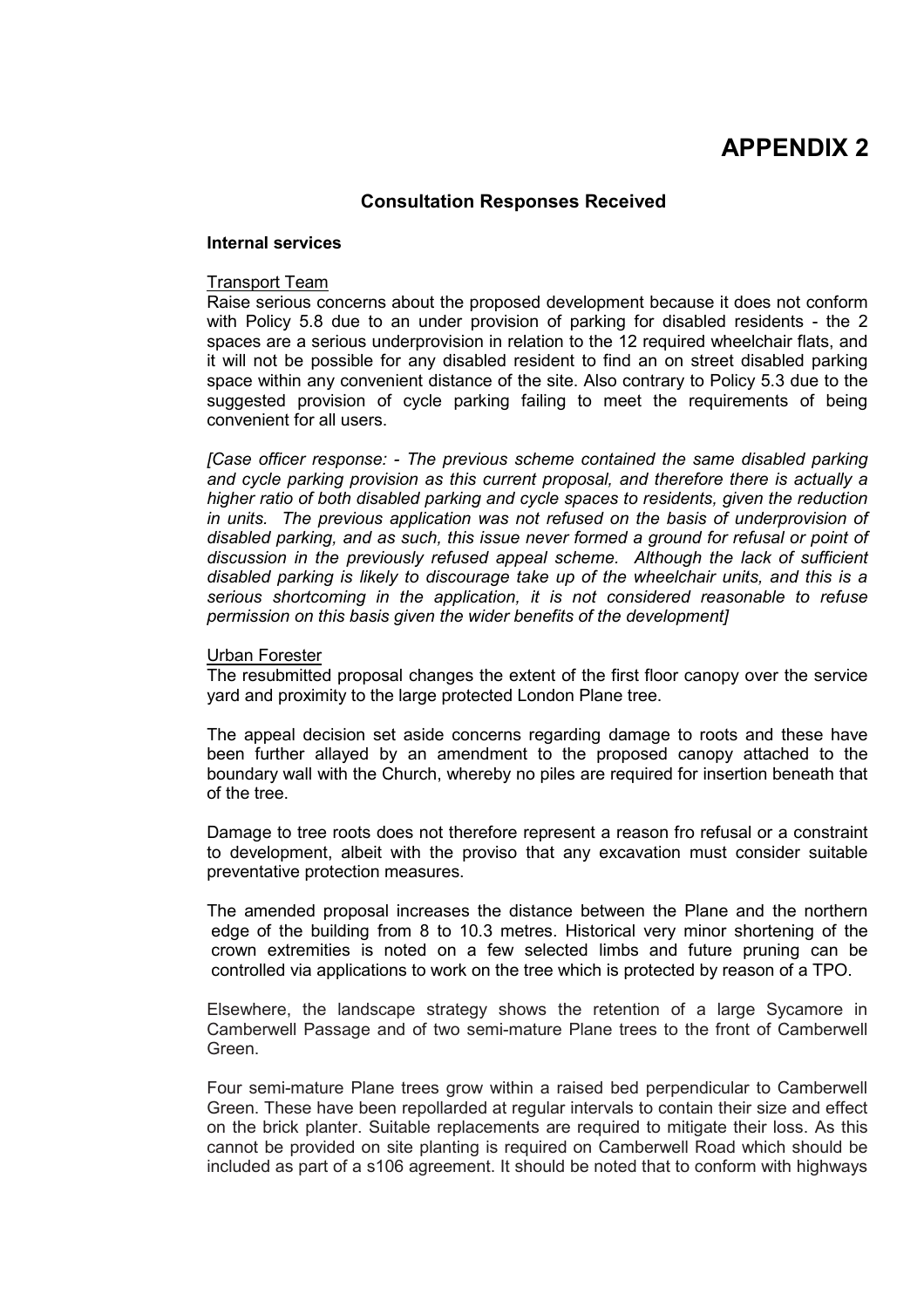design requirements the building would need to be set back by at least 5m on Camberwell Green to provide planting along this elevation. Alternative locations may therefore need to be agreed. Tree protection should take into account the proximity of scaffolding and potential for damage during construction.

Communal amenity green space as proposed for first, fifth and sixth floors will require ample soil volume to adequately sustain root growth, particularly of trees in combination with mature hedges and herbaceous planting. Structural specifications will therefore need to be confirmed which can cater for the weight loading necessary to ensure the landscape quality aspired to.

Overall, the application has been revised to relocate balconies away from the canopy and the proximity to the tree has also been increased in distance. These are the only matters raised by the Inspector in his decision to uphold the council refusal of the previous application, and therefore the alterations have addressed the reasons that resulted in the dismissal of the appeal

### **Statutory and non-statutory organisations**

Transport for London

No objection, suggest conditions:

- Request a Construction Logistics Plan and Construction Method Statement, prior to commencement on the site. To safeguard the operation of the TLRN and local bus services during the construction phase;

- Suggest a Delivery and Servicing Plan is prepared prior to occupation of the site to help manage deliveries to site and ensure this can be accommodated within encroachment on the operation of the TLRN;

- Welcome the level of proposed cycle parking on the site and request that it is designed to a suitable standard ensuring it is secure, safe, sheltered and routes to and from the adjacent highway are direct and clear as well as safe;

- It is noted that the site is adjacent to TfL's Bus Garage, which operates 24 hours a day 7 days a week. Therefore the design of the residential element of the proposals, particularly noise insulation and ventilation, should be of a standard that does not lead to complaints from the new residents and protects them from current noise generated by the bus garage;

- A license is required for any scaffolding that oversails or encroaches on the footway or carriageway of the TLRN or the adjacent bus garage.

Further response following reconsultation:-

- Upon further observation, the existing crossover is in poor condition and as a result, TfL request that a Section 106 planning condition / obligation is imposed to require that the developer enters into a Section 278 agreement under the Highways Act 1980 with TfL to undertake works to improve the existing access.

Subject to the agreement of the above, TfL are content that the above application would have no adverse implications upon the operation of the TLRN.

[Case officer response: - The legal agreement will include provision for this request.]

 London Borough of Lambeth No objection.

Environment Agency

- No objections subject to conditions being put in place concerning land contamination.

Design Review Panel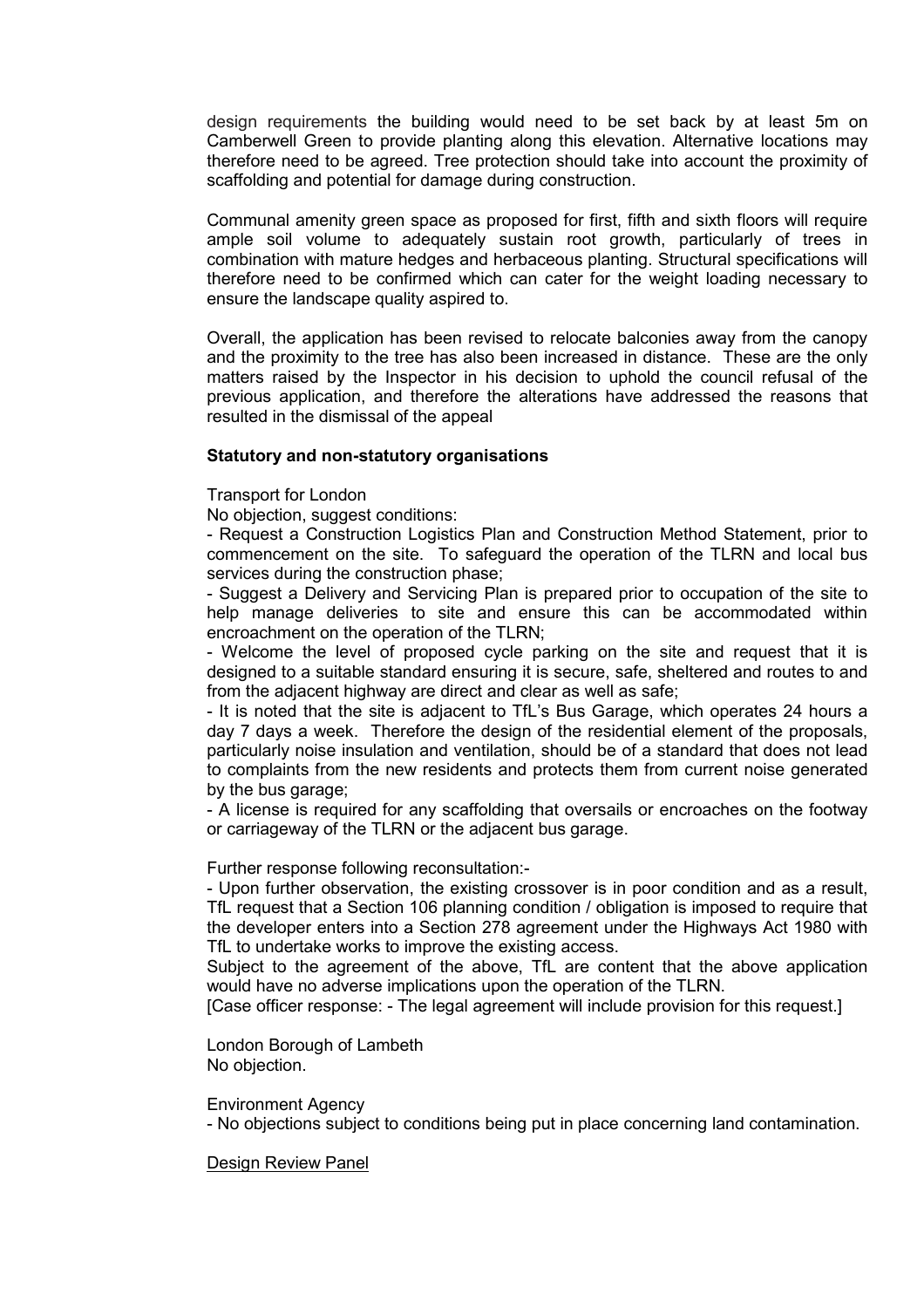First review, 7 October 2012:

The Panel thanked the applicant for their presentation which had prompted a lively and energetic debate. The difficulty for the Panel is that this is subject to a current application which they are not able to endorse at this stage. The Chair noted that presentation lacked architectural detail; of the six boards that were presented only 2 boards were relevant to the current application – the remainder referred to earlier designs which were the subject of previous applications and an appeal. The Panel felt the information presented was inadequate. Notwithstanding this they found the scheme unacceptable and had significant concerns about the scale and massing of the proposed development especially onto the Camberwell Passage, the public realm, the composition of the facades and the standard of accommodation for future occupiers including the quality of the north facing communal courtyards.

Firstly the Panel's set out the design expectation for this scheme. As substantial development located at the heart of an important conservation area, within the setting of a number of listed buildings, extending between two main roads and fronting onto Camberwell Green, it is expected to take on a civic role and to be of exceptional quality of design. To fulfil this important civic role the development should, in the first instance, reinforce, respect and compliment the historic context especially the two important frontages onto Camberwell Green and Camberwell New Road, respond sensitively to the narrow Camberwell Passage and create an attractive place to live and visit. The Panel felt the form of the development and the quality if the design failed to do this and instead overwhelmed the Camberwell Passage frontage the lower-scaled group of buildings to the south, failed to reinforce the frontage onto Camberwell Green and lacked architectural composition and articulation.

Next the Panel considered the public realm proposals for the scheme including the two street frontages, the Camberwell Passage and the elevated communal amenity spaces. The architects had not presented their proposals for the public realm in detail. This should have been done with landscape plans or with accurate visualisations. Notwithstanding this the Panel felt this important aspect of the scheme had been overlooked and stressed that, in this urban context, the public realm needs to be carefully considered to better reflect the historic character of the area and will require high quality fixtures and finishes. Further, the scheme relies on podium gardens which are largely raised from the ground with the most convenient spaces being predominantly north-facing. This is a significant concern for the Panel and will affect the quality of accommodation provided.

The Panel felt the current 'F' shaped arrangement and massing was an inappropriate compositional strategy for the site. The Chair referred to the views from Camberwell Green and Camberwell New Road and felt the form of the design failed to give these streets an appropriate edge because the more dominant face of the development was the long facade extending along the Camberwell Passage. The Panel felt the development needed to be sub-divided into separate 'frontage buildings', at either end of the site facing onto Camberwell Green Camberwell New Road. These frontage buildings should contribute to the urban legibility of these two street frontages. The Camberwell Passage requires a different response, one that is visually separated from the buildings onto Camberwell Green and Camberwell New Road and allows them to perform their role as frontage buildings.

When the Panel considered the internal layouts they found them to be dominated by overly long internalised corridors with double-banked accommodation which would result in too many flats having a single aspect. They were not able to review the internal layouts of each flat but retained significant concerns over the quality of accommodation due to the lack of dual aspect units provided. In relation to the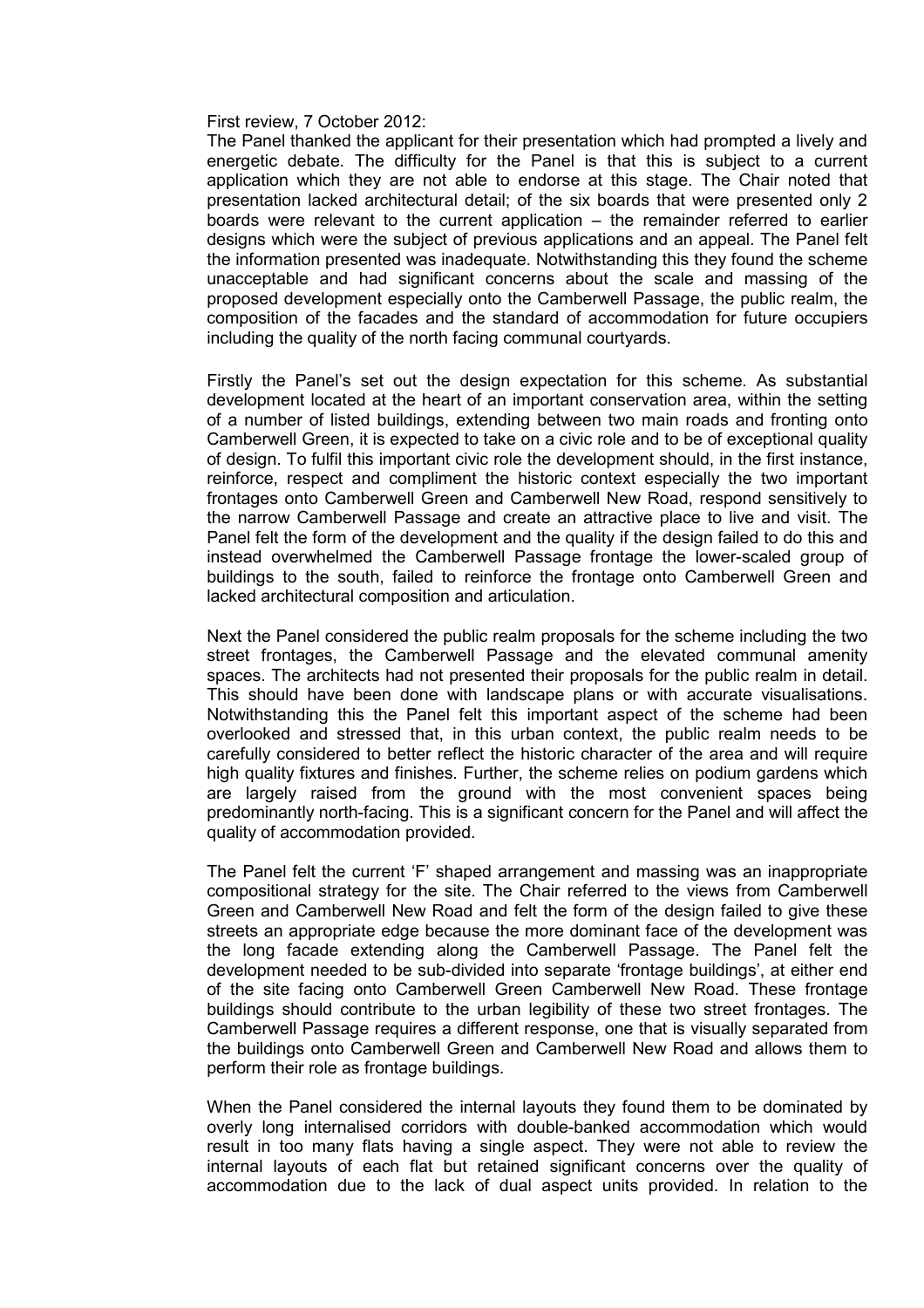recessed slot feature used around the site they concluded that it cannot be considered to offer the affected units a true second aspect and they questioned its effect on the urban design of the scheme. They felt that the deep recesses on the Camberwell Green frontage would interrupt the strong sense of urban enclosure that the historic frontages established.

Finally, the Panel felt the detail and the composition of all the facades lacked quality and conviction. They referred to the expectation for a high quality design and found that the elevations, with their variety of materials, features and proportions, coupled with the inappropriate scale and massing did not convince them that the design will be good quality in this historic context. They were not able to endorse the architectural expression of the scheme and found the design as presented in the elevations and the CGIs overly complex and inappropriate in this sensitive context. In particular they felt the scheme lacked legibility at the street level with front doors that were poorly expressed and did not relate to the building they were serving or the important street frontages. This disjuncture between the public frontages at the ground floor and the arrangement of the main components of the development resulted in a poor design which they could not support.

In conclusion the Panel found the scheme to be unacceptable in architectural design and were unable to endorse the urban design approach. They raised significant concerns about the scale and massing, the public realm, the composition of the facades and the standard of accommodation of the proposed development. They challenged the architects and the client to review this scheme and re-design the approach to address these concerns.

#### Second Review: 11 December 2012:

The Chair thanked the applicants for presenting to the Panel and recognised the hard work that the designers had put into the scheme. The presentation included plans and elevations of the proposal in its context as well as a number of rendered views. The DRP noted the views of the earlier Panel and felt they had gained a full understanding of the issues. This is an important site at the heart of a conservation area and, while they were satisfied with revised arrangement and massing on the site they, raised questions of detail in relation to the design of the ground floor, the two primary street frontages, the quality of the Camberwell Passage facade and the articulation of the attic storey which they wanted the designers to address.

The Panel felt the scheme was broadly travelling in the right direction but felt the principle street facades were overly fussy. They felt the scheme could benefit from a simplification of the facade treatment. The design needs to strike a better balance between horizontal and vertical. They felt that the Camberwell Green frontage emphasised the vertical when it should reintroduce the horizontal. They questioned the introduction of the interrupted corbelled banding and they asked the designers to reconsider this especially as its use is not consistent across the elevations and appears tentative.

When they considered the two street frontages they questioned the detailed design. On the Camberwell Green frontage they raised questions over the deep recesses which subdivide this facade. They felt the details of the balconies and the recesses – as shown on the CGIs – were poorly articulated and lacked finesse and will require further detailed analysis. On the Camberwell New Road frontage the Panel felt the design was less successful. The curved treatment of the north-west corner of the building would be a bold architectural feature but only if the curve was reflected in the glazing and not if this was faceted. They felt this was creating a problem which it did not intend to resolve.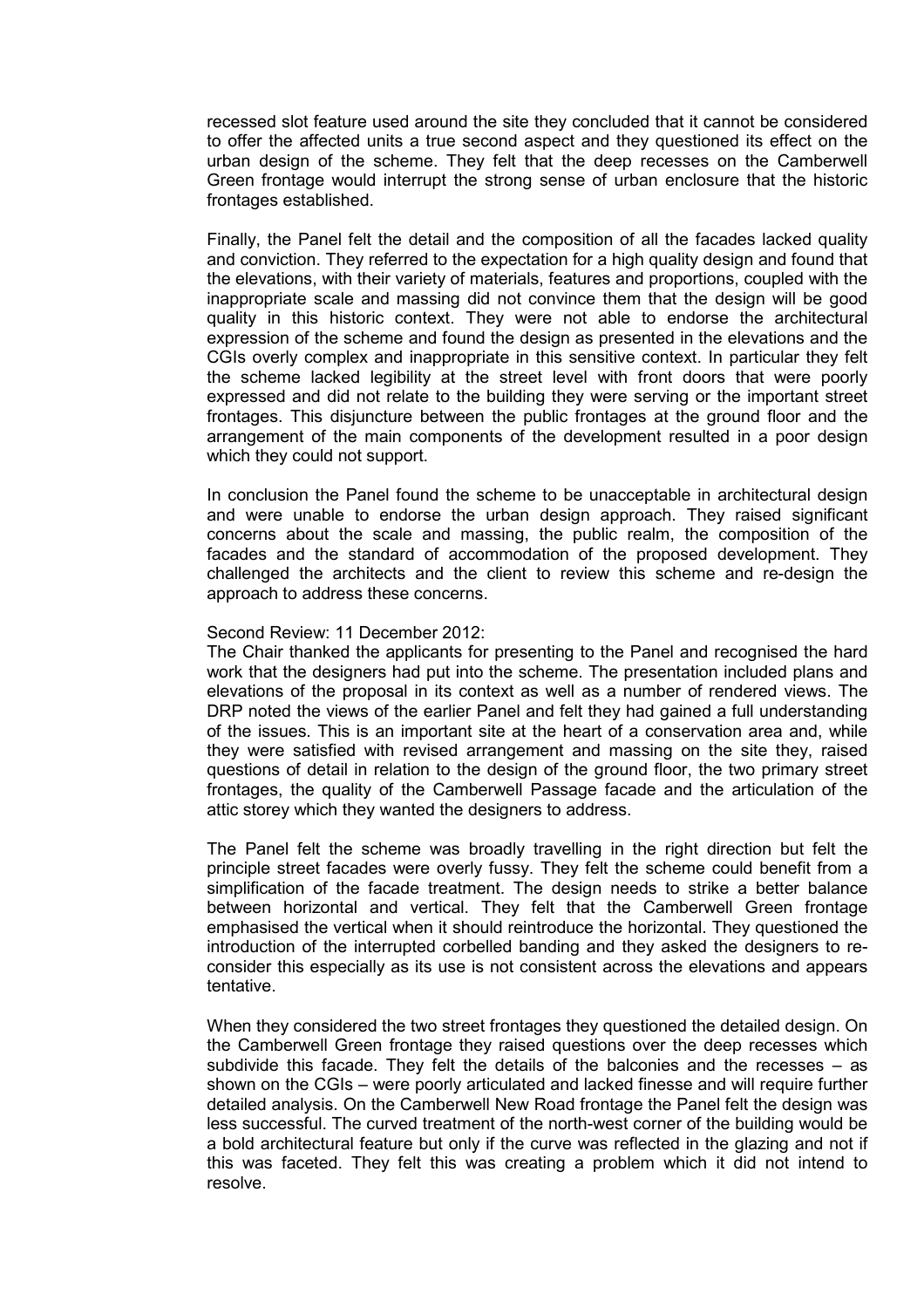On the ground floor the Panel welcomed the active frontages arranged along the principle frontages including the Camberwell Passage. They questioned the large areas of brickwork in the design and encouraged the architects to follow the design of the adjacent existing shop fronts which are largely glazed with the solid facade of the building appearing to 'hover' over the shops. This could be done simply by removing the brick panels and creating a continuous shop front that is interrupted only by the columned structure of the horizontal building floating above it. In addition, they felt the brick framing of the residential entrances was crude and did not allow for light to enter the entrance halls.

The Panel welcomed the design onto Camberwell Passage. However they noted that they were not able to comment on the qualities of the elevated courtyard because a cross section of the development was not presented to them as requested by the earlier Panel. They questioned the design of the balconies and the inclusion of slot windows. They felt the balconies could become more a part of the architecture of the building rather than simple 'bolt-on' features. Added to this, due to their proximity, projecting balconies would need to incorporate screening devices to protect the amenity of future residents. The Panel felt the design of the balconies should be reconsidered and either be inset into the building or become stronger, framed features of this important facade.

The Panel noted that the designers had not presented the north elevation. This is an important facade of the scheme and overlooks the church and bus depot to the north. They felt certain aspects of needed to be defined including the galleried access to the rear of the central section of the building as well as the fenestration to the north. They encouraged the architects to consider this more carefully and find out more about galleried access design especially as the plan appears to include windows to bedrooms from the gallery.

The Panel felt the ground floor plan lacked clarity and could benefit from a fourth core offering a front door to the development from Camberwell Green. They questioned the servicing crossing over of private and commercial functions currently proposed and encouraged the designers to re-consider the distribution of the large footprint retail relative to the remaining commercial space. The Panel felt an additional core on the Camberwell Green building could limit the length of corridor which is currently completely internalised and lacks natural light.

When they considered the attic storey, the Panel felt this feature lacked refinement. This is a prominent feature of all the elevations, especially on the Camberwell Green frontage where the set-back at the top floor coincides with a step forward in the facade to reveal the attic storey in full. Further, this predominantly metal-clad feature is prominent on the Camberwell Passage elevation where it is not set-back. This feature appears heavy and overly dominant in its current design. The Panel felt the attic storey should become lighter with more glazing to reduce the expanse of metal cladding and give it an appropriate top.

In conclusion, they felt the scheme is much improved since it was last presented to the Panel. They felt the arrangement of the buildings on the site and the distribution of built mass were sound and they questioned the detail of the scheme especially in relation to the design of the facades, the arrangement and design of the ground floor and the articulation of the attic storey. They challenged the architects to revise the detailed design of the scheme to address their concerns before a planning decision can be reached.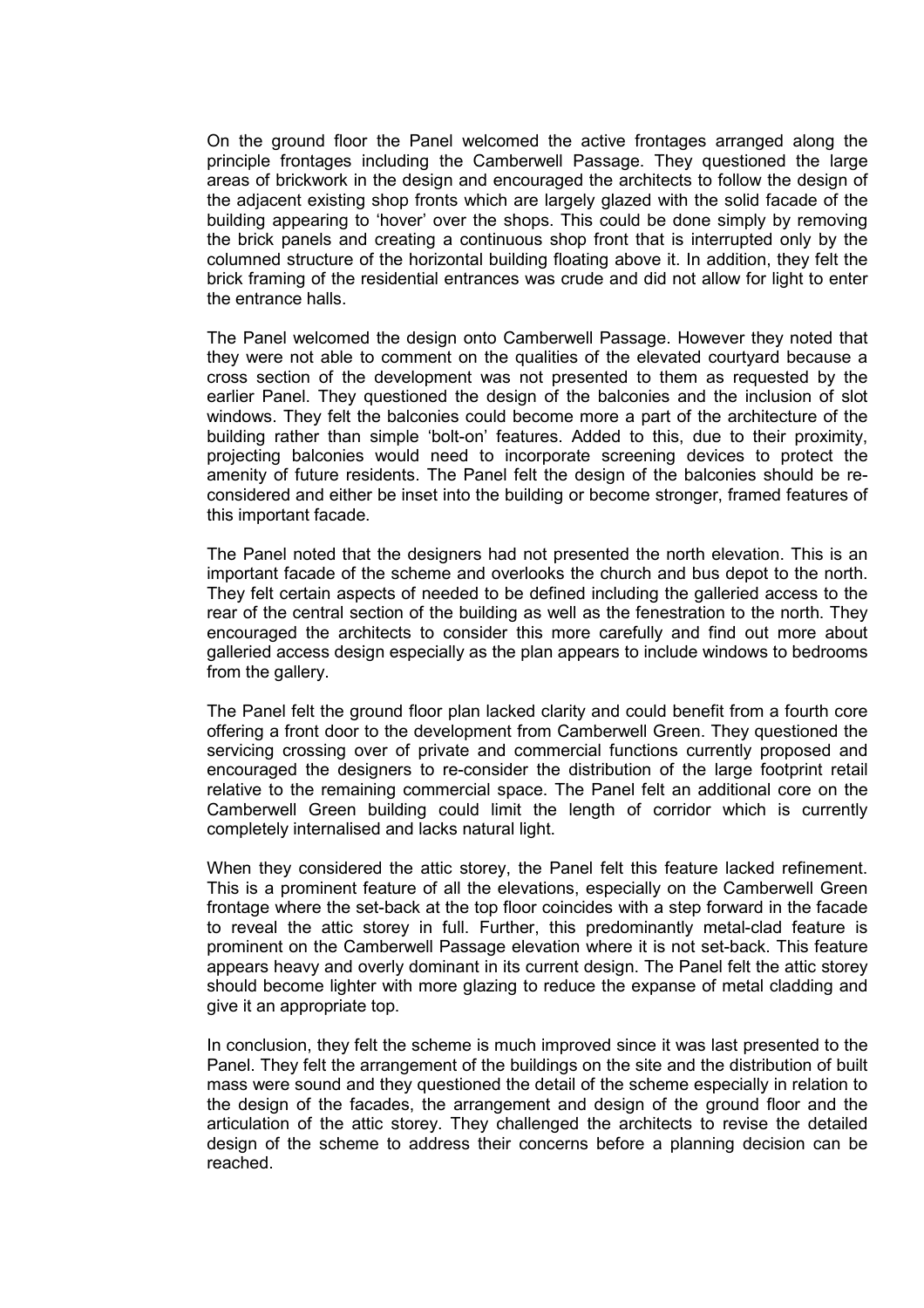## **Neighbours and local groups**

## **5 responses in objection to the proposal in relation to both applications 12-AP-1308 & 12-AP-1309**

The Camberwell Society

• An improvement on previous iterations but still not worthy of this prominent site. The reduction in scale compared with previous versions, and the creation of a more active Camberwell Passage frontage are both welcome and appropriate for the location. However the Camberwell Green and Camberwell New Road frontages lack the visual continuity required of convincing shopping streets. Some of the rooms particularly bedrooms and kitchens have either no natural light at all, or are set back too far into the plan for adequate natural lighting to be provided for those rooms.

15 Flodden Road

- Ask that any buildings on Camberwell New Road be set back from the road;
- The existing flats at 295, 295a, 297 Pearson Road are hard up onto the road and dominate the street;
- With the new flats being built opposite 307-311 Camberwell New Road, there is not only a danger of wind tunnels being created, but also the feeling as one walks down the road, of not being able to see the sky and of living in a concrete jungle, which would be oppressive;
- 6 storeys is too tall;
- Concern that ground floor shops will not be occupied, the ones on Wyndham Road are still unlet and are boarded up wit grills looking like a Third World Country;

## 1 Dagmar Road

- Compared with the previous application that was refused, there is some improvement in height, which has been reduced;
- However remains a very large building, and Camberwell Green is not a large place, it will be dominated by such a development. More could be done to harmonize the new structure with the existing building;
- Disagree with the statements made in the Design and Access Statement;
- The scale of all the architectural features is too large:
- Horizontal lines dominate, whereas in the surrounding buildings vertical lines dominate; A major contributor to this is the individual windows, which are mostly wider than they are high;
- A powerful contributory factor is the use of wraparound windows;
- The design is characterized by haphazard irregularities that break such vertical lines as there are;
- It would be an enormous shame if a building so contrary to what is desirable on the site should be permitted.

308C Camberwell New Road

- Building work of one sort or another has been going on in this area for a very long time without any consideration whatsoever for the residents;
- The Bus Garage redevelopment has only just finished after more than a year and the block of flats on the old petrol station site on the New road is yet to be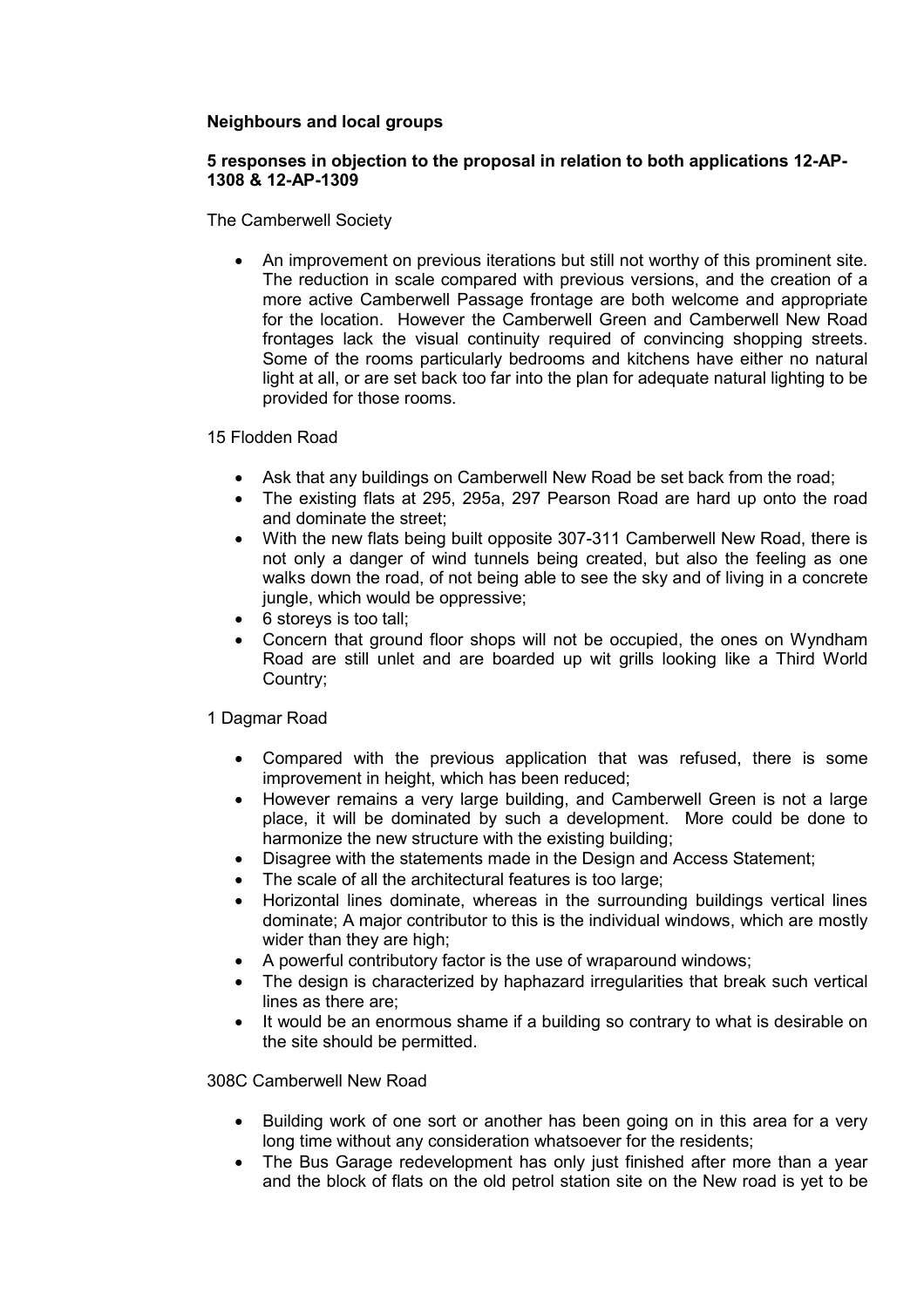finished;

- For as long as one can remember, the entire area has been turned into one vast building site, noisy, unpleasant, deeply disruptive – and, one might conclude, poorly planned;
- A moratorium should be called on building work to allow people to recover some semblance of equilibrium;
- A modest space of a few weeks between building works, demolition etc. would be acceptable;
- Object to the council's policy of tacitly countenancing the engineering and encouragement of decay as a means to launch spurious regeneration projects. There is a self-fulfilling, self-reproducing mechanism at the heart of this policy whereby

a) building is allowed to be vandalised and / or rot;

b) building then has to be destroyed;

c) building becomes a ruin or building site for as long as property developer decides;

d) new building is announced as not merely desirable but necessary to make the area look better.

No address

- The redevelopment proposals including the facilitating demolition works should be refused;
- The development is out of character with the scale of the adjacent conservation area;
- The proposed site lies within the redefined Camberwell Town Centre, the primary use, i.e. the high density residential accommodation is not compatible with providing for a sustainable town centre;
- The long lease length, upwards of 99 years for residential property, means that the commercial, leisure and retail functions which are vital for a sustainable town centre are being replaced with a fixed residential use;
- There are recently approved residential uses surrounding;
- The site should have a planning brief.

315-317 Camberwell New Road (O'Loughlin Leisure Jersey Limited)

- The revised application has not addressed the issues set out in the Inspectors Report and Decision Letter of an appeal for development of the same general character and description. More specifically the precise scale, form and nature of the development proposed;
- Query why the applicant has not approached to discuss the proposals, particularly during its preparation, given the site lies immediately adjacent;
- Consider the overall design, scale and siting to be unacceptable and out of keeping with the immediate and surrounding residential development. It is acknowledged that in this case also, the proposals need to preserve or enhance the character and appearance of the Camberwell Conservation Area and also to protect the setting of nearby listed buildings;
- In longer views the roof form would be apparent and despite the set-back, the eye would not be fooled. The development would be seen at its full height and would appear to dominate the terrace. The relationship would seem awkward and incongruous;
- While the design is considered appropriate in relation to Camberwell Passage this would not alter the fact that the scale of development along the passage is a key contributor to the perception of bulk that is considered significantly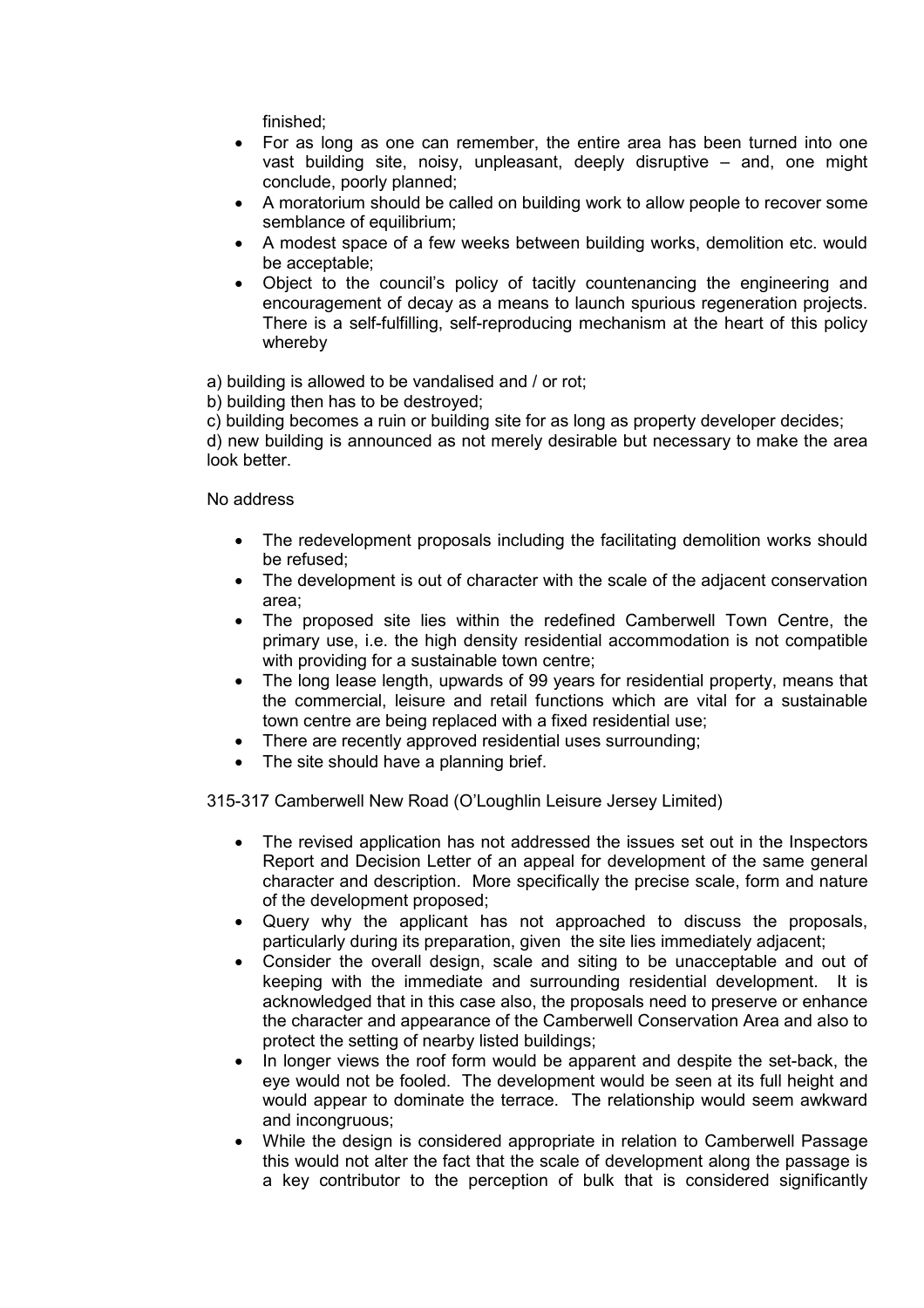harmful in views from Camberwell Green. The previous concern over the scale of development within the passage remains;

- In longer views across Camberwell Green, the bulk of development would be apparent, especially when seen from the most active pat of the Green to the south. From here, the building, and particularly, the central finger, would dominate these views. The strident announcement of bulk would contrast markedly with the nearby and more modestly proportioned historic buildings. In particular, the three and four-storey terrace would appear dwarfed against the backdrop of the proposed building;
- It is recognised that Camberwell is a dynamic urban area and whatever form of development is adopted, it is agreed that buildings should have strong frontages onto the principal roads. Nevertheless, the development proposed does not reflect the scale of the buildings that frame Camberwell Green. In particular the neighbouring buildings and developments on Camberwell Green;
- There is no doubt that the proposal would compromise the visual amenities of surrounding residents through its unacceptable siting, scale, design, and loss of back garden land. There would also be noise concerns;
- The considerable number of vehicular movements associated with the proposed dwellings would harm the residential amenities of the occupiers of neighbouring properties in terms of increased levels of noise and associated general activity;
- The proposed development would not provide the exemplary standard of design given the siting, scale, design, height and bulk of the proposal represent an inappropriate and visually obtrusive form of overdevelopment that would harm the character and appearance of the site and area in general, and the visual amenities of surrounding residents;
- The Government's support for economic growth and the development is clear. However, it is recognised that such growth and development must be sustainable. The proposed development would conflict with the key sustainability principles, and the benefits of the development would not be sufficient to outweigh the identified harm.

## **3 responses in support in relation to both applications 12-AP-1308 & 12-AP-1309**

9 Arnot House

• They should make it child friendly, with parks for kids play and to keep children active, apart from that, very positive and fully support this application as a means of progress for the community.

No address given

• The application is a laudable idea to pursue, therefore recommend that the plan should go ahead.

Flat 2, Block E, Camberwell Green Estate (2 responses received under each reference)

- Support the application. The building proposed should provide better enclosure of Camberwell Green, add positively to the values of the Camberwell Green conservation area, provide valued additional residential and commercial space in Camberwell and provide needed additional demand for local shops an services. However, there are three matters would like to see made the subject of conditions of consent;
- The development proposes 10 cycle parking spaces for the commercial part of the development. This is not in conformity with the London Plan standards, despite the statement to the contrary in the transport statement;